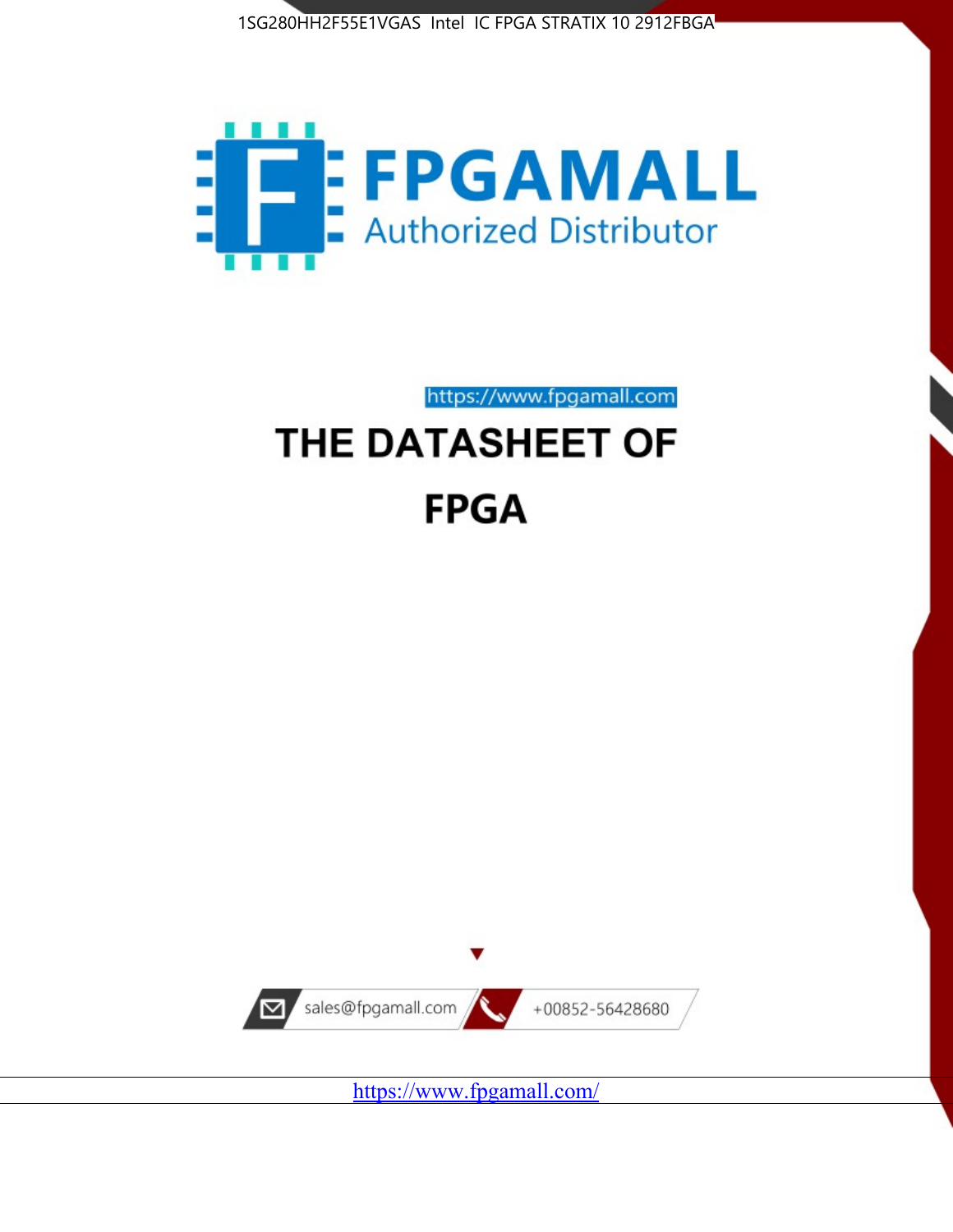

# **Intel® Stratix® 10 GX/SX Device Overview**



**S10-OVERVIEW | 2020.04.30** Latest document on the web: **[PDF](https://www.intel.com/content/dam/www/programmable/us/en/pdfs/literature/hb/stratix-10/s10-overview.pdf)** | **[HTML](https://www.intel.com/content/www/us/en/programmable/documentation/joc1442261161666.html)**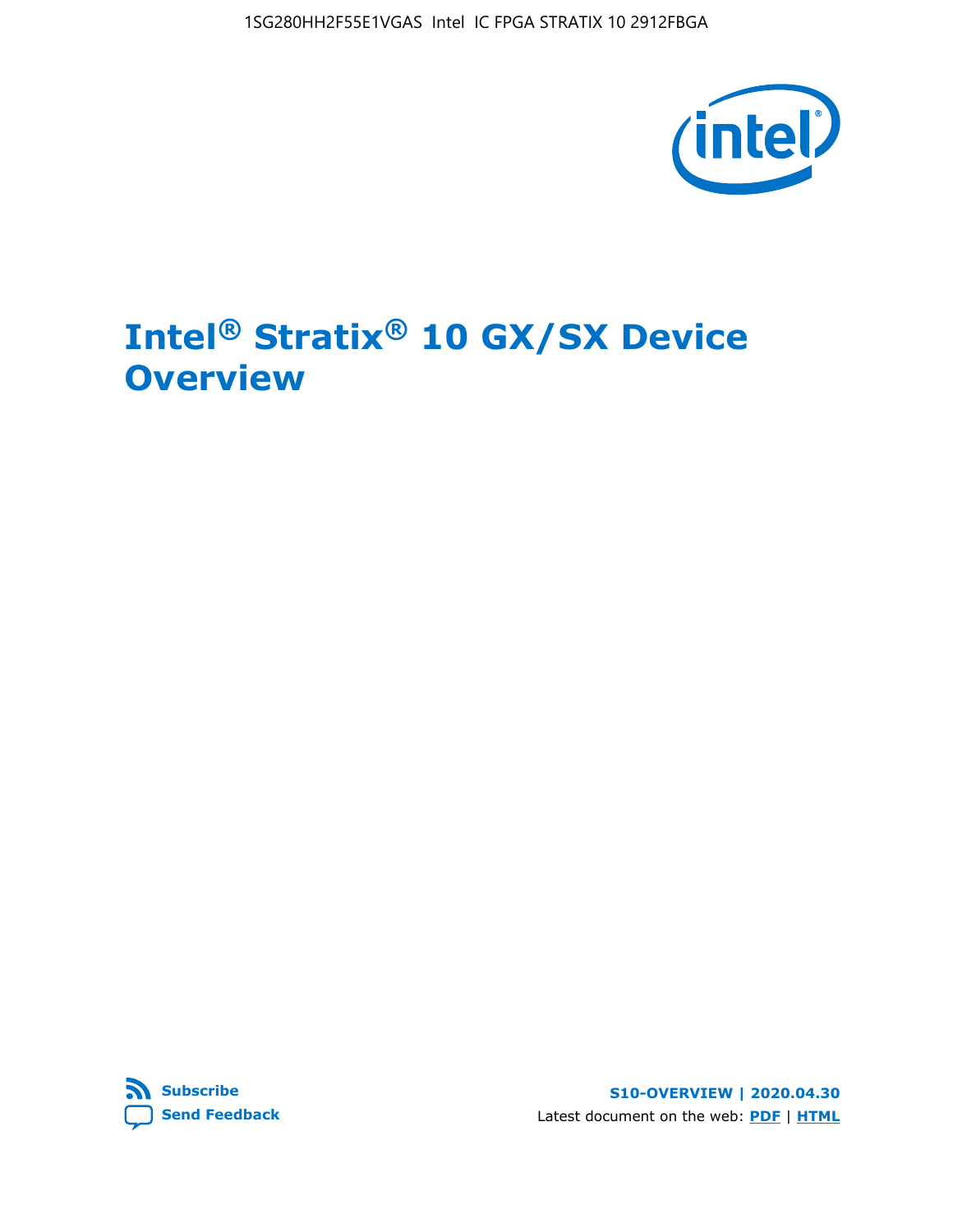

*Contents*

# **Contents**

| 1.26. Document Revision History for the Intel Stratix 10 GX/SX Device Overview36 |  |
|----------------------------------------------------------------------------------|--|

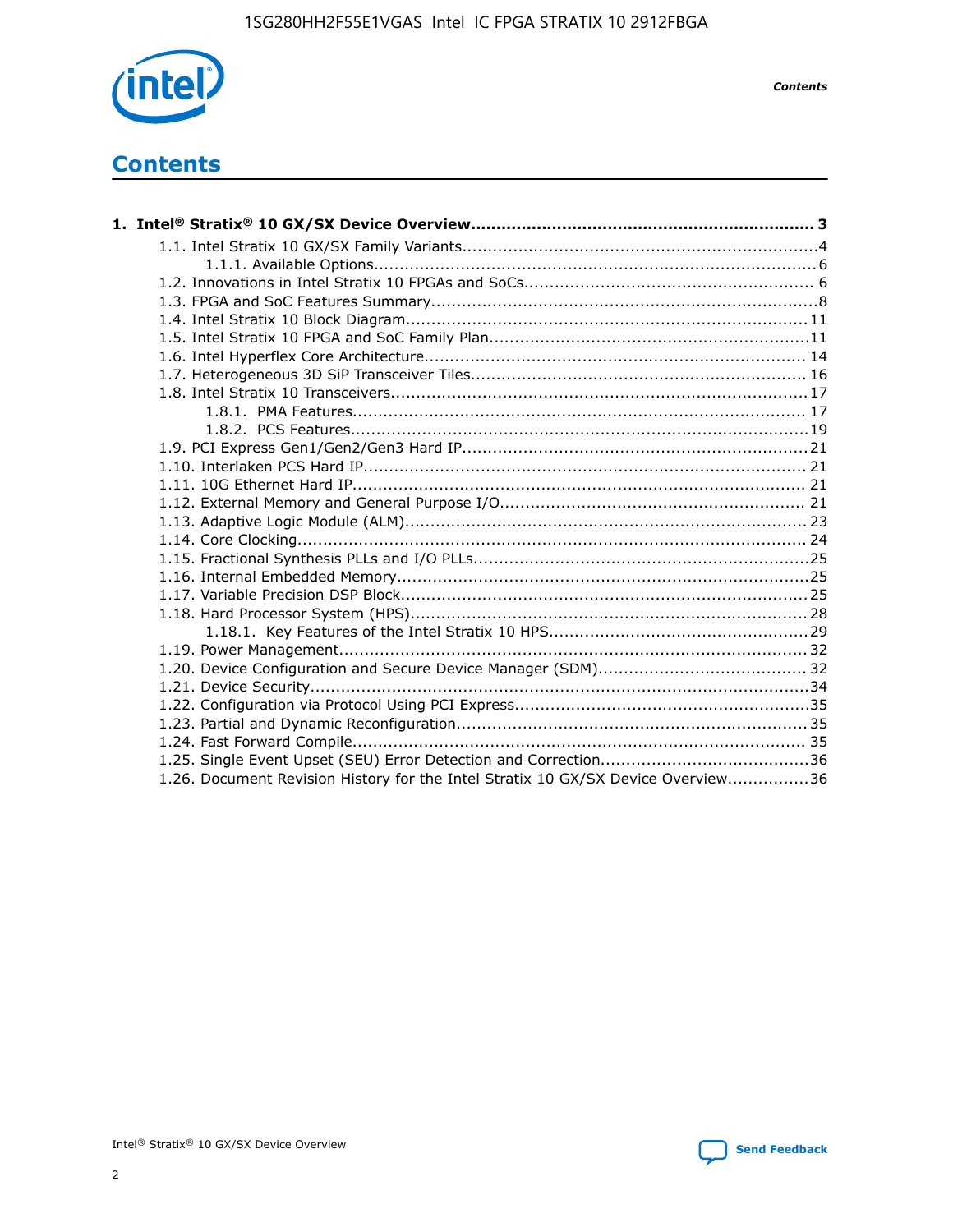**S10-OVERVIEW | 2020.04.30**

**[Send Feedback](mailto:FPGAtechdocfeedback@intel.com?subject=Feedback%20on%20Intel%20Stratix%2010%20GX/SX%20Device%20Overview%20(S10-OVERVIEW%202020.04.30)&body=We%20appreciate%20your%20feedback.%20In%20your%20comments,%20also%20specify%20the%20page%20number%20or%20paragraph.%20Thank%20you.)**



# **1. Intel® Stratix® 10 GX/SX Device Overview**

Intel's 14 nm Intel® Stratix® 10 GX FPGAs and SX SoCs deliver 2X the core performance and up to 70% lower power over previous generation high-performance FPGAs.

Featuring several groundbreaking innovations, including the all new Intel Hyperflex™ core architecture, this device family enables you to meet the demand for everincreasing bandwidth and processing performance in your most advanced applications, while meeting your power budget.

With an embedded hard processor system (HPS) based on a quad-core 64 bit Arm\* Cortex\*-A53, the Intel Stratix 10 SoC devices deliver power efficient, application-class processing and allow designers to extend hardware virtualization into the FPGA fabric. Intel Stratix 10 SoC devices demonstrate Intel's commitment to high-performance SoCs and extend Intel's leadership in programmable devices featuring an Arm-based processor system.

Important innovations in Intel Stratix 10 FPGAs and SoCs include:

- All new Intel Hyperflex core architecture delivering 2X the core performance compared to previous generation high-performance FPGAs
- Intel 14 nm tri-gate (FinFET) technology
- Heterogeneous 3D System-in-Package (SiP) technology
- Core fabric with up to 10.2 million logic elements (LEs)
- Up to 96 full duplex transceiver channels on heterogeneous 3D SiP transceiver tiles
- Transceiver data rates up to 28.3 Gbps chip-to-chip/module and backplane performance
- M20K (20 Kb) internal SRAM memory blocks
- Fractional synthesis and ultra-low jitter LC tank based transmit phase locked loops (PLLs)
- Hard PCI Express<sup>®</sup> Gen3 x16 intellectual property (IP) blocks
- Hard 10GBASE-KR/40GBASE-KR4 Forward Error Correction (FEC) in every transceiver channel
- Hard memory controllers and PHY supporting DDR4 rates up to 2666 Mbps per pin
- Hard fixed-point and IEEE 754 compliant hard floating-point variable precision digital signal processing (DSP) blocks with up to 10 TFLOP compute performance with a power efficiency of 80 GFLOP per Watt
- Quad-core 64 bit Arm Cortex-A53 embedded processor running up to 1.5 GHz in SoC family variants
- Programmable clock tree synthesis for flexible, low power, low skew clock trees

Intel Corporation. All rights reserved. Agilex, Altera, Arria, Cyclone, Enpirion, Intel, the Intel logo, MAX, Nios, Quartus and Stratix words and logos are trademarks of Intel Corporation or its subsidiaries in the U.S. and/or other countries. Intel warrants performance of its FPGA and semiconductor products to current specifications in accordance with Intel's standard warranty, but reserves the right to make changes to any products and services at any time without notice. Intel assumes no responsibility or liability arising out of the application or use of any information, product, or service described herein except as expressly agreed to in writing by Intel. Intel customers are advised to obtain the latest version of device specifications before relying on any published information and before placing orders for products or services. \*Other names and brands may be claimed as the property of others.

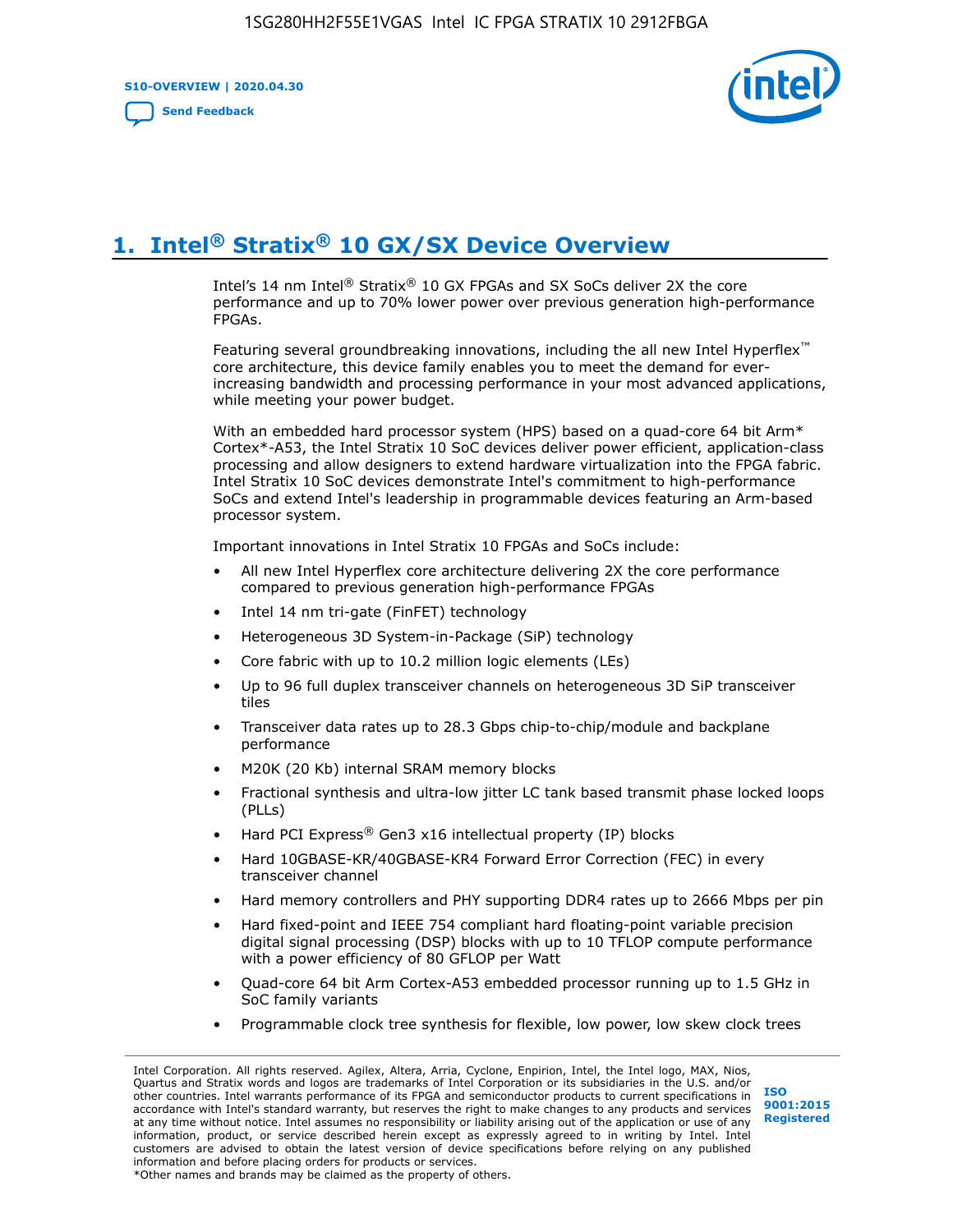

- Dedicated secure device manager (SDM) for:
	- Enhanced device configuration and security
	- AES-256, SHA-256/384 and ECDSA-256/384 encrypt/decrypt accelerators and authentication
	- Multi-factor authentication
	- Physically Unclonable Function (PUF) service and software programmable device configuration capability
- Comprehensive set of advanced power saving features delivering up to 70% lower power compared to previous generation high-performance FPGAs
- Non-destructive register state readback and writeback, to support ASIC prototyping and other applications

With these capabilities, Intel Stratix 10 FPGAs and SoCs are ideally suited for the most demanding applications in diverse markets such as:

- **Compute and Storage**—for custom servers, cloud computing and datacenter acceleration
- **Networking**—for Terabit, 400G and multi-100G bridging, aggregation, packet processing and traffic management
- **Optical Transport Networks**—for OTU4, 2xOTU4, 4xOTU4
- **Broadcast**—for high-end studio distribution, head end encoding/decoding, edge quadrature amplitude modulation (QAM)
- **Military**—for radar, electronic warfare, and secure communications
- **Medical**—for diagnostic scanners and diagnostic imaging
- **Test and Measurement**—for protocol and application testers
- **Wireless**—for next-generation 5G networks
- **ASIC Prototyping**—for designs that require the largest FPGA fabric with the highest I/O count

## **1.1. Intel Stratix 10 GX/SX Family Variants**

Intel Stratix 10 devices are available in FPGA (GX) and SoC (SX) variants.

- **Intel Stratix 10 GX** devices deliver up to 1 GHz core fabric performance and contain up to 10.2 million LEs in the fabric. They also feature up to 96 general purpose transceivers on separate transceiver tiles, and 2666 Mbps DDR4 external memory interface performance. The transceivers are capable of up to 28.3 Gbps short reach and across the backplane. These devices are optimized for FPGA applications that require the highest transceiver bandwidth and core fabric performance, with the power efficiency of Intel's 14 nm tri-gate process technology.
- **Intel Stratix 10 SX** devices have a feature set that is identical to Intel Stratix 10 GX devices, with the addition of an embedded quad-core 64 bit Arm Cortex A53 hard processor system.

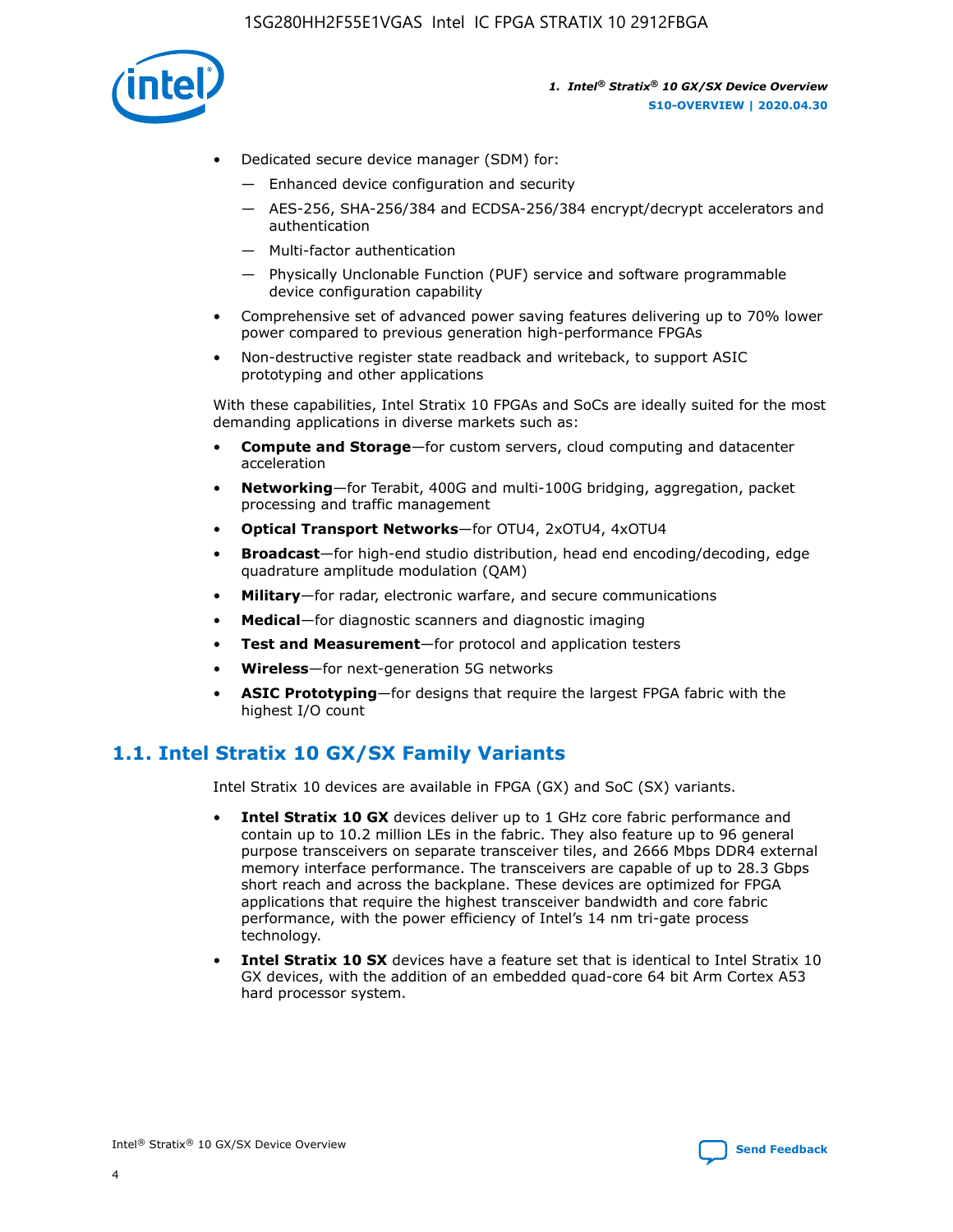

Common to all Intel Stratix 10 family variants is a high-performance fabric based on the new Intel Hyperflex core architecture that includes additional Hyper-Registers throughout the interconnect routing and at the inputs of all functional blocks. The core fabric also contains an enhanced logic array utilizing Intel's adaptive logic module (ALM) and a rich set of high performance building blocks including:

- M20K (20 Kb) embedded memory blocks
- Variable precision DSP blocks with hard IEEE 754 compliant floating-point units
- Fractional synthesis and integer PLLs
- Hard memory controllers and PHY for external memory interfaces
- General purpose IO cells

To clock these building blocks, Intel Stratix 10 devices use programmable clock tree synthesis, which uses dedicated clock tree routing to synthesize only those branches of the clock trees required for the application. All devices support in-system, finegrained partial reconfiguration of the logic array, allowing logic to be added and subtracted from the system while it is operating.

All family variants also contain high speed serial transceivers, containing both the physical medium attachment (PMA) and the physical coding sublayer (PCS), which can be used to implement a variety of industry standard and proprietary protocols. In addition to the hard PCS, Intel Stratix 10 devices contain multiple instantiations of PCI Express hard IP that supports Gen1/Gen2/Gen3 rates in x1/x2/x4/x8/x16 lane configurations, and hard 10GBASE-KR/40GBASE-KR4 FEC for every transceiver. The hard PCS, FEC, and PCI Express IP free up valuable core logic resources, save power, and increase your productivity.

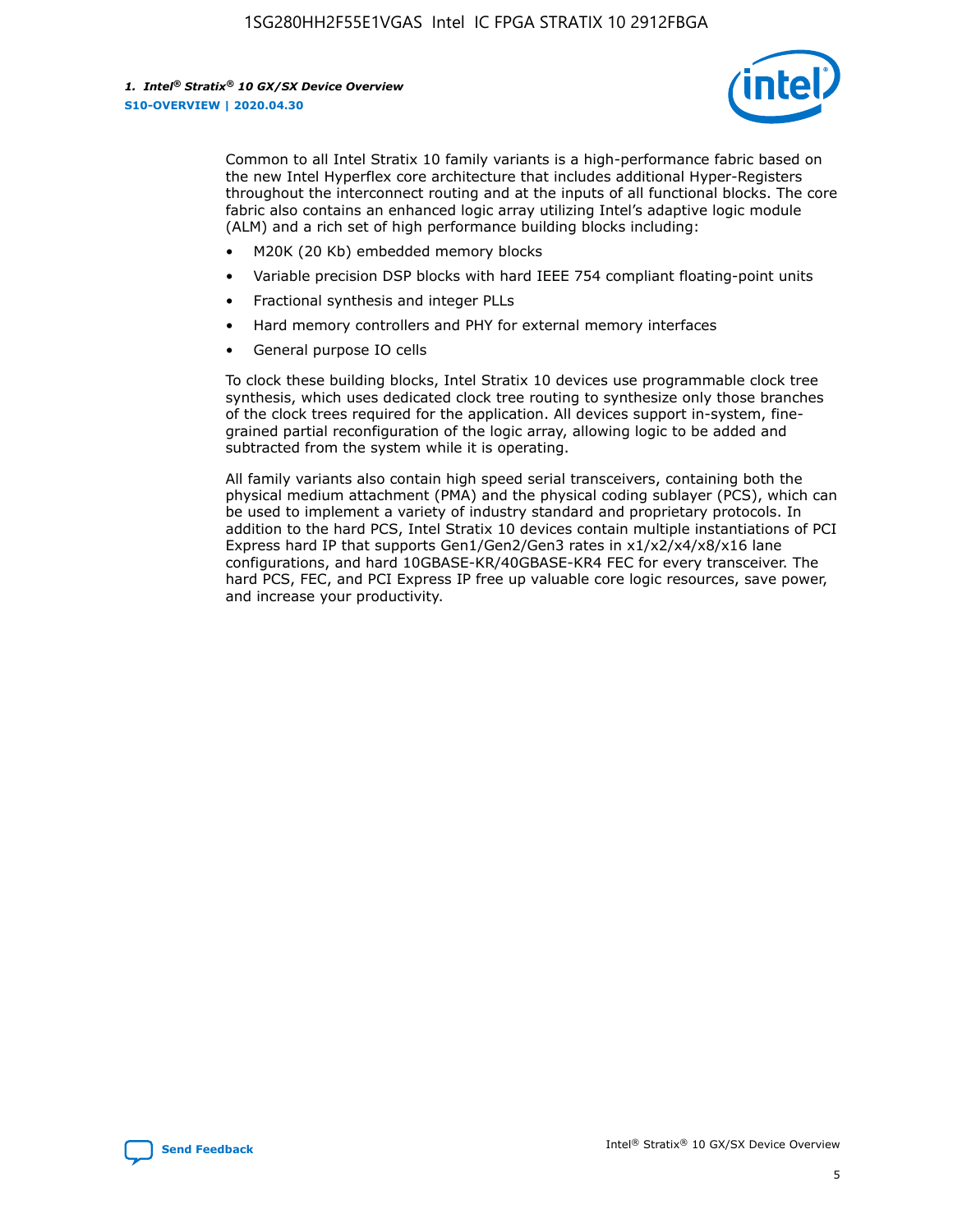

## **1.1.1. Available Options**

#### **Figure 1. Sample Ordering Code and Available Options for Intel Stratix 10 Devices**



3. Contact My Intel support to order AS suffix devices.

#### **Related Information**

[My Intel Support](https://www.intel.com/content/www/us/en/programmable/my-intel/mal-home.html)

## **1.2. Innovations in Intel Stratix 10 FPGAs and SoCs**

Intel Stratix 10 FPGAs and SoCs deliver many significant improvements over the previous generation high-performance Stratix V FPGAs.

#### **Table 1. Key Features of Intel Stratix 10 Devices Compared to Stratix V Devices**

| <b>Feature</b>            | <b>Stratix V FPGAs</b>                                           | <b>Intel Stratix 10 FPGAs and SoCs</b>                                        |  |
|---------------------------|------------------------------------------------------------------|-------------------------------------------------------------------------------|--|
| <b>Process technology</b> | 28 nm TSMC (planar<br>transistor)                                | 14 nm Intel tri-gate (FinFET)                                                 |  |
| Hard processor core       | None                                                             | Quad-core 64 bit Arm Cortex-A53<br>(SoC only)                                 |  |
| Core architecture         | Conventional core architecture<br>with conventional interconnect | Intel Hyperflex core architecture with<br>Hyper-Registers in the interconnect |  |
|                           |                                                                  | continued                                                                     |  |

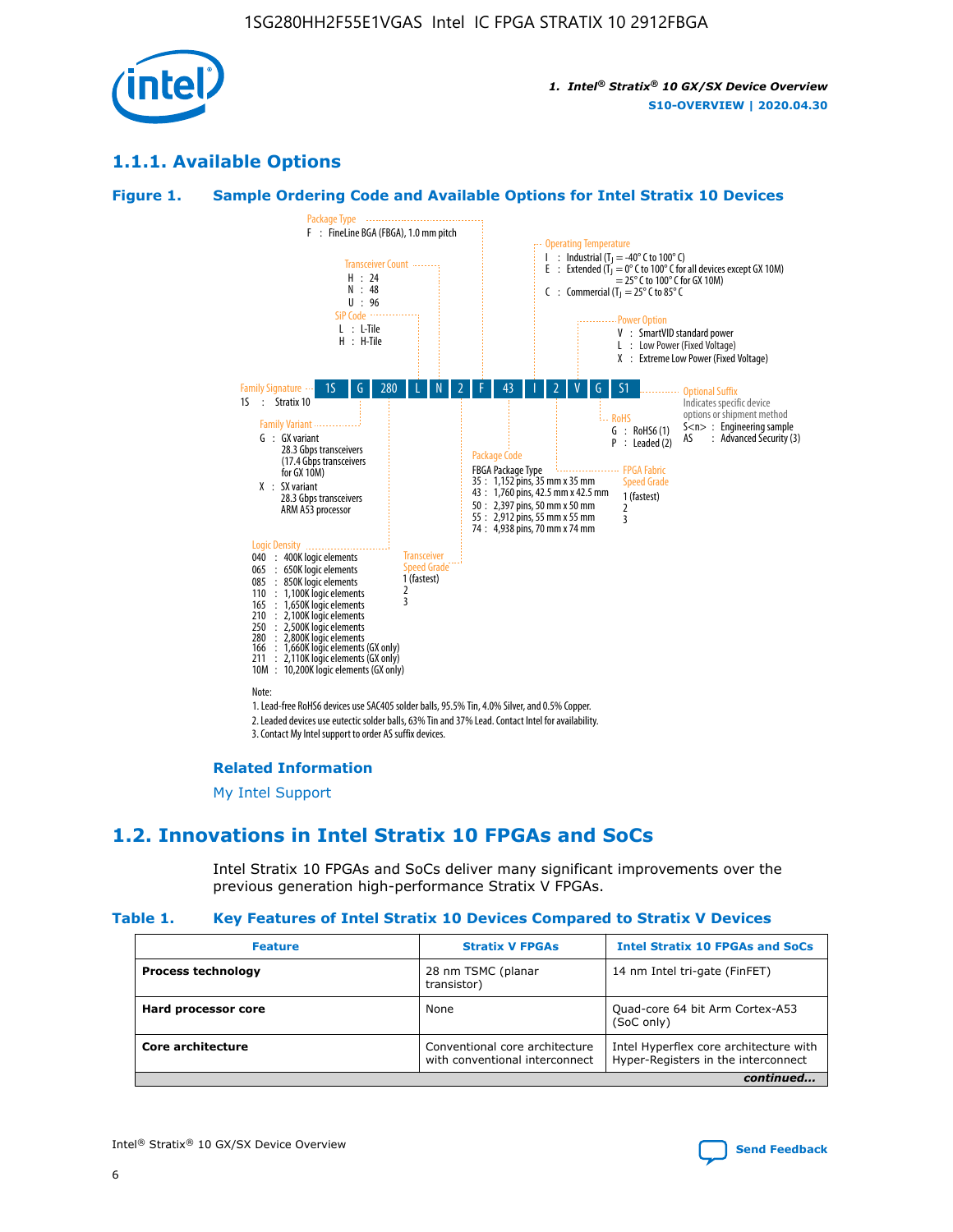

| <b>Feature</b>                                   | <b>Stratix V FPGAs</b>                                                              | <b>Intel Stratix 10 FPGAs and SoCs</b>                                                                                                       |
|--------------------------------------------------|-------------------------------------------------------------------------------------|----------------------------------------------------------------------------------------------------------------------------------------------|
| Core performance                                 | 500 MHz                                                                             | 1 GHz                                                                                                                                        |
| <b>Power dissipation</b>                         | 1x                                                                                  | As low as $0.3x$                                                                                                                             |
| Logic density                                    | <b>952 KLE</b>                                                                      | 10,200 KLE                                                                                                                                   |
| <b>Embedded memory (M20K)</b>                    | 52 Mbits                                                                            | 253 Mbits                                                                                                                                    |
| 18x19 multipliers                                | 3,926                                                                               | 11,520                                                                                                                                       |
|                                                  | Note: Multiplier is 18x18 in<br>Stratix V devices.                                  | Note: Multiplier is 18x19 in Intel<br>Stratix 10 devices.                                                                                    |
| <b>Floating point DSP capability</b>             | Up to 1 TFLOP, requires soft<br>floating point adder and<br>multiplier              | Up to 10 TFLOP, hard IEEE 754<br>compliant single precision floating<br>point adder and multiplier                                           |
| <b>Maximum transceivers</b>                      | 66                                                                                  | 96                                                                                                                                           |
| Maximum transceiver data rate (chip-to-<br>chip) | 28.05 Gbps                                                                          | 26.6 Gbps L-Tile<br>28.3 Gbps H-Tile                                                                                                         |
| Maximum transceiver data rate (backplane)        | 12.5 Gbps                                                                           | 12.5 Gbps L-Tile<br>28.3 Gbps H-Tile                                                                                                         |
| Hard memory controller                           | None                                                                                | DDR4 @ 1333 MHz/2666 Mbps<br>DDR3 @ 1067 MHz/2133 Mbps                                                                                       |
| Hard protocol IP                                 | PCIe* Gen3 x8 (up to 4<br>instances)                                                | PCIe Gen3 x16 (up to 4 instances)<br>SR-IOV (4 physical functions / 2k<br>virtual functions) on H-Tile devices<br>10GBASE-KR/40GBASE-KR4 FEC |
| <b>Core clocking and PLLs</b>                    | Global, quadrant and regional<br>clocks supported by fractional-<br>synthesis fPLLs | Programmable clock tree synthesis<br>supported by fractional synthesis<br>fPLLs and integer IO PLLs                                          |
| Register state readback and writeback            | Not available                                                                       | Non-destructive register state<br>readback and writeback for ASIC<br>prototyping and other applications                                      |

These innovations result in the following improvements:

- **Improved Core Logic Performance**: The Intel Hyperflex core architecture combined with 14 nm Intel tri-gate technology allows Intel Stratix 10 devices to achieve 2X the core performance compared to the previous generation
- **Lower Power**: Intel Stratix 10 devices use up to 70% lower power compared to the previous generation, enabled by 14 nm Intel tri-gate technology, the Intel Hyperflex core architecture, and optional power saving features built into the architecture
- **Higher Density**: Intel Stratix 10 devices offer three times the level of integration, with up to 10.2 million logic elements (LEs), over 253 Mbits of embedded memory blocks (M20K), and 11,520 18x19 multipliers
- **Embedded Processing**: Intel Stratix 10 SoCs feature a Quad-Core 64 bit Arm Cortex-A53 processor optimized for power efficiency and software compatible with previous generation Arria® and Cyclone® SoC devices
- **Improved Transceiver Performance**: With up to 96 transceiver channels implemented in heterogeneous 3D SiP transceiver tiles, Intel Stratix 10 GX and SX devices support data rates up to 28.3 Gbps chip-to-chip and 28.3 Gbps across the backplane with signal conditioning circuits capable of equalizing over 30 dB of system loss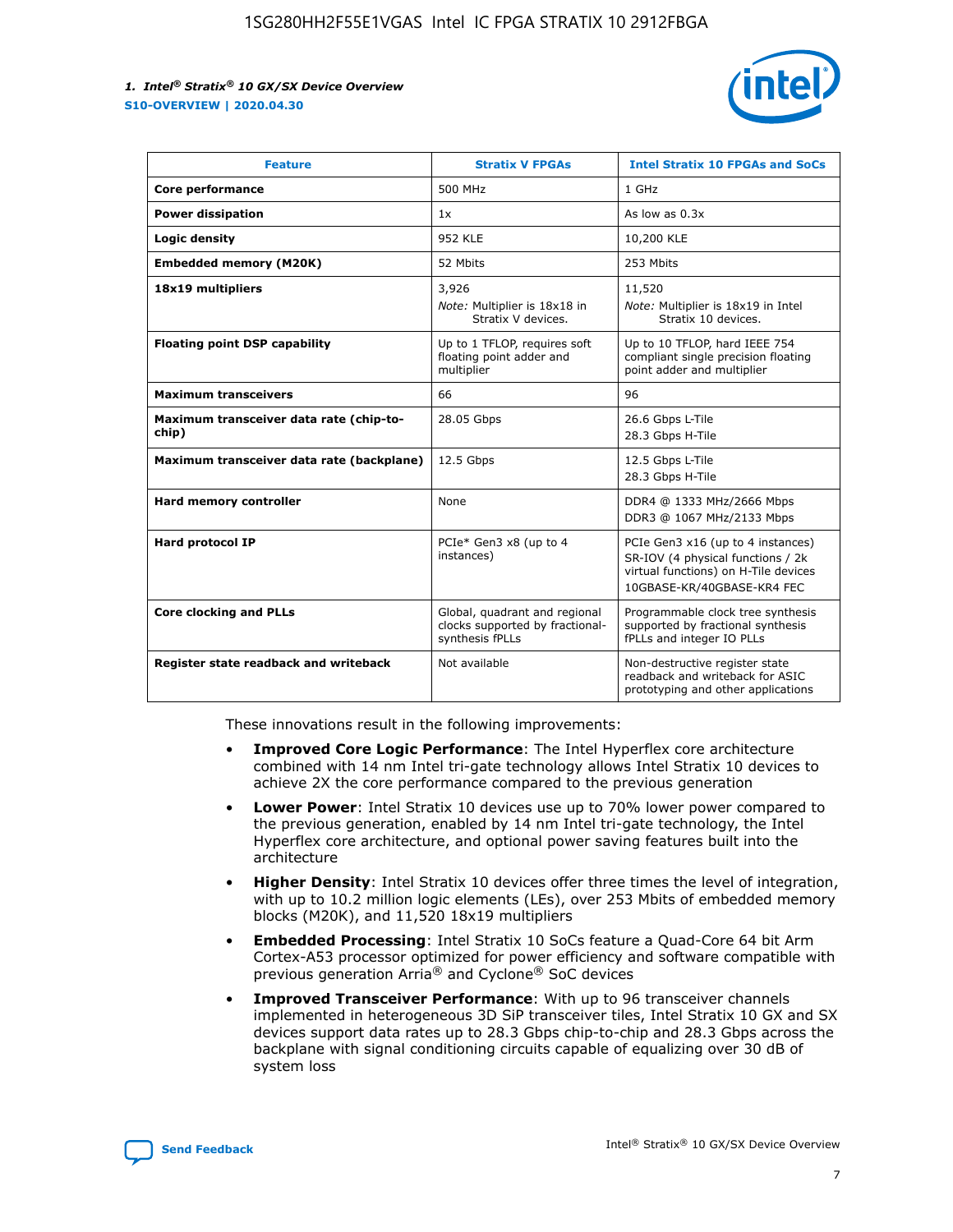

- **Improved DSP Performance**: The variable precision DSP block in Intel Stratix 10 devices features hard fixed and floating point capability, with up to 10 TFLOP IEEE754 single-precision floating point performance
- **Additional Hard IP**: Intel Stratix 10 devices include many more hard IP blocks than previous generation devices, with a hard memory controller included in each bank of 48 general purpose IOs, a hard PCIe Gen3 x16 full protocol stack in each transceiver tile, and a hard 10GBASE-KR/40GBASE-KR4 FEC in every transceiver channel
- **Enhanced Core Clocking**: Intel Stratix 10 devices feature programmable clock tree synthesis; clock trees are only synthesized where needed, increasing the flexibility and reducing the power dissipation of the clocking solution
- **Additional Core PLLs**: The core fabric in Intel Stratix 10 devices is supported by both integer IO PLLs and fractional synthesis fPLLs, resulting in a greater total number of PLLs available than the previous generation

## **1.3. FPGA and SoC Features Summary**

## **Table 2. Intel Stratix 10 FPGA and SoC Common Device Features**

| Technology<br>14 nm Intel tri-gate (FinFET) process technology<br>٠<br>SmartVID controlled core voltage, standard power devices<br>0.85-V fixed core voltage, low static power devices available<br>Up to 96 total transceivers available<br>Low power serial<br>٠<br>transceivers<br>Continuous operating range of 1 Gbps to 28.3 Gbps for Intel Stratix 10 GX/SX devices<br>Backplane support up to 28.3 Gbps for Intel Stratix 10 GX/SX devices<br>$\bullet$<br>Extended range down to 125 Mbps with oversampling<br>$\bullet$<br>• ATX transmit PLLs with user-configurable fractional synthesis capability<br>XFP, SFP+, QSFP/QSFP28, CFP/CFP2/CFP4 optical module support<br>• Adaptive linear and decision feedback equalization<br>Transmit pre-emphasis and de-emphasis<br>Dynamic partial reconfiguration of individual transceiver channels<br>$\bullet$<br>On-chip instrumentation (Eye Viewer non-intrusive data eye monitoring)<br>General purpose I/Os<br>Up to 2,304 total GPIO available<br>$\bullet$<br>1.6 Gbps LVDS-every pair can be configured as an input or output<br>1333 MHz/2666 Mbps DDR4 external memory interface<br>1067 MHz/2133 Mbps DDR3 external memory interface<br>• 1.2 V to 3.3 $V^{(1)}$ single-ended LVCMOS/LVTTL interfacing<br>• On-chip termination (OCT)<br>Embedded hard IP<br>PCIe Gen1/Gen2/Gen3 complete protocol stack, x1/x2/x4/x8/x16 end point and root<br>$\bullet$<br>port<br>DDR4/DDR3 hard memory controller (RLDRAM3/QDR II+/QDR IV using soft memory<br>controller)<br>Multiple hard IP instantiations in each device<br>• Single Root I/O Virtualization (SR-IOV)<br>Transceiver hard IP<br>10GBASE-KR/40GBASE-KR4 Forward Error Correction (FEC)<br>$\bullet$<br>10G Ethernet PCS<br>$\bullet$ | <b>Feature</b> | <b>Description</b> |  |  |  |
|-------------------------------------------------------------------------------------------------------------------------------------------------------------------------------------------------------------------------------------------------------------------------------------------------------------------------------------------------------------------------------------------------------------------------------------------------------------------------------------------------------------------------------------------------------------------------------------------------------------------------------------------------------------------------------------------------------------------------------------------------------------------------------------------------------------------------------------------------------------------------------------------------------------------------------------------------------------------------------------------------------------------------------------------------------------------------------------------------------------------------------------------------------------------------------------------------------------------------------------------------------------------------------------------------------------------------------------------------------------------------------------------------------------------------------------------------------------------------------------------------------------------------------------------------------------------------------------------------------------------------------------------------------------------------------------------------------------------------------------------------------------|----------------|--------------------|--|--|--|
|                                                                                                                                                                                                                                                                                                                                                                                                                                                                                                                                                                                                                                                                                                                                                                                                                                                                                                                                                                                                                                                                                                                                                                                                                                                                                                                                                                                                                                                                                                                                                                                                                                                                                                                                                             |                |                    |  |  |  |
|                                                                                                                                                                                                                                                                                                                                                                                                                                                                                                                                                                                                                                                                                                                                                                                                                                                                                                                                                                                                                                                                                                                                                                                                                                                                                                                                                                                                                                                                                                                                                                                                                                                                                                                                                             |                |                    |  |  |  |
|                                                                                                                                                                                                                                                                                                                                                                                                                                                                                                                                                                                                                                                                                                                                                                                                                                                                                                                                                                                                                                                                                                                                                                                                                                                                                                                                                                                                                                                                                                                                                                                                                                                                                                                                                             |                |                    |  |  |  |
|                                                                                                                                                                                                                                                                                                                                                                                                                                                                                                                                                                                                                                                                                                                                                                                                                                                                                                                                                                                                                                                                                                                                                                                                                                                                                                                                                                                                                                                                                                                                                                                                                                                                                                                                                             |                |                    |  |  |  |
| PCI Express PIPE interface<br>continued                                                                                                                                                                                                                                                                                                                                                                                                                                                                                                                                                                                                                                                                                                                                                                                                                                                                                                                                                                                                                                                                                                                                                                                                                                                                                                                                                                                                                                                                                                                                                                                                                                                                                                                     |                |                    |  |  |  |

<sup>(1)</sup> Available in some configurations only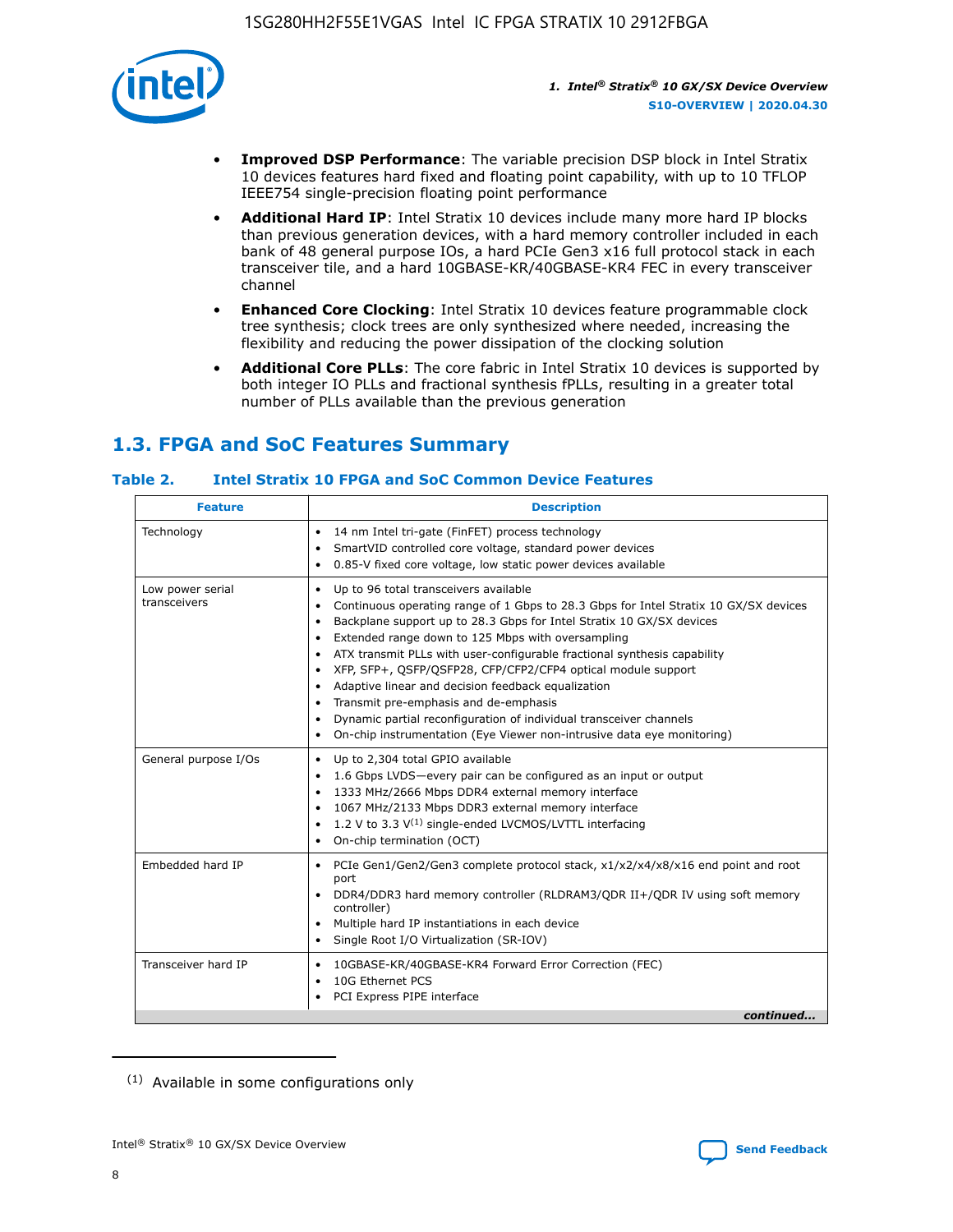

| <b>Feature</b>                   | <b>Description</b>                                                                                                                                                                                                                                                                                                                                                                                                                                                    |  |  |  |
|----------------------------------|-----------------------------------------------------------------------------------------------------------------------------------------------------------------------------------------------------------------------------------------------------------------------------------------------------------------------------------------------------------------------------------------------------------------------------------------------------------------------|--|--|--|
|                                  | Interlaken PCS<br>$\bullet$<br>Gigabit Ethernet PCS<br>$\bullet$<br>Deterministic latency support for Common Public Radio Interface (CPRI) PCS<br>$\bullet$<br>Fast lock-time support for Gigabit Passive Optical Networking (GPON) PCS<br>$\bullet$<br>8B/10B, 64B/66B, 64B/67B encoders and decoders<br>$\bullet$<br>Custom mode support for proprietary protocols<br>$\bullet$                                                                                     |  |  |  |
| Power management                 | SmartVID controlled core voltage, standard power devices<br>$\bullet$<br>0.85-V fixed core voltage, low static power devices available<br>$\bullet$<br>Intel Quartus <sup>®</sup> Prime Pro Edition integrated power analysis<br>$\bullet$                                                                                                                                                                                                                            |  |  |  |
| High performance core fabric     | Intel Hyperflex core architecture with Hyper-Registers throughout the interconnect<br>$\bullet$<br>routing and at the inputs of all functional blocks<br>Enhanced adaptive logic module (ALM)<br>$\bullet$<br>Improved multi-track routing architecture reduces congestion and improves compile<br>times<br>Hierarchical core clocking architecture with programmable clock tree synthesis<br>Fine-grained partial reconfiguration                                    |  |  |  |
| Internal memory blocks           | M20K-20 Kb with hard ECC support<br>٠<br>MLAB-640 bit distributed LUTRAM<br>$\bullet$                                                                                                                                                                                                                                                                                                                                                                                 |  |  |  |
| Variable precision DSP<br>blocks | IEEE 754-compliant hard single-precision floating point capability<br>$\bullet$<br>Supports signal processing with precision ranging from 18x19 up to 54x54<br>$\bullet$<br>Native 27x27 and 18x19 multiply modes<br>$\bullet$<br>64 bit accumulator and cascade for systolic FIRs<br>Internal coefficient memory banks<br>Pre-adder/subtractor improves efficiency<br>$\bullet$<br>Additional pipeline register increases performance and reduces power<br>$\bullet$ |  |  |  |
| Phase locked loops (PLL)         | Fractional synthesis PLLs (fPLL) support both fractional and integer modes<br>$\bullet$<br>Fractional mode with third-order delta-sigma modulation<br>Precision frequency synthesis<br>$\bullet$<br>Integer PLLs adjacent to general purpose I/Os, support external memory, and LVDS<br>$\bullet$<br>interfaces, clock delay compensation, zero delay buffering                                                                                                       |  |  |  |
| Core clock networks              | 1 GHz fabric clocking<br>$\bullet$<br>667 MHz external memory interface clocking, supports 2666 Mbps DDR4 interface<br>$\bullet$<br>800 MHz LVDS interface clocking, supports 1600 Mbps LVDS interface<br>$\bullet$<br>Programmable clock tree synthesis, backwards compatible with global, regional and<br>$\bullet$<br>peripheral clock networks<br>Clocks only synthesized where needed, to minimize dynamic power<br>continued                                    |  |  |  |

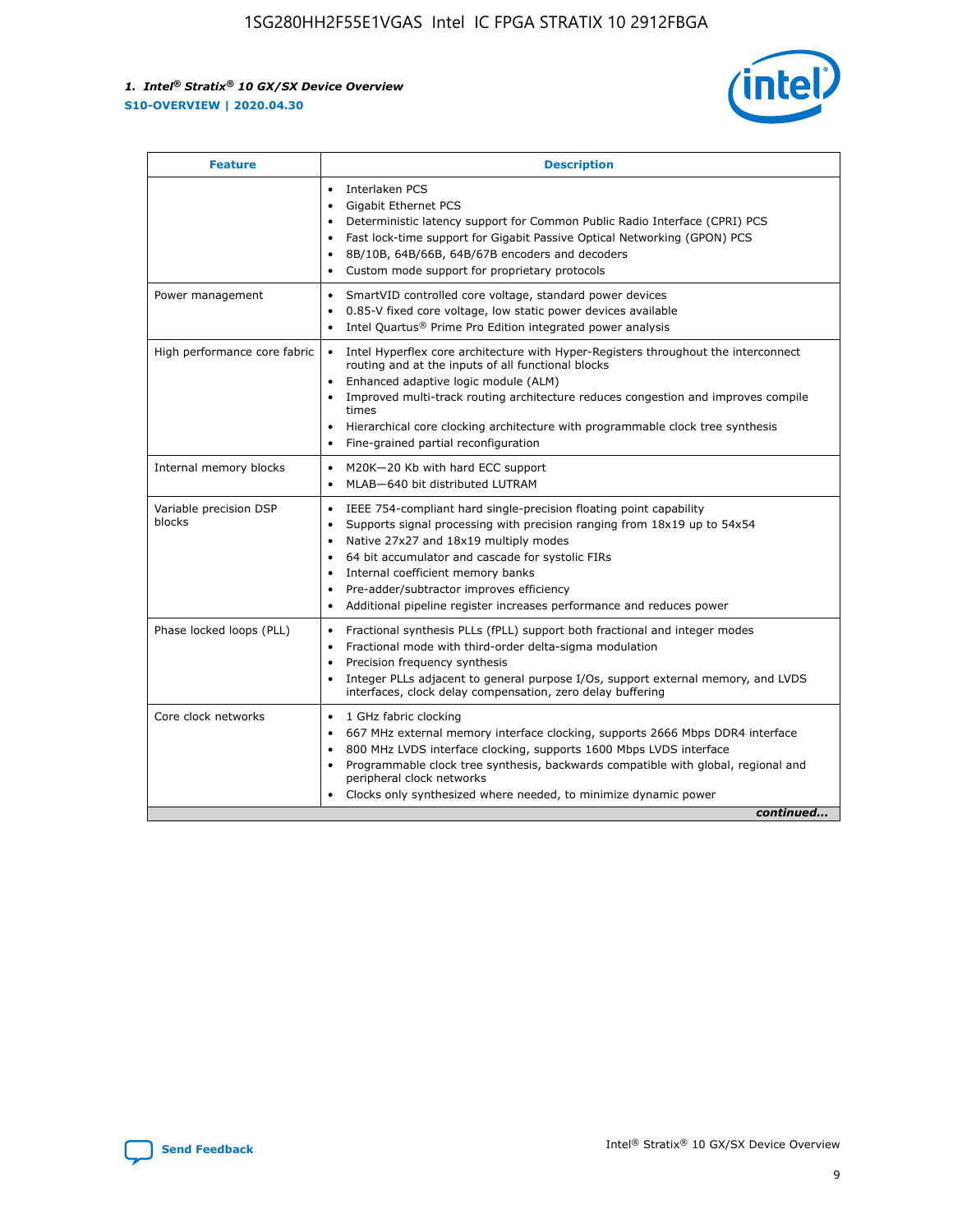

| <b>Feature</b>     | <b>Description</b>                                                                                                                                                                                                                                                                                                                                                                                                                                                                                               |
|--------------------|------------------------------------------------------------------------------------------------------------------------------------------------------------------------------------------------------------------------------------------------------------------------------------------------------------------------------------------------------------------------------------------------------------------------------------------------------------------------------------------------------------------|
| Configuration      | Dedicated Secure Device Manager<br>٠<br>Software programmable device configuration<br>Serial and parallel flash interface<br>Configuration via protocol (CvP) using PCI Express Gen1/Gen2/Gen3<br>Fine-grained partial reconfiguration of core fabric<br>٠<br>Dynamic reconfiguration of transceivers and PLLs<br>٠<br>Comprehensive set of security features including AES-256, SHA-256/384, and<br>ECDSA-256/384 accelerators, and multi-factor authentication<br>Physically Unclonable Function (PUF) service |
| Packaging          | Intel Embedded Multi-die Interconnect Bridge (EMIB) packaging technology<br>٠<br>Multiple devices with identical package footprints allows seamless migration across<br>$\bullet$<br>different device densities<br>1.0 mm ball-pitch FBGA packaging<br>٠<br>Lead and lead-free package options                                                                                                                                                                                                                   |
| Software and tools | Intel Quartus Prime Pro Edition design suite with new compiler and Hyper-Aware design<br>$\bullet$<br>flow<br>Fast Forward compiler to allow Intel Hyperflex architecture performance exploration<br>٠<br>Transceiver toolkit<br>Platform designer integration tool<br>DSP Builder advanced blockset<br>OpenCL <sup>™</sup> support<br>SoC Embedded Design Suite (EDS)                                                                                                                                           |

## **Table 3. Intel Stratix 10 SoC Specific Device Features**

| <b>Hard Processor</b><br>Multi-processor unit (MPU) core<br>Quad-core Arm Cortex-A53 MPCore processor with Arm<br>$\bullet$<br>CoreSight* debug and trace technology<br>System<br>Scalar floating-point unit supporting single and double<br>$\bullet$<br>precision<br>Arm Neon* media processing engine for each processor<br>$\bullet$<br><b>System Controllers</b><br>System Memory Management Unit (SMMU)<br>$\bullet$<br>Cache Coherency Unit (CCU)<br>$\bullet$<br>Layer 1 Cache<br>32 KB L1 instruction cache with parity<br>$\bullet$<br>32 KB L1 data cache with ECC<br>$\bullet$<br>Layer 2 Cache<br>1 MB Shared L2 Cache with ECC<br>$\bullet$<br>On-Chip Memory<br>256 KB On-Chip RAM<br>٠<br>Direct memory access (DMA) controller<br>8-Channel DMA<br>$\bullet$<br>Ethernet media access controller<br>Three 10/100/1000 EMAC with integrated DMA<br>$\bullet$<br>(EMAC)<br>USB On-The-Go controller (OTG)<br>2 USB OTG with integrated DMA<br>$\bullet$<br><b>UART</b> controller<br>2 UART 16550 compatible<br>$\bullet$<br>Serial Peripheral Interface (SPI)<br>4 SPI<br>$\bullet$<br>controller<br>$I2C$ controller<br>5 I <sup>2</sup> C controllers<br>$\bullet$<br>SD/SDIO/MMC controller<br>1 eMMC version 4.5 with DMA and CE-ATA support<br>$\bullet$<br>SD, including eSD, version 3.0<br>$\bullet$<br>SDIO, including eSDIO, version 3.0<br>$\bullet$<br>CE-ATA - version 1.1 | <b>SoC Subsystem</b> | <b>Feature</b> | <b>Description</b> |  |  |
|---------------------------------------------------------------------------------------------------------------------------------------------------------------------------------------------------------------------------------------------------------------------------------------------------------------------------------------------------------------------------------------------------------------------------------------------------------------------------------------------------------------------------------------------------------------------------------------------------------------------------------------------------------------------------------------------------------------------------------------------------------------------------------------------------------------------------------------------------------------------------------------------------------------------------------------------------------------------------------------------------------------------------------------------------------------------------------------------------------------------------------------------------------------------------------------------------------------------------------------------------------------------------------------------------------------------------------------------------------------------------------------------------------|----------------------|----------------|--------------------|--|--|
|                                                                                                                                                                                                                                                                                                                                                                                                                                                                                                                                                                                                                                                                                                                                                                                                                                                                                                                                                                                                                                                                                                                                                                                                                                                                                                                                                                                                         |                      |                |                    |  |  |
|                                                                                                                                                                                                                                                                                                                                                                                                                                                                                                                                                                                                                                                                                                                                                                                                                                                                                                                                                                                                                                                                                                                                                                                                                                                                                                                                                                                                         |                      |                |                    |  |  |
|                                                                                                                                                                                                                                                                                                                                                                                                                                                                                                                                                                                                                                                                                                                                                                                                                                                                                                                                                                                                                                                                                                                                                                                                                                                                                                                                                                                                         |                      |                |                    |  |  |
|                                                                                                                                                                                                                                                                                                                                                                                                                                                                                                                                                                                                                                                                                                                                                                                                                                                                                                                                                                                                                                                                                                                                                                                                                                                                                                                                                                                                         |                      |                |                    |  |  |
|                                                                                                                                                                                                                                                                                                                                                                                                                                                                                                                                                                                                                                                                                                                                                                                                                                                                                                                                                                                                                                                                                                                                                                                                                                                                                                                                                                                                         |                      |                |                    |  |  |
|                                                                                                                                                                                                                                                                                                                                                                                                                                                                                                                                                                                                                                                                                                                                                                                                                                                                                                                                                                                                                                                                                                                                                                                                                                                                                                                                                                                                         |                      |                |                    |  |  |
|                                                                                                                                                                                                                                                                                                                                                                                                                                                                                                                                                                                                                                                                                                                                                                                                                                                                                                                                                                                                                                                                                                                                                                                                                                                                                                                                                                                                         |                      |                |                    |  |  |
|                                                                                                                                                                                                                                                                                                                                                                                                                                                                                                                                                                                                                                                                                                                                                                                                                                                                                                                                                                                                                                                                                                                                                                                                                                                                                                                                                                                                         |                      |                |                    |  |  |
|                                                                                                                                                                                                                                                                                                                                                                                                                                                                                                                                                                                                                                                                                                                                                                                                                                                                                                                                                                                                                                                                                                                                                                                                                                                                                                                                                                                                         |                      |                |                    |  |  |
|                                                                                                                                                                                                                                                                                                                                                                                                                                                                                                                                                                                                                                                                                                                                                                                                                                                                                                                                                                                                                                                                                                                                                                                                                                                                                                                                                                                                         |                      |                |                    |  |  |
|                                                                                                                                                                                                                                                                                                                                                                                                                                                                                                                                                                                                                                                                                                                                                                                                                                                                                                                                                                                                                                                                                                                                                                                                                                                                                                                                                                                                         |                      |                |                    |  |  |
| continued                                                                                                                                                                                                                                                                                                                                                                                                                                                                                                                                                                                                                                                                                                                                                                                                                                                                                                                                                                                                                                                                                                                                                                                                                                                                                                                                                                                               |                      |                |                    |  |  |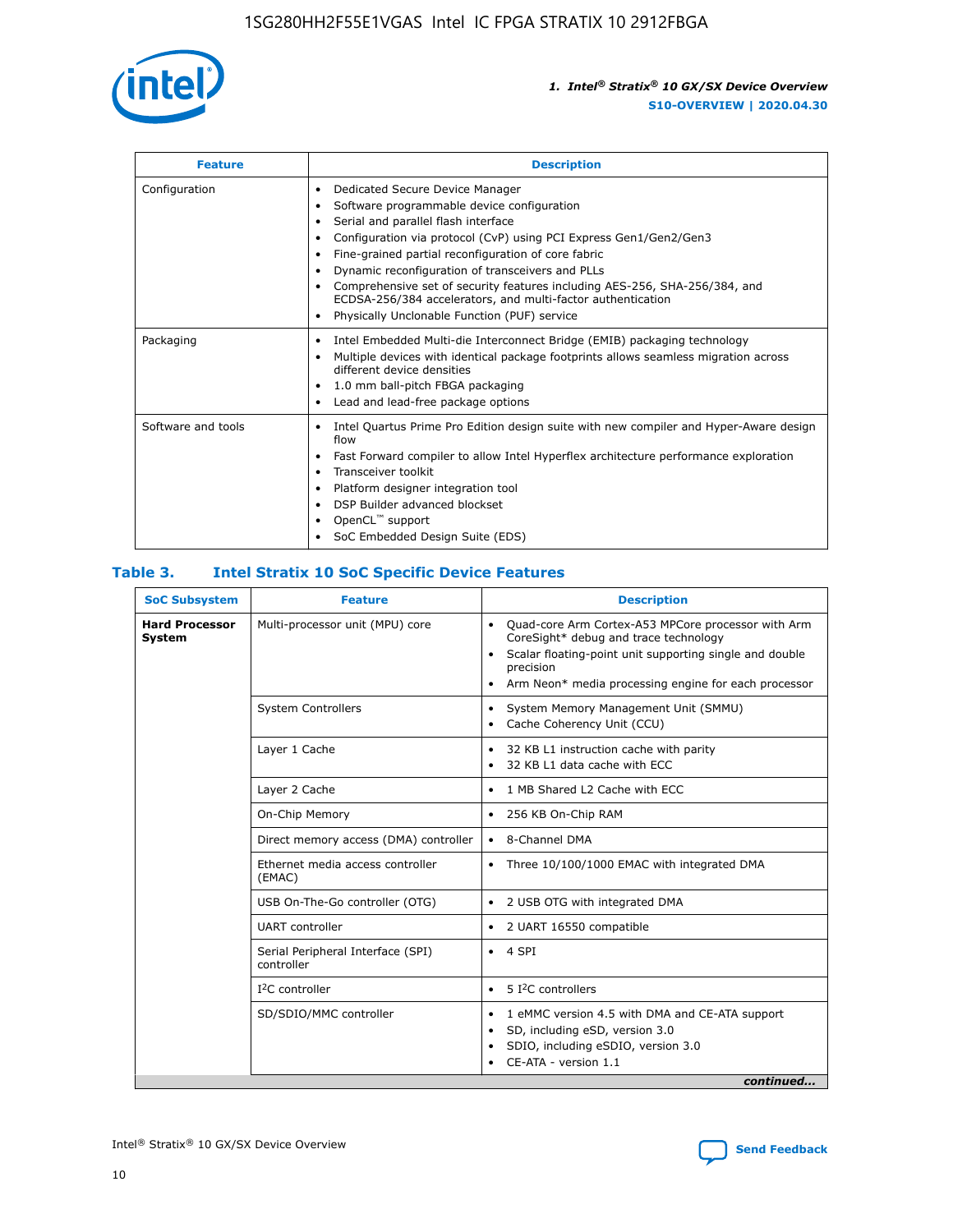

| <b>SoC Subsystem</b>                   | <b>Feature</b>             | <b>Description</b>                                                                            |  |  |
|----------------------------------------|----------------------------|-----------------------------------------------------------------------------------------------|--|--|
|                                        | NAND flash controller      | 1 ONFI 1.0, 8- and 16-bit support<br>$\bullet$                                                |  |  |
|                                        | General-purpose I/O (GPIO) | Maximum of 48 software programmable GPIO<br>$\bullet$                                         |  |  |
|                                        | <b>Timers</b>              | 4 general-purpose timers<br>٠<br>4 watchdog timers                                            |  |  |
| <b>Secure Device</b><br>Manager        | Security                   | Secure boot<br>٠<br>Advanced Encryption Standard (AES) and authentication<br>٠<br>(SHA/ECDSA) |  |  |
| External<br>Memory<br><b>Interface</b> | External Memory Interface  | Hard Memory Controller with DDR4 and DDR3<br>$\bullet$                                        |  |  |

## **1.4. Intel Stratix 10 Block Diagram**

## **Figure 2. Intel Stratix 10 FPGA and SoC Architecture Block Diagram**



HPS: Quad ARM Cortex-A53 Hard Processor System SDM: Secure Device Manager

## **1.5. Intel Stratix 10 FPGA and SoC Family Plan**

<sup>(2)</sup> The number of 27x27 multipliers is one-half the number of 18x19 multipliers.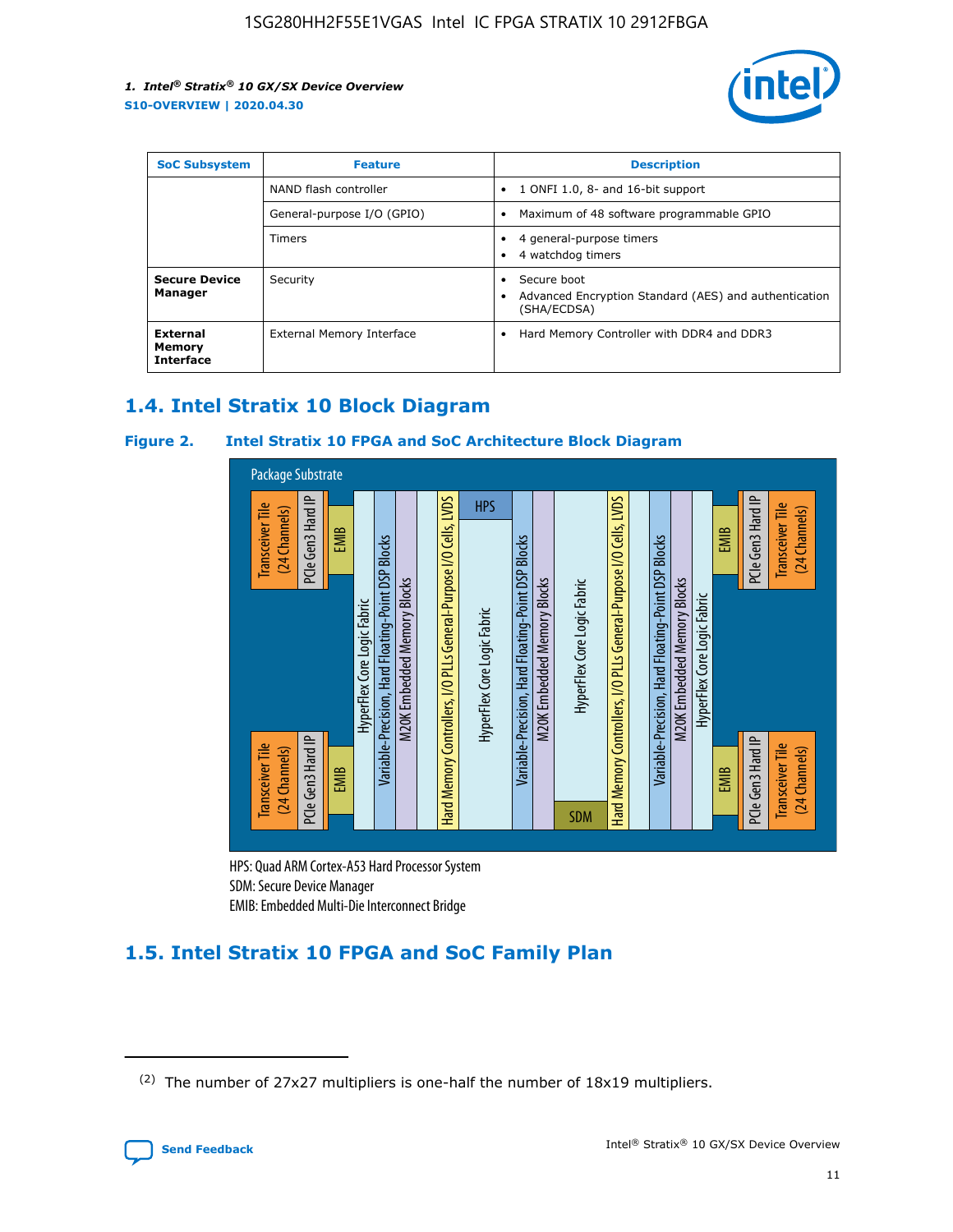

## **Table 4. Intel Stratix 10 GX/SX FPGA and SoC Family Plan—FPGA Core (part 1)**

| <b>Intel Stratix 10</b><br><b>GX/SX Device</b><br><b>Name</b> | <b>Logic Elements</b><br>(KLE) | <b>M20K Blocks</b> | <b>M20K Mbits</b> | <b>MLAB Counts</b> | <b>MLAB Mbits</b> | 18x19 Multi-<br>pliers <sup>(2)</sup> |
|---------------------------------------------------------------|--------------------------------|--------------------|-------------------|--------------------|-------------------|---------------------------------------|
| GX 400/<br>SX 400                                             | 378                            | 1,537              | 30                | 3,276              | $\overline{2}$    | 1,296                                 |
| GX 650/<br>SX 650                                             | 612                            | 2,489              | 49                | 5,364              | 3                 | 2,304                                 |
| GX 850/<br>SX 850                                             | 841                            | 3,477              | 68                | 7,124              | $\overline{4}$    | 4,032                                 |
| GX 1100/<br>SX 1100                                           | 1,325                          | 5,461              | 107               | 11,556             | $\overline{7}$    | 5,184                                 |
| GX 1650/<br>SX 1650                                           | 1,624                          | 5,851              | 114               | 13,764             | 8                 | 6,290                                 |
| GX 2100/<br>SX 2100                                           | 2,005                          | 6,501              | 127               | 17,316             | 11                | 7,488                                 |
| GX 2500/<br>SX 2500                                           | 2,422                          | 9,963              | 195               | 20,529             | 13                | 10,022                                |
| GX 2800/<br>SX 2800                                           | 2,753                          | 11,721             | 229               | 23,796             | 15                | 11,520                                |
| GX 1660                                                       | 1,679                          | 6,162              | 120               | 14,230             | 9                 | 6,652                                 |
| GX 2110                                                       | 2,073                          | 6,847              | 134               | 17,856             | 11                | 7,920                                 |
| <b>GX 10M</b>                                                 | 10,200                         | 12,950             | 253               | 87,984             | 55                | 6,912                                 |

#### **Table 5. Intel Stratix 10 GX/SX FPGA and SoC Family Plan—Interconnects, PLLs and Hard IP (part 2)**

| <b>Intel Stratix 10</b>            | <b>Interconnects</b> |                     | <b>PLLs</b>  |          | <b>Hard IP</b>                       |
|------------------------------------|----------------------|---------------------|--------------|----------|--------------------------------------|
| <b>GX/SX Device</b><br><b>Name</b> | <b>Maximum GPIOs</b> | <b>Maximum XCVR</b> | <b>fPLLs</b> | I/O PLLs | <b>PCIe Hard IP</b><br><b>Blocks</b> |
| GX 400/<br>SX 400                  | 374                  | 24                  | 8            | 8        | $\mathbf{1}$                         |
| GX 650/<br>SX 650                  | 392                  | 24                  | 8            | 8        | $\mathbf{1}$                         |
| GX 850/<br>SX 850                  | 688                  | 48                  | 16           | 16       | 2                                    |
| GX 1100/<br>SX 1100                | 688                  | 48                  | 16           | 16       | 2                                    |
| GX 1650/<br>SX 1650                | 704                  | 96                  | 32           | 24       | $\overline{4}$                       |
| GX 2100/<br>SX 2100                | 704                  | 96                  | 32           | 24       | 4                                    |
| GX 2500/<br>SX 2500                | 1,160                | 96                  | 32           | 24       | $\overline{4}$                       |
| GX 2800/<br>SX 2800                | 1,160                | 96                  | 32           | 24       | $\overline{4}$                       |
| continued                          |                      |                     |              |          |                                      |

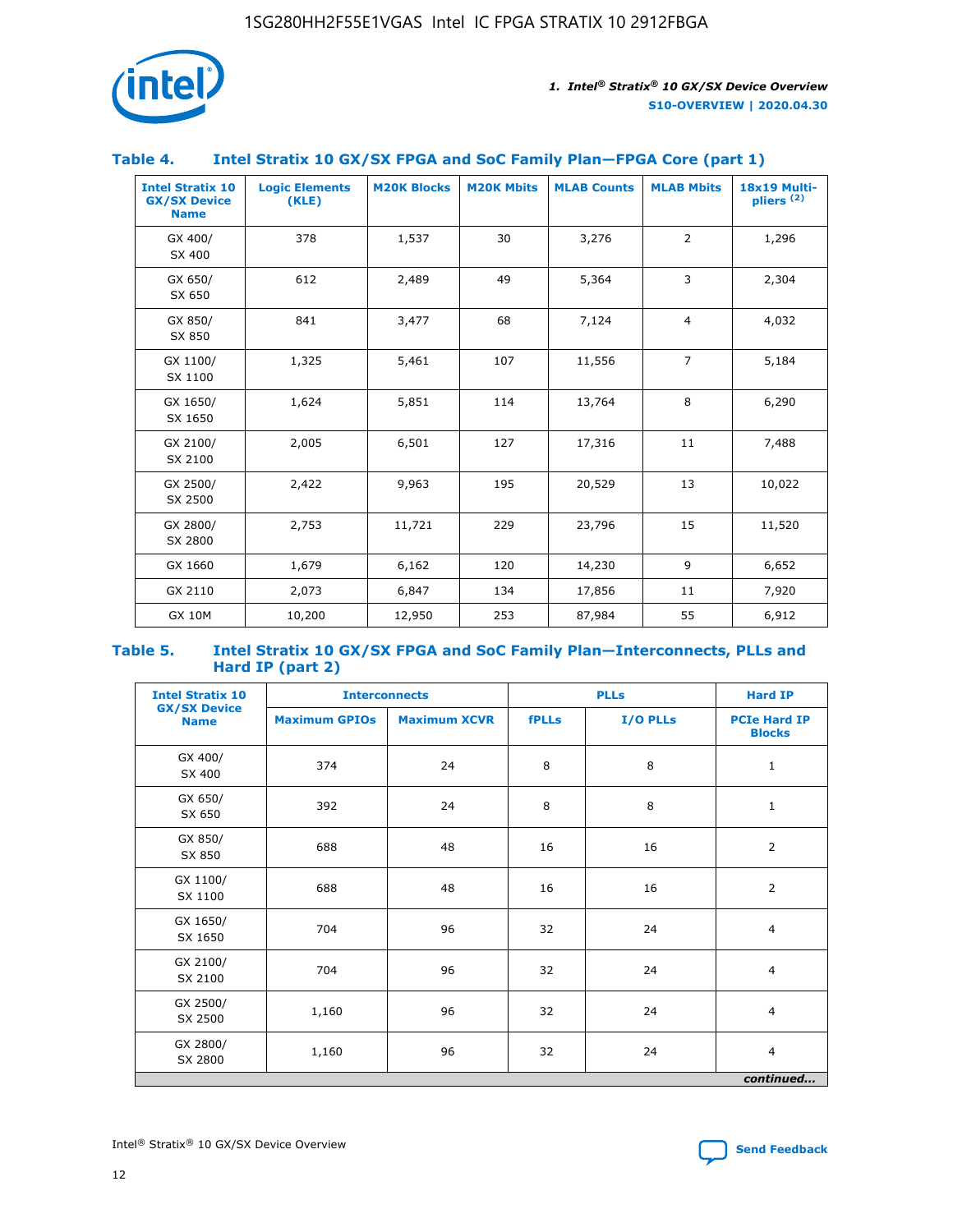

| <b>Intel Stratix 10</b>            | <b>Interconnects</b> |                     | <b>PLLs</b>  |                 | <b>Hard IP</b>                       |
|------------------------------------|----------------------|---------------------|--------------|-----------------|--------------------------------------|
| <b>GX/SX Device</b><br><b>Name</b> | <b>Maximum GPIOs</b> | <b>Maximum XCVR</b> | <b>fPLLs</b> | <b>I/O PLLs</b> | <b>PCIe Hard IP</b><br><b>Blocks</b> |
| GX 1660                            | 688                  | 48                  | 16           | 16              |                                      |
| GX 2110                            | 688                  | 48                  | 16           | 16              |                                      |
| <b>GX 10M</b>                      | 2,304                | 48                  | 24           | 48              | 4                                    |

## **Table 6. Intel Stratix 10 GX/SX FPGA and SoC Family Package Plan**

Cell legend: General Purpose I/Os, High-Voltage I/Os, LVDS Pairs, Transceivers (3) (4) (5) (6) (7) (8)

| <b>Intel Stratix 10</b><br><b>GX/SX Device</b><br><b>Name</b> | F1152<br><b>HF35</b><br>$(35x35 \text{ mm}^2)$ | F1760<br><b>NF43</b><br>(42.5x42.5<br>$mm2$ ) | F2397<br><b>UF50</b><br>$(50x50 \text{ mm}^2)$ | F2912<br><b>HF55</b><br>$(55x55$ mm <sup>2</sup> ) | F4938<br><b>NF74</b><br>$(70x74)$ mm <sup>2</sup> |
|---------------------------------------------------------------|------------------------------------------------|-----------------------------------------------|------------------------------------------------|----------------------------------------------------|---------------------------------------------------|
| GX 400/<br>SX 400                                             | 374, 56, 120, 24 <sup>(9)</sup>                | $\overline{\phantom{a}}$                      | $\overline{\phantom{a}}$                       | ۰                                                  |                                                   |
| GX 650/<br>SX 650                                             | 392, 8, 192, 24                                | $\overline{\phantom{a}}$                      | $\overline{\phantom{a}}$                       |                                                    |                                                   |
| GX 850/<br>SX 850                                             | ۰.                                             | 688, 16, 336, 48                              |                                                |                                                    |                                                   |
| GX 1100/<br>SX 1100                                           |                                                | 688, 16, 336, 48                              |                                                |                                                    |                                                   |
| GX 1650/<br>SX 1650                                           |                                                | 688, 16, 336, 48                              | 704, 32, 336, 96                               |                                                    |                                                   |
| GX 2100/<br>SX 2100                                           | -                                              | 688, 16, 336, 48                              | 704, 32, 336, 96                               | $\overline{\phantom{a}}$                           |                                                   |
| GX 2500/<br>SX 2500                                           |                                                | 688, 16, 336, 48                              | 704, 32, 336, 96                               | 1160, 8, 576, 24                                   |                                                   |
| GX 2800/                                                      | -                                              | 688, 16, 336, 48                              | 704, 32, 336, 96                               | 1160, 8, 576, 24                                   | $\overline{\phantom{a}}$<br>continued             |

- (3) All packages are ball grid arrays with 1.0 mm pitch.
- (4) High-Voltage I/O pins are used for 3 V and 2.5 V interfacing.
- $(5)$  Each LVDS pair can be configured as either a differential input or a differential output.
- (6) High-Voltage I/O pins and LVDS pairs are included in the General Purpose I/O count. Transceivers are counted separately.
- $(7)$  Each package column offers pin migration (common circuit board footprint) for all devices in the column.
- $(8)$  Intel Stratix 10 GX devices are pin migratable with Intel Stratix 10 SX devices in the same package.
- $(9)$  The Intel Stratix 10 SX/GX 400 device has a level shifter, and this imposes some restrictions on the number of LVDS pairs and I/O banks available (see "Intel Stratix 10 SX/GX 400 Device Level Shifter Details").

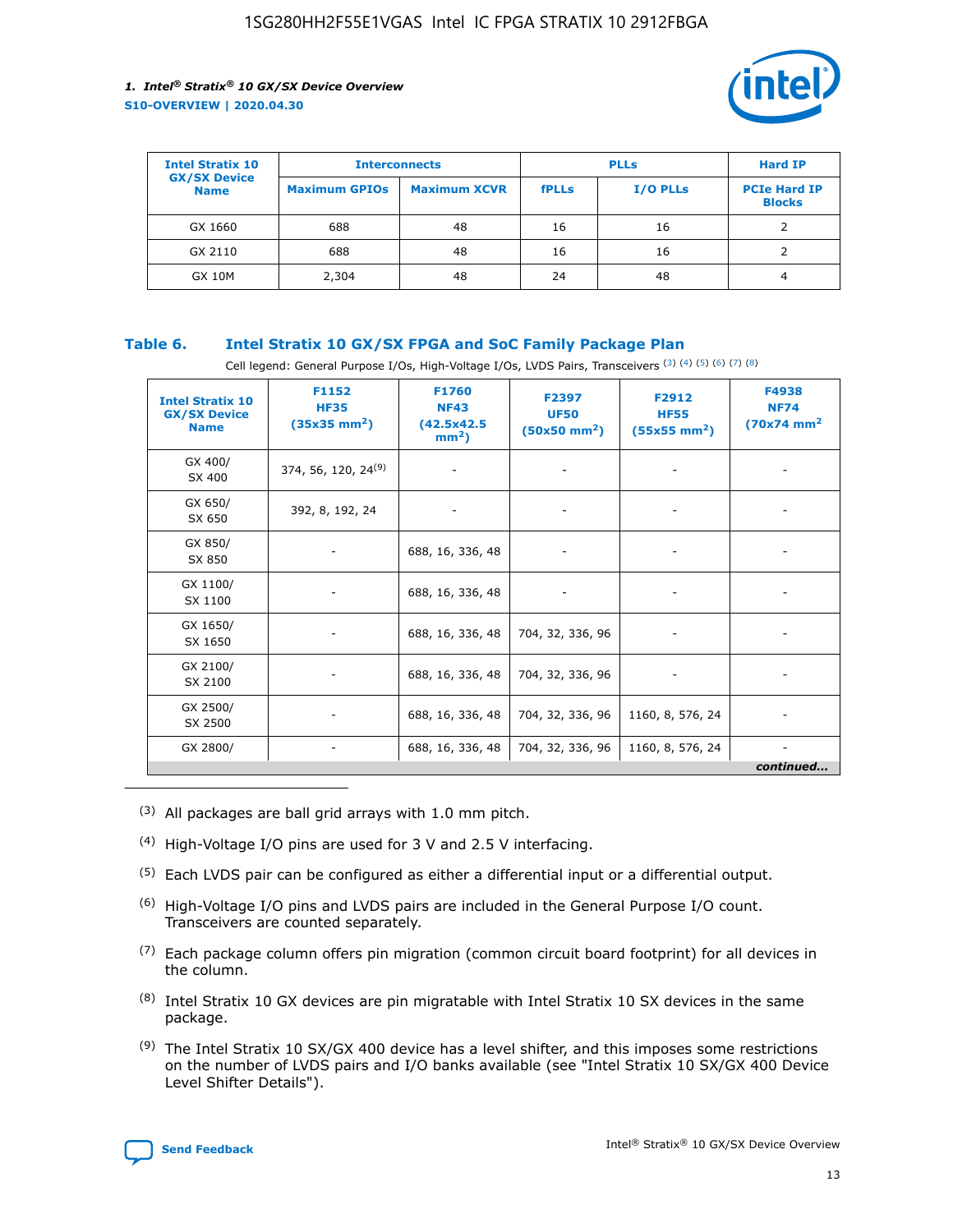

| <b>Intel Stratix 10</b><br><b>GX/SX Device</b><br><b>Name</b> | F1152<br><b>HF35</b><br>$(35x35)$ mm <sup>2</sup> ) | F1760<br><b>NF43</b><br>(42.5x42.5<br>$mm2$ ) | F2397<br><b>UF50</b><br>$(50x50 \text{ mm}^2)$ | F2912<br><b>HF55</b><br>$(55x55$ mm <sup>2</sup> ) | F4938<br><b>NF74</b><br>$(70x74)$ mm <sup>2</sup> |
|---------------------------------------------------------------|-----------------------------------------------------|-----------------------------------------------|------------------------------------------------|----------------------------------------------------|---------------------------------------------------|
| SX 2800                                                       |                                                     |                                               |                                                |                                                    |                                                   |
| GX 1660                                                       | -                                                   | 688, 16, 336, 48                              | $\overline{\phantom{a}}$                       |                                                    |                                                   |
| GX 2110                                                       |                                                     | 688, 16, 336, 48                              | $\overline{\phantom{a}}$                       |                                                    |                                                   |
| <b>GX 10M</b>                                                 | ۰                                                   |                                               |                                                |                                                    | 2304, 32, 1152,<br>48                             |





## **1.6. Intel Hyperflex Core Architecture**

Intel Stratix 10 FPGAs and SoCs are based on a core fabric featuring the new Intel Hyperflex core architecture. The Intel Hyperflex core architecture delivers 2X the clock frequency performance and up to 70% lower power compared to previous generation high-end FPGAs. Along with this performance breakthrough, the Intel Hyperflex core architecture delivers a number of advantages including:

- **Higher Throughput**—Capitalizes on 2X core clock frequency performance to obtain throughput breakthroughs
- **Improved Power Efficiency**—Uses reduced IP size, enabled by Intel Hyperflex, to consolidate designs which previously spanned multiple devices into a single device, thereby reducing power by up to 70% versus previous generation devices
- **Greater Design Functionality**—Uses faster clock frequency to reduce bus widths and reduce IP size, freeing up additional FPGA resources to add greater functionality
- **Increased Designer Productivity**—Boosts performance with less routing congestion and fewer design iterations using Hyper-Aware design tools, obtaining greater timing margin for more rapid timing closure

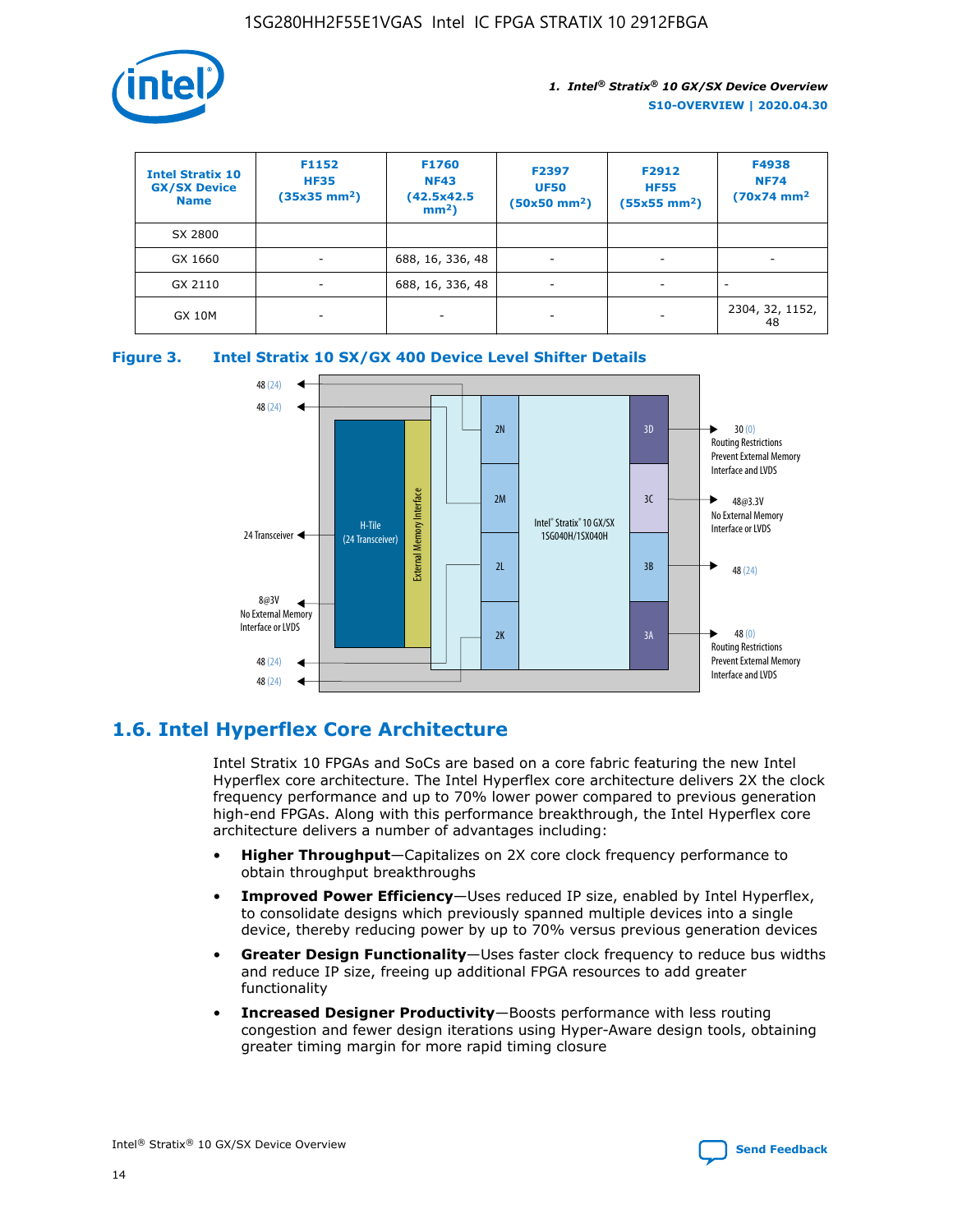

In addition to the traditional user registers found in the Adaptive Logic Modules (ALM), the Intel Hyperflex core architecture introduces additional bypassable registers everywhere throughout the fabric of the FPGA. These additional registers, called Hyper-Registers are available on every interconnect routing segment and at the inputs of all functional blocks.

#### **Figure 4. Bypassable Hyper-Register**



The Hyper-Registers enable the following key design techniques to achieve the 2X core performance increases:

- Fine grain Hyper-Retiming to eliminate critical paths
- Zero latency Hyper-Pipelining to eliminate routing delays
- Flexible Hyper-Optimization for best-in-class performance

By implementing these techniques in your design, the Hyper-Aware design tools automatically make use of the Hyper-Registers to achieve maximum core clock frequency.



## **Figure 5. Intel Hyperflex Core Architecture**

New Hyper-Registers throughout the core fabric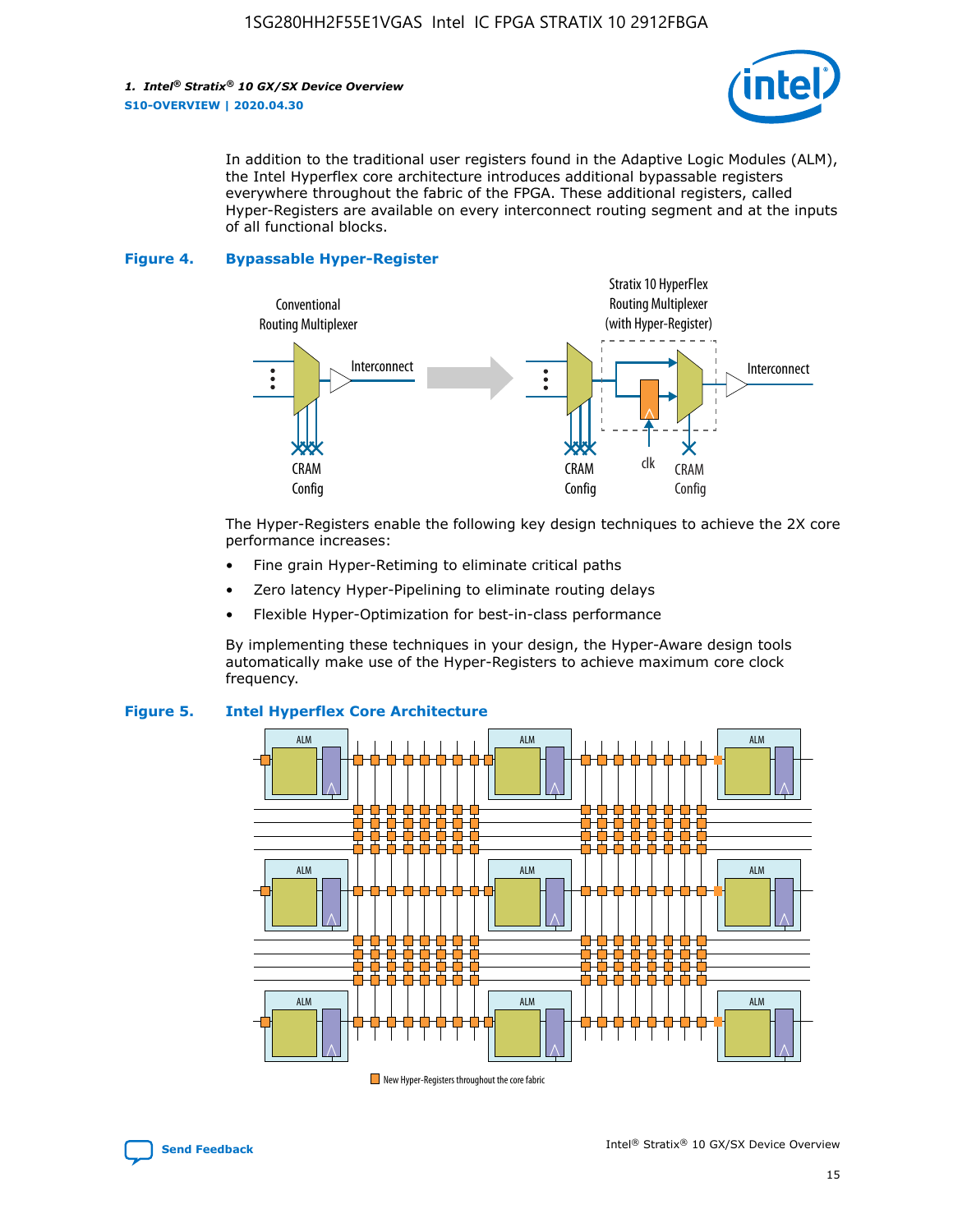

## **1.7. Heterogeneous 3D SiP Transceiver Tiles**

Intel Stratix 10 FPGAs and SoCs feature power efficient, high bandwidth, low latency transceivers. The transceivers are implemented on heterogeneous 3D System-in-Package (SiP) transceiver tiles, each containing 24 full-duplex transceiver channels. In addition to providing a high-performance transceiver solution to meet current connectivity needs, this allows for future flexibility and scalability as data rates, modulation schemes, and protocol IPs evolve.

## **Figure 6. Monolithic Core Fabric and Heterogeneous 3D SiP Transceiver Tiles**



## **Figure 7. Dual Core Fabric and Heterogeneous 3D SiP Transceiver Tiles (for the Intel Stratix 10 GX 10M Variant Only)**



Each transceiver tile contains:

- 24 full-duplex transceiver channels (PMA and PCS) $(10)$
- Reference clock distribution network
- Transmit PLLs
- High-speed clocking and bonding networks
- One instance of PCI Express hard IP

 $(10)$  12 full-duplex transceiver channels for the Intel Stratix 10 GX 10M variant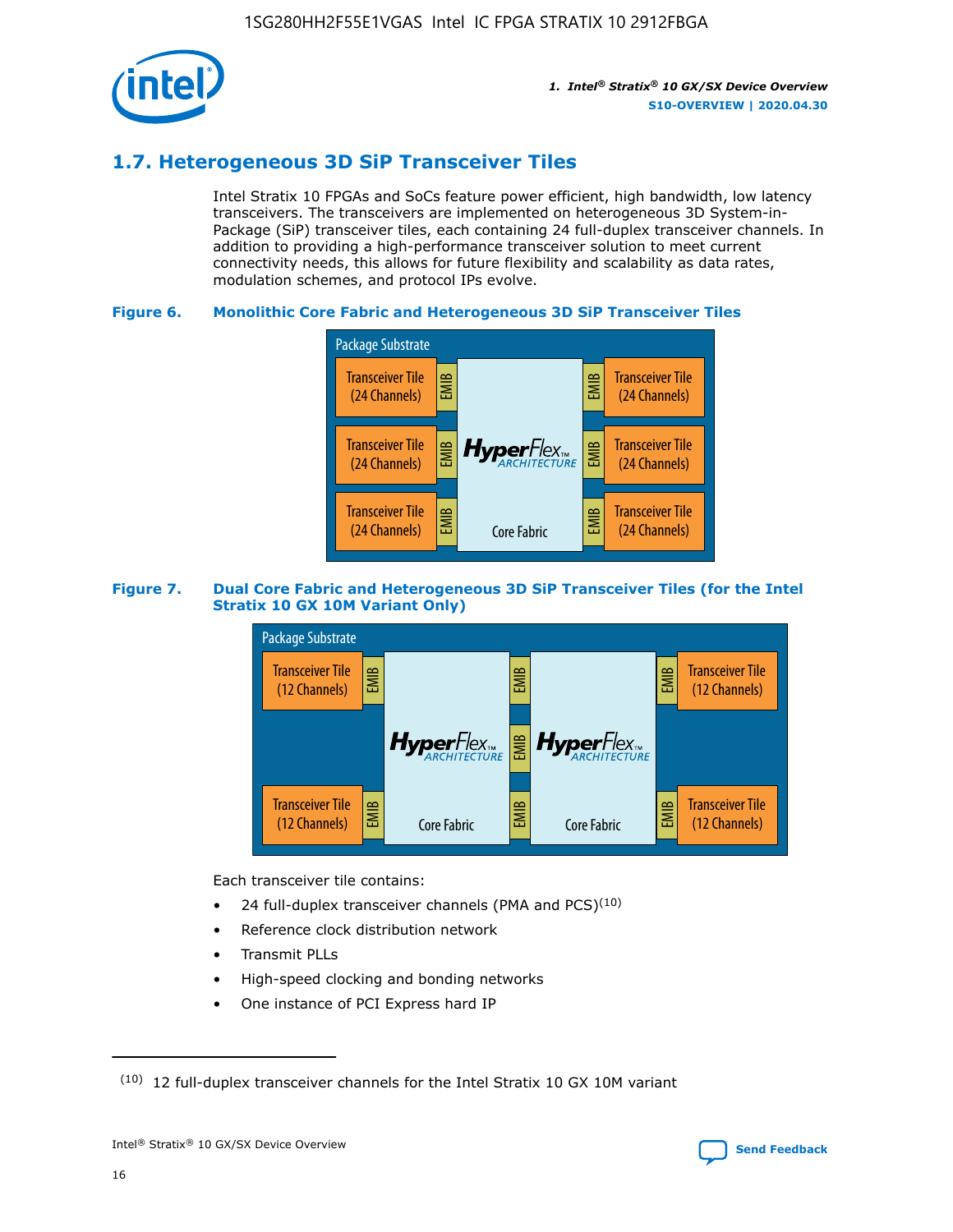



## **Figure 8. Heterogeneous 3D SiP Transceiver Tile Architecture**

## **1.8. Intel Stratix 10 Transceivers**

Intel Stratix 10 devices offer up to 96 total full-duplex transceiver channels. These channels provide continuous data rates from 1 Gbps to 28.3 Gbps for chip-to-chip, chip-to-module, and backplane applications. In each device,two thirds of the transceivers can be configured up to the maximum data rate of 28.3 Gbps to drive 100G interfaces and C form-factor pluggable CFP2/CFP4 optical modules. For longerreach backplane driving applications, advanced adaptive equalization circuits are used to equalize over 30 dB of system loss.

All transceiver channels feature a dedicated Physical Medium Attachment (PMA) and a hardened Physical Coding Sublayer (PCS).

- The PMA provides primary interfacing capabilities to physical channels.
- The PCS typically handles encoding/decoding, word alignment, and other preprocessing functions before transferring data to the FPGA core fabric.

Within each transceiver tile, the transceivers are arranged in four banks of six PMA-PCS groups. A wide variety of bonded and non-bonded data rate configurations are possible within each bank, and within each tile, using a highly configurable clock distribution network.

## **1.8.1. PMA Features**

PMA channels are comprised of transmitter (TX), receiver (RX), and high speed clocking resources.

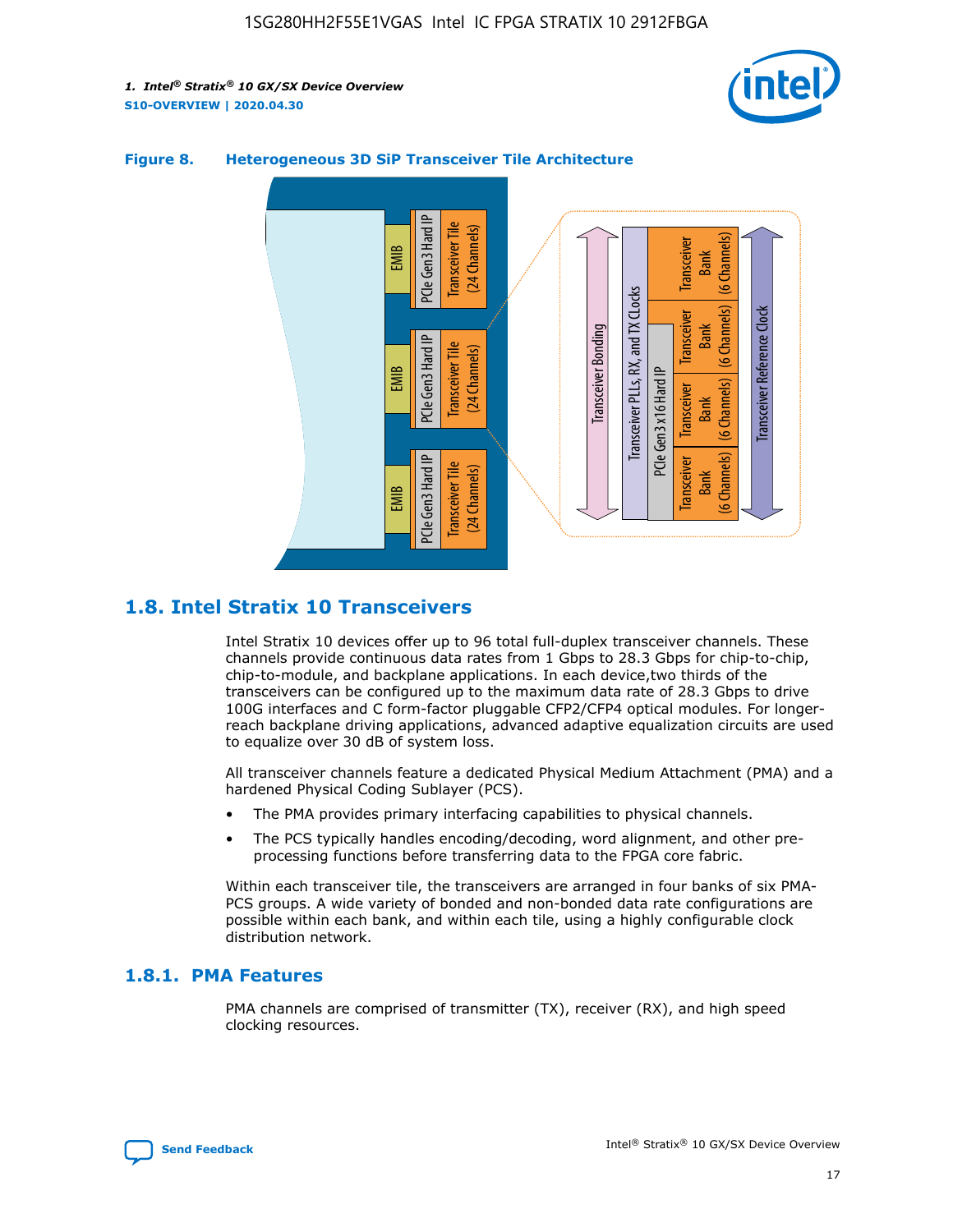

Intel Stratix 10 device features provide exceptional signal integrity at data rates up to 28.3 Gbps. Clocking options include ultra-low jitter LC tank-based (ATX) PLLs with optional fractional synthesis capability, channel PLLs operating as clock multiplier units (CMUs), and fractional synthesis PLLs (fPLLs).

- **ATX PLL**—can be configured in integer mode, or optionally, in a new fractional synthesis mode. Each ATX PLL spans the full frequency range of the supported data rate range providing a stable, flexible clock source with the lowest jitter.
- **CMU PLL**—when not being used as a transceiver, select PMA channels can be configured as channel PLLs operating as CMUs to provide an additional master clock source within the transceiver bank.
- **fPLL**—In addition, dedicated fPLLs are available with precision frequency synthesis capabilities. fPLLs can be used to synthesize multiple clock frequencies from a single reference clock source and replace multiple reference oscillators for multiprotocol and multi-rate applications.

On the receiver side, each PMA has an independent channel PLL that allows analog tracking for clock-data recovery. Each PMA also has advanced equalization circuits that compensate for transmission losses across a wide frequency spectrum.

- **Variable Gain Amplifier (VGA)**—to optimize the receiver's dynamic range
- **Continuous Time Linear Equalizer (CTLE)**—to compensate for channel losses with lowest power dissipation
- **Decision Feedback Equalizer (DFE)**—to provide additional equalization capability on backplanes even in the presence of crosstalk and reflections
- **On-Die Instrumentation (ODI)**—to provide on-chip eye monitoring capabilities (Eye Viewer). This capability helps to optimize link equalization parameters during board bring-up and supports in-system link diagnostics and equalization margin testing

#### **Figure 9. Intel Stratix 10 Receiver Block Features**



All link equalization parameters feature automatic adaptation using the new Advanced Digital Adaptive Parametric Tuning (ADAPT) circuit. This circuit is used to dynamically set DFE tap weights, adjust CTLE parameters, and optimize VGA gain and threshold voltage. Finally, optimal and consistent signal integrity is ensured by using the new

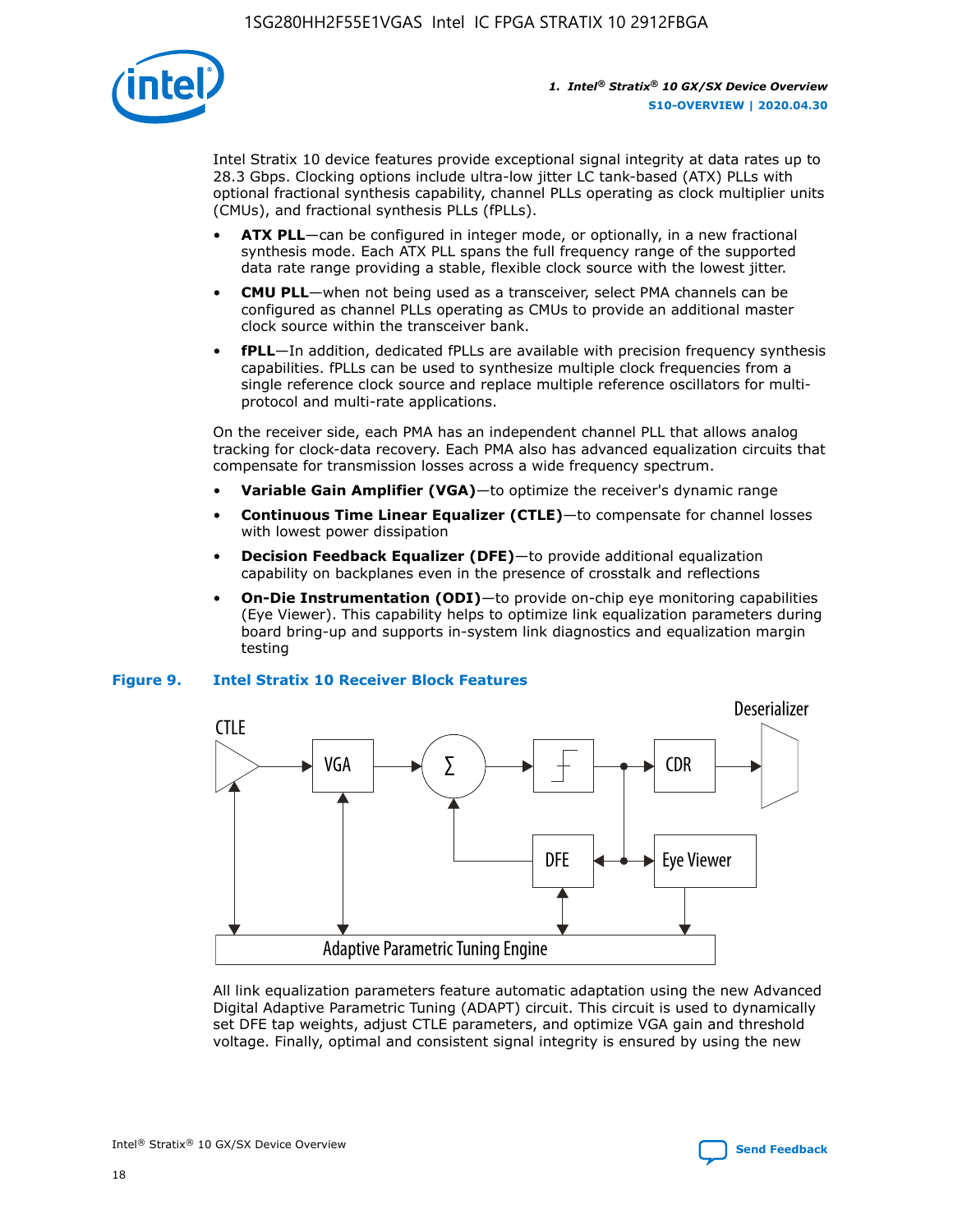

hardened Precision Signal Integrity Calibration Engine (PreSICE) to automatically calibrate all transceiver circuit blocks on power-up. This gives the most link margin and ensures robust, reliable, and error-free operation.

#### **Table 7. Transceiver PMA Features**

| <b>Feature</b>                                                       | <b>Capability</b>                                                                                                                                                                                         |
|----------------------------------------------------------------------|-----------------------------------------------------------------------------------------------------------------------------------------------------------------------------------------------------------|
| Chip-to-Chip Data Rates                                              | 1 Gbps (11) to 28.3 Gbps (Intel Stratix 10 GX/SX devices)                                                                                                                                                 |
| <b>Backplane Support</b>                                             | Drive backplanes at data rates up to 28.3 Gbps, including 10GBASE-KR compliance                                                                                                                           |
| Optical Module Support                                               | SFP+/SFP, XFP, CXP, QSFP/QSFP28, QSFPDD, CFP/CFP2/CFP4                                                                                                                                                    |
| Cable Driving Support                                                | SFP+ Direct Attach, PCI Express over cable, eSATA                                                                                                                                                         |
| <b>Transmit Pre-Emphasis</b>                                         | 5-tap transmit pre-emphasis and de-emphasis to compensate for system channel loss                                                                                                                         |
| Continuous Time Linear<br>Equalizer (CTLE)                           | Dual mode, high-gain, and high-data rate, linear receive equalization to compensate for<br>system channel loss                                                                                            |
| Decision Feedback Equalizer<br>(DFE)                                 | 15 fixed tap DFE to equalize backplane channel loss in the presence of crosstalk and noisy<br>environments                                                                                                |
| Advanced Digital Adaptive<br>Parametric Tuning (ADAPT)               | Fully digital adaptation engine to automatically adjust all link equalization parameters-<br>including CTLE, DFE, and VGA blocks-that provide optimal link margin without intervention<br>from user logic |
| Precision Signal Integrity<br>Calibration Engine (PreSICE)           | Hardened calibration controller to quickly calibrate all transceiver control parameters on<br>power-up, which provides the optimal signal integrity and jitter performance                                |
| <b>ATX Transmit PLLs</b>                                             | Low jitter ATX (inductor-capacitor) transmit PLLs with continuous tuning range to cover a<br>wide range of standard and proprietary protocols, with optional fractional frequency<br>synthesis capability |
| <b>Fractional PLLs</b>                                               | On-chip fractional frequency synthesizers to replace on-board crystal oscillators and reduce<br>system cost                                                                                               |
| Digitally Assisted Analog<br>CDR.                                    | Superior jitter tolerance with fast lock time                                                                                                                                                             |
| On-Die Instrumentation-<br>Eye Viewer and Jitter Margin<br>Tool      | Simplify board bring-up, debug, and diagnostics with non-intrusive, high-resolution eye<br>monitoring (Eye Viewer). Also inject jitter from transmitter to test link margin in system.                    |
| Dynamic Reconfiguration                                              | Allows for independent control of each transceiver channel Avalon memory-mapped<br>interface for the most transceiver flexibility.                                                                        |
| Multiple PCS-PMA and PCS-<br>Core to FPGA fabric interface<br>widths | 8, 10, 16, 20, 32, 40, or 64 bit interface widths for flexibility of deserialization width,<br>encoding, and reduced latency                                                                              |

## **1.8.2. PCS Features**

Intel Stratix 10 PMA channels interface with core logic through configurable and bypassable PCS interface layers.

The PCS contains multiple gearbox implementations to decouple the PMA and PCS interface widths. This feature provides the flexibility to implement a wide range of applications with 8, 10, 16, 20, 32, 40, or 64 bit interface width between each transceiver and the core logic.

 $(11)$  Stratix 10 transceivers can support data rates below 1 Gbps with over sampling.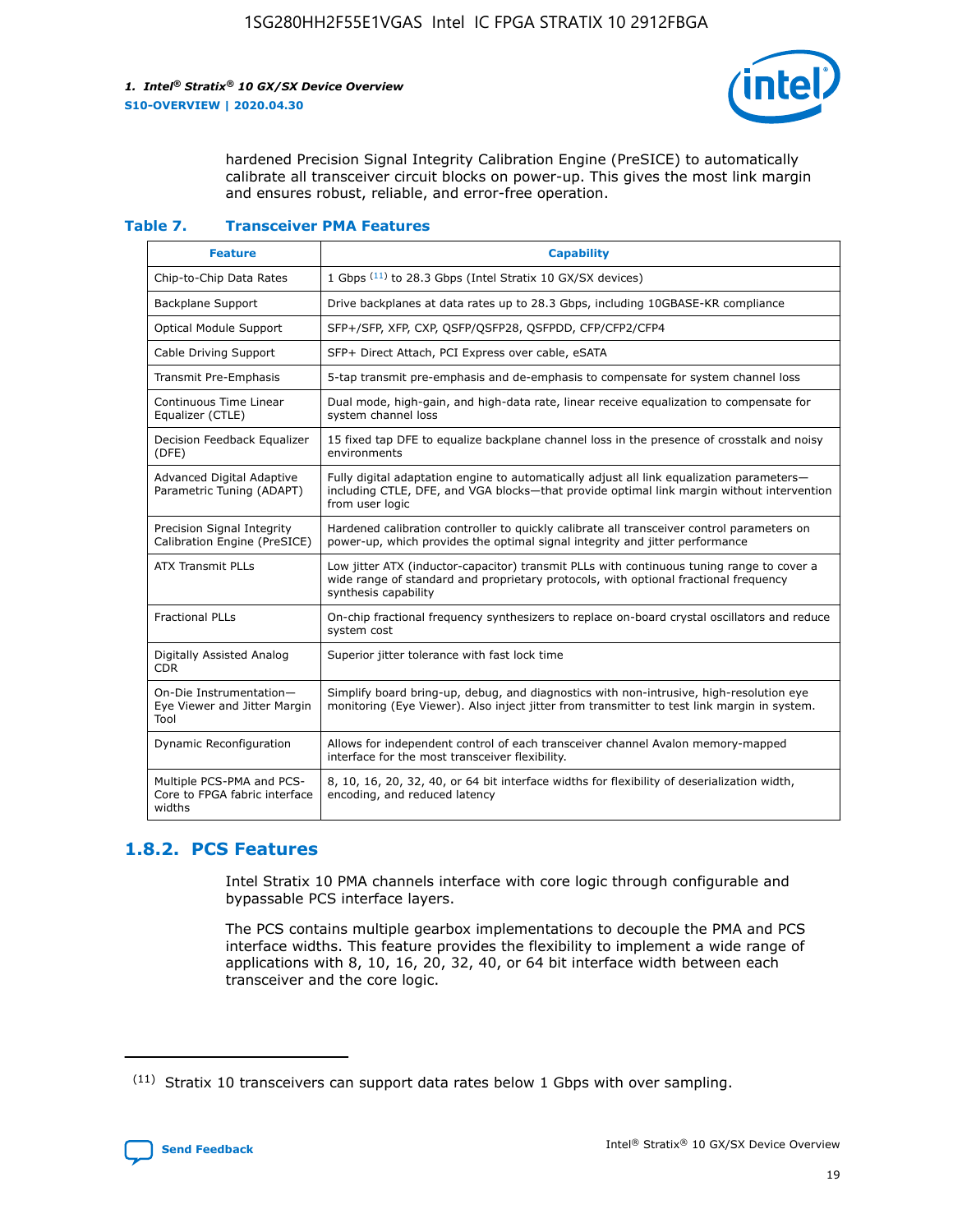

The PCS also contains hard IP to support a variety of standard and proprietary protocols across a wide range of data rates and encoding schemes. The Standard PCS mode provides support for 8B/10B encoded applications up to 12.5 Gbps. The Enhanced PCS mode supports 64B/66B and 64B/67B encoded applications up to 17.4 Gbps. The enhanced PCS mode also includes an integrated 10GBASE-KR/40GBASE-KR4 Forward Error Correction (FEC) circuit. For highly customized implementations, a PCS Direct mode provides an interface up to 64 bits wide to allow for custom encoding and support for data rates up to 28.3 Gbps.

For more information about the PCS-Core interface or the double rate transfer mode, refer to the *Intel Stratix 10 L- and H-Tile Transceiver PHY User Guide*, and the *Intel Stratix 10 E-Tile Transceiver PHY User Guide*.

| <b>PCS Protocol</b><br><b>Support</b>           | <b>Data Rate (Gbps)</b> | <b>Transmitter Data Path</b>                                                                                                                                              | <b>Receiver Data Path</b>                                                                                                                                                                                      |
|-------------------------------------------------|-------------------------|---------------------------------------------------------------------------------------------------------------------------------------------------------------------------|----------------------------------------------------------------------------------------------------------------------------------------------------------------------------------------------------------------|
| Standard PCS                                    | 1 to 12.5               | Phase compensation FIFO, byte<br>serializer, 8B/10B encoder, bit-slipper,<br>channel bonding                                                                              | Rate match FIFO, word-aligner, 8B/10B<br>decoder, byte deserializer, byte<br>ordering                                                                                                                          |
| PCI Express<br>Gen1/Gen2 x1,<br>x2, x4, x8, x16 | $2.5$ and $5.0$         | Same as Standard PCS plus PIPE 2.0<br>interface to core                                                                                                                   | Same as Standard PCS plus PIPE 2.0<br>interface to core                                                                                                                                                        |
| PCI Express Gen3<br>x1, x2, x4, x8,<br>x16      | 8.0                     | Phase compensation FIFO, byte<br>serializer, encoder, scrambler, bit-<br>slipper, gear box, channel bonding, and<br>PIPE 3.0 interface to core, auto speed<br>negotiation | Rate match FIFO (0-600 ppm mode),<br>word-aligner, decoder, descrambler,<br>phase compensation FIFO, block sync,<br>byte deserializer, byte ordering, PIPE<br>3.0 interface to core, auto speed<br>negotiation |
| CPRI                                            | 0.6144 to 9.8           | Same as Standard PCS plus<br>deterministic latency serialization                                                                                                          | Same as Standard PCS plus<br>deterministic latency deserialization                                                                                                                                             |
| <b>Enhanced PCS</b>                             | 2.5 to 17.4             | FIFO, channel bonding, bit-slipper, and<br>gear box                                                                                                                       | FIFO, block sync, bit-slipper, and gear<br>box                                                                                                                                                                 |
| 10GBASE-R                                       | 10.3125                 | FIFO, 64B/66B encoder, scrambler,<br>FEC, and gear box                                                                                                                    | FIFO, 64B/66B decoder, descrambler,<br>block sync, FEC, and gear box                                                                                                                                           |
| Interlaken                                      | 4.9 to 17.4             | FIFO, channel bonding, frame<br>generator, CRC-32 generator,<br>scrambler, disparity generator, bit-<br>slipper, and gear box                                             | FIFO, CRC-32 checker, frame sync,<br>descrambler, disparity checker, block<br>sync, and gear box                                                                                                               |
| SFI-S/SFI-5.2                                   | 11.3                    | FIFO, channel bonding, bit-slipper, and<br>gear box                                                                                                                       | FIFO, bit-slipper, and gear box                                                                                                                                                                                |
| <b>IEEE 1588</b>                                | 1.25 to 10.3125         | FIFO (fixed latency), 64B/66B encoder,<br>scrambler, and gear box                                                                                                         | FIFO (fixed latency), 64B/66B decoder,<br>descrambler, block sync, and gear box                                                                                                                                |
| SDI                                             | up to 12.5              | FIFO and gear box                                                                                                                                                         | FIFO, bit-slipper, and gear box                                                                                                                                                                                |
| GigE                                            | 1.25                    | Same as Standard PCS plus GigE state<br>machine                                                                                                                           | Same as Standard PCS plus GigE state<br>machine                                                                                                                                                                |
| <b>PCS Direct</b>                               | up to 28.3              | Custom                                                                                                                                                                    | Custom                                                                                                                                                                                                         |

## **Table 8. Transceiver PCS Features**

#### **Related Information**

[Intel Stratix 10 L- and H-Tile Transceiver PHY User Guide](https://www.altera.com/documentation/wry1479165198810.html)

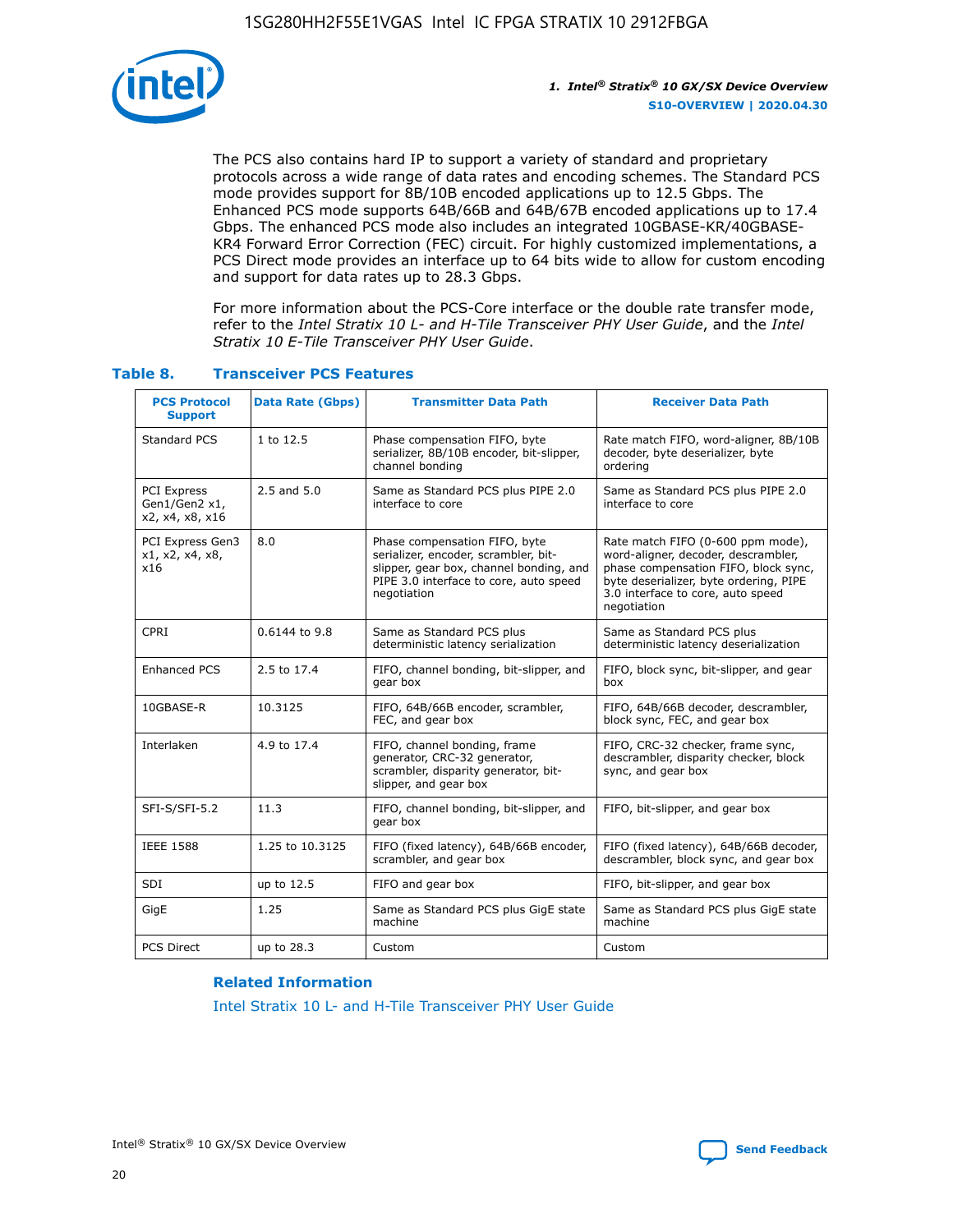

## **1.9. PCI Express Gen1/Gen2/Gen3 Hard IP**

Intel Stratix 10 devices contain embedded PCI Express hard IP designed for performance, ease-of-use, increased functionality, and designer productivity.

The PCI Express hard IP consists of the PHY, Data Link, and Transaction layers. It also supports PCI Express Gen1/Gen2/Gen3 end point and root port, in x1/x2/x4/x8/x16 lane configurations. The PCI Express hard IP is capable of operating independently from the core logic (autonomous mode). This feature allows the PCI Express link to power up and complete link training in less than 100 ms, while the rest of the device is still in the process of being configured. The hard IP also provides added functionality, which makes it easier to support emerging features such as Single Root I/O Virtualization (SR-IOV) and optional protocol extensions.

The PCI Express hard IP has improved end-to-end data path protection using Error Checking and Correction (ECC). In addition, the hard IP supports configuration of the device via protocol (CvP) across the PCI Express bus at Gen1/Gen2/Gen3 rates.

## **1.10. Interlaken PCS Hard IP**

Intel Stratix 10 devices have integrated Interlaken PCS hard IP supporting rates up to 17.4 Gbps per lane.

The Interlaken PCS hard IP is based on the proven functionality of the PCS developed for Intel's previous generation FPGAs, which has demonstrated interoperability with Interlaken ASSP vendors and third-party IP suppliers. The Interlaken PCS hard IP is present in every transceiver channel in Intel Stratix 10 devices.

## **1.11. 10G Ethernet Hard IP**

Intel Stratix 10 devices include IEEE 802.3 10-Gbps Ethernet (10GbE) compliant 10GBASE-R PCS and PMA hard IP. The scalable 10GbE hard IP supports multiple independent 10GbE ports while using a single PLL for all the 10GBASE-R PCS instantiations, which saves on core logic resources and clock networks.

The integrated serial transceivers simplify multi-port 10GbE systems compared to 10 GbE Attachment Unit Interface (XAUI) interfaces that require an external XAUI-to-10G PHY. Furthermore, the integrated transceivers incorporate signal conditioning circuits, which enable direct connection to standard 10G XFP and SFP+ pluggable optical modules. The transceivers also support backplane Ethernet applications and include a hard 10GBASE-KR/40GBASE-KR4 Forward Error Correction (FEC) circuit that can be used for both 10G and 40G applications. The integrated 10G Ethernet hard IP and 10G transceivers save external PHY cost, board space and system power. The 10G Ethernet PCS hard IP and 10GBASE-KR FEC are present in every transceiver channel.

## **1.12. External Memory and General Purpose I/O**

Intel Stratix 10 devices offer substantial external memory bandwidth, with up to ten 72 bit wide DDR4 memory interfaces running at up to 2666 Mbps. For external memory interface and LVDS restrictions, see [AN 906: Intel Stratix 10 GX 400, SX 400,](https://www.intel.com/content/www/us/en/programmable/documentation/sjf1574667190623.html#bft1574667627484) [and TX 400 Routing and Designing Floorplan Guidelines.](https://www.intel.com/content/www/us/en/programmable/documentation/sjf1574667190623.html#bft1574667627484)

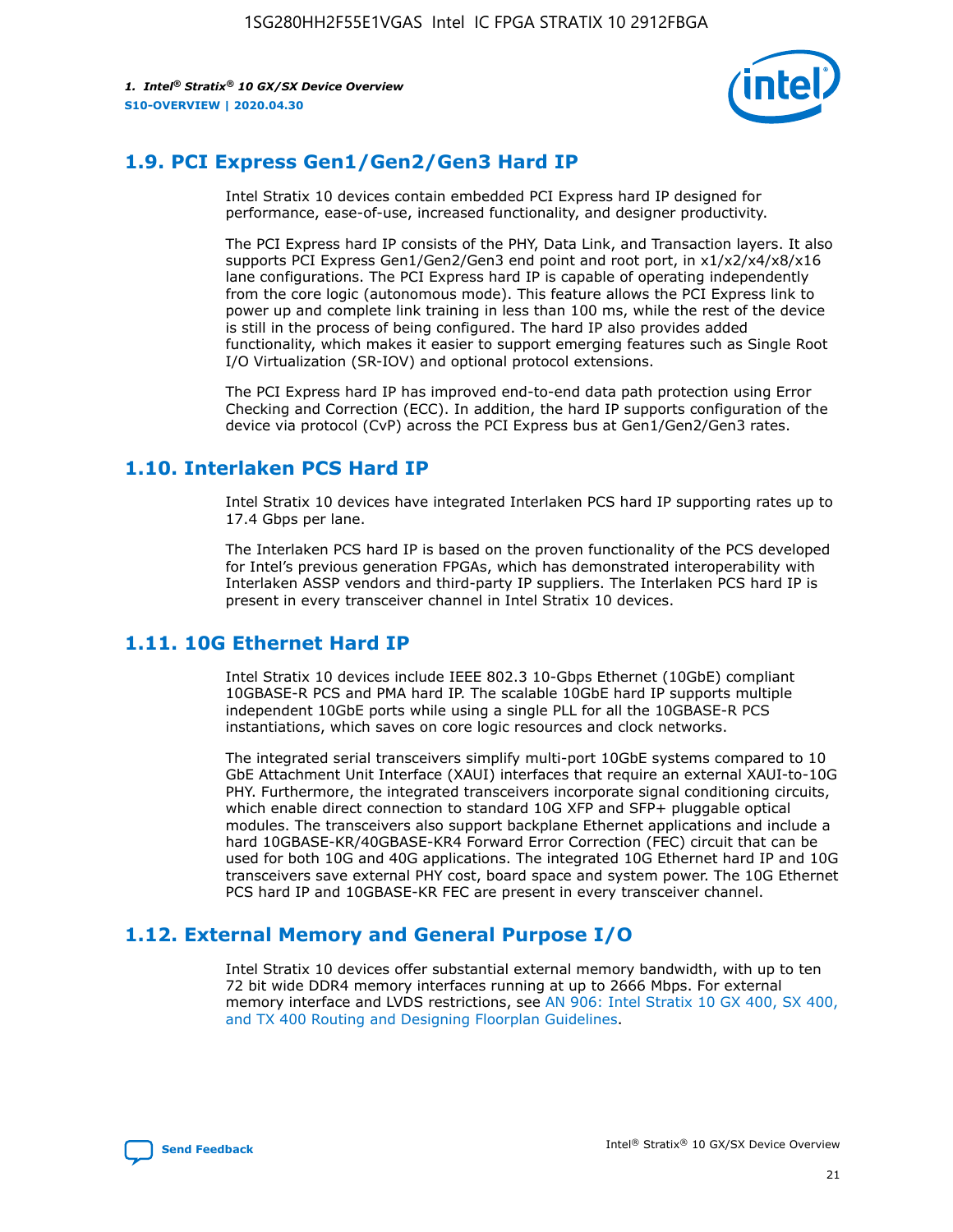

This bandwidth is provided along with the ease of design, lower power, and resource efficiencies of hardened high-performance memory controllers. The external memory interfaces can be configured up to a maximum width of 144 bits when using either hard or soft memory controllers.

#### **Figure 10. Hard Memory Controller**



Each I/O bank contains 48 general purpose I/Os and a high-efficiency hard memory controller capable of supporting many different memory types, each with different performance capabilities. The hard memory controller is also capable of being bypassed and replaced by a soft controller implemented in user logic. The I/Os each have a hardened double data rate (DDR) read/write path (PHY) capable of performing key memory interface functionality such as:

- Read/write leveling
- FIFO buffering to lower latency and improve margin
- Timing calibration
- On-chip termination

The timing calibration is aided by the inclusion of hard microcontrollers based on Intel's Nios® II technology, specifically tailored to control the calibration of multiple memory interfaces. This calibration allows the Intel Stratix 10 device to compensate for any changes in process, voltage, or temperature either within the Intel Stratix 10 device itself, or within the external memory device. The advanced calibration algorithms ensure maximum bandwidth and robust timing margin across all operating conditions.

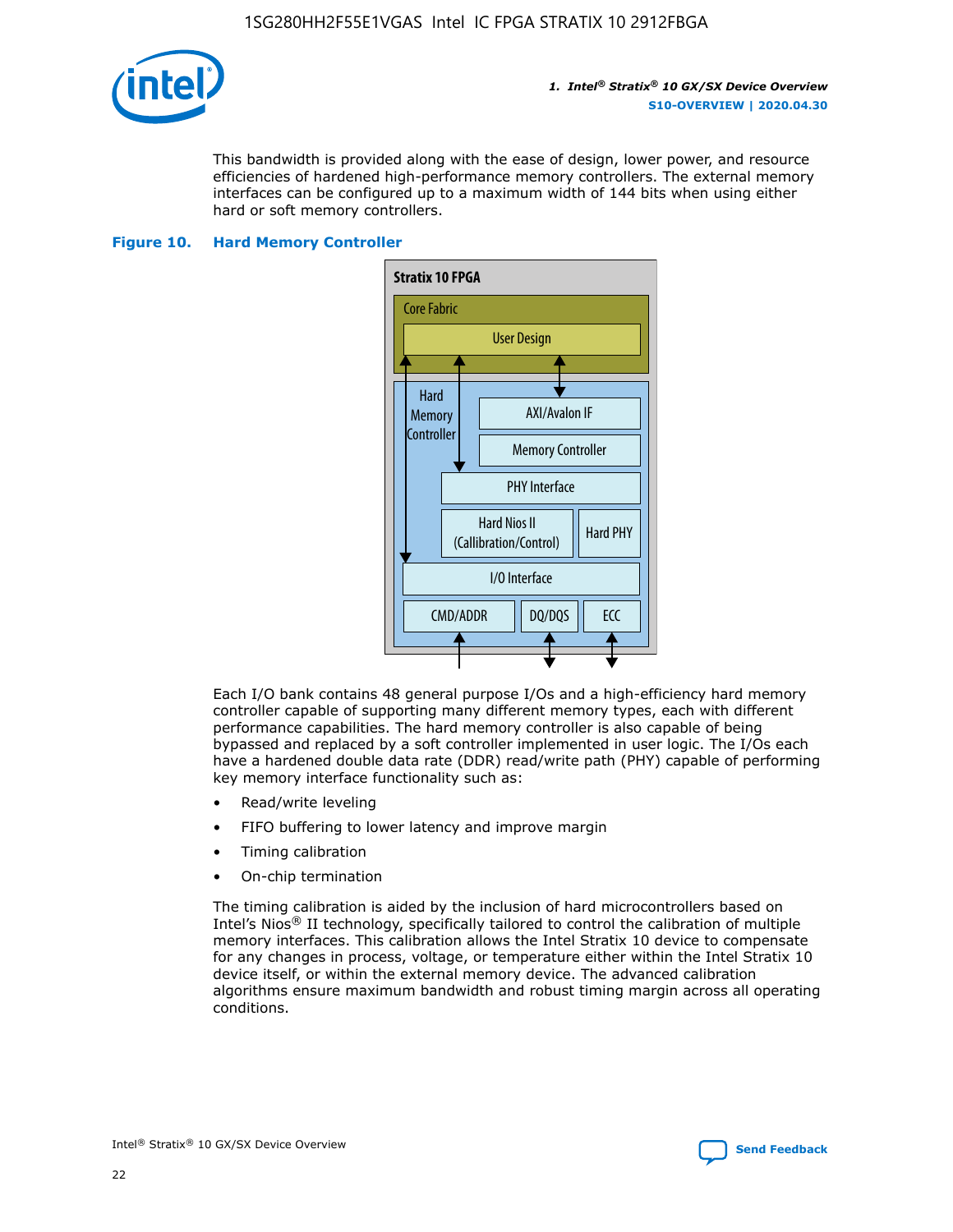

#### **Table 9. External Memory Interface Performance**

The listed speeds are for the 1-rank case.

| <b>Interface</b> | <b>Controller Type</b> | <b>Performance</b><br>(maximum rate possible) |
|------------------|------------------------|-----------------------------------------------|
| DDR4             | Hard                   | 2666 Mbps                                     |
| DDR <sub>3</sub> | Hard                   | 2133 Mbps                                     |
| QDRII+           | Soft                   | 1,100 Mtps                                    |
| QDRII+ Xtreme    | Soft                   | 1,266 Mtps                                    |
| <b>ODRIV</b>     | Soft                   | 2,133 Mtps                                    |
| RLDRAM III       | Soft                   | 2400 Mbps                                     |
| <b>RLDRAM II</b> | Soft                   | 533 Mbps                                      |

In addition to parallel memory interfaces, Intel Stratix 10 devices support serial memory technologies such as the Hybrid Memory Cube (HMC). The HMC is supported by the Intel Stratix 10 high-speed serial transceivers, which connect up to four HMC links, with each link running at data rates of 15 Gbps (HMC short reach specification).

Intel Stratix 10 devices also feature general purpose I/Os capable of supporting a wide range of single-ended and differential I/O interfaces. LVDS rates up to 1.6 Gbps are supported, with each pair of pins having both a differential driver and a differential input buffer. This enables configurable direction for each LVDS pair.

## **1.13. Adaptive Logic Module (ALM)**

Intel Stratix 10 devices use a similar adaptive logic module (ALM) as the previous generation Intel Arria 10 and Stratix V FPGAs, allowing for efficient implementation of logic functions and easy conversion of IP between the devices.

The ALM block diagram shown in the following figure has eight inputs with a fracturable look-up table (LUT), two dedicated embedded adders, and four dedicated registers.

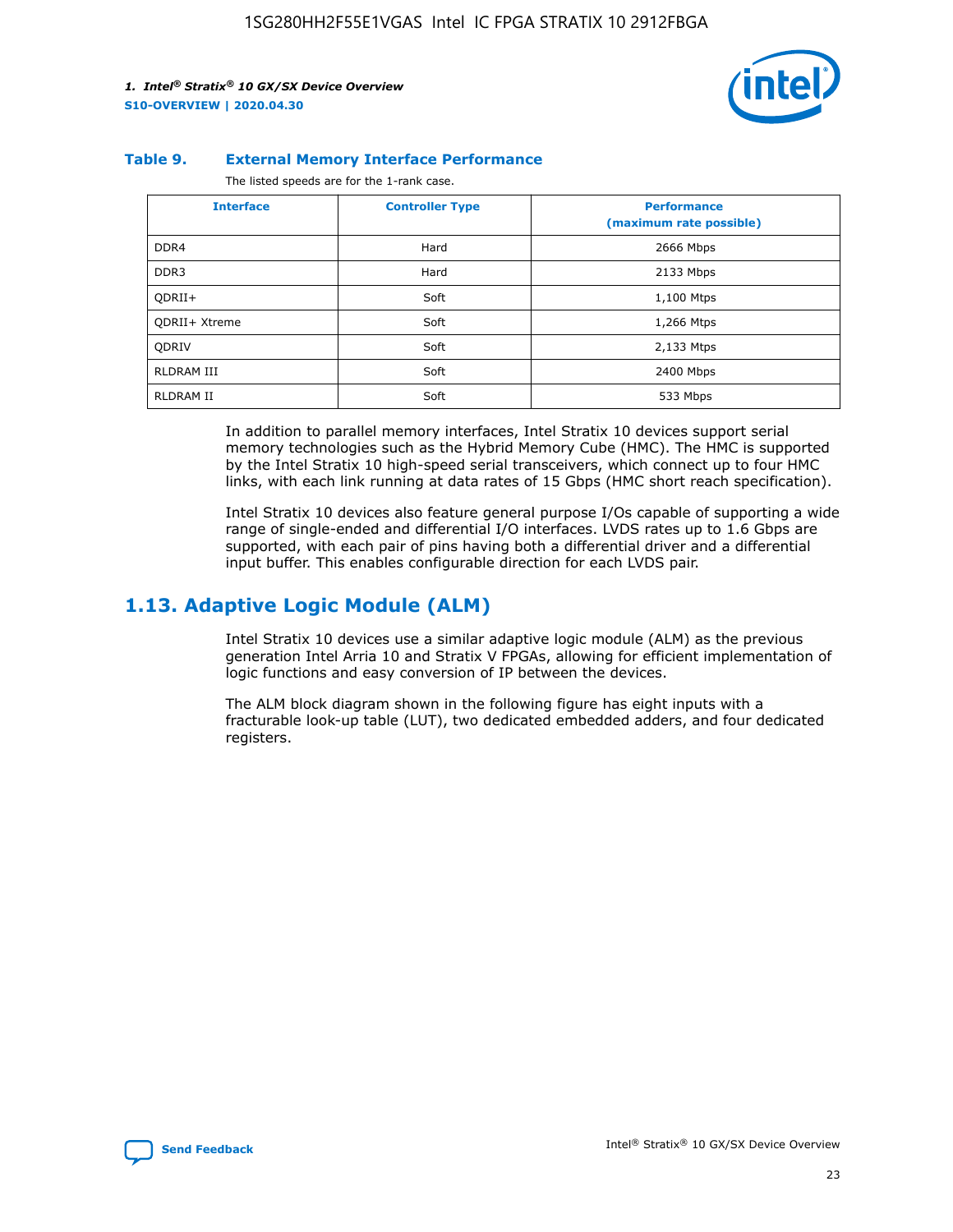

## **Figure 11. Intel Stratix 10 FPGA and SoC ALM Block Diagram**



Key features and capabilities of the ALM include:

- High register count with 4 registers per 8-input fracturable LUT, operating in conjunction with the new Intel Hyperflex architecture, enables Intel Stratix 10 devices to maximize core performance at very high core logic utilization
- Implements select 7-input logic functions, all 6-input logic functions, and two independent functions consisting of smaller LUT sizes (such as two independent 4 input LUTs) to optimize core logic utilization

The Intel Quartus Prime software takes advantage of the ALM logic structure to deliver the highest performance, optimal logic utilization, and lowest compile times. The Intel Quartus Prime software simplifies design reuse as it automatically maps legacy designs into the Intel Stratix 10 ALM architecture.

## **1.14. Core Clocking**

Core clocking in Intel Stratix 10 devices makes use of programmable clock tree synthesis.

This technique uses dedicated clock tree routing and switching circuits, and allows the Intel Quartus Prime software to create the exact clock trees required for your design. Clock tree synthesis minimizes clock tree insertion delay, reduces dynamic power dissipation in the clock tree and allows greater clocking flexibility in the core while still maintaining backwards compatibility with legacy global and regional clocking schemes.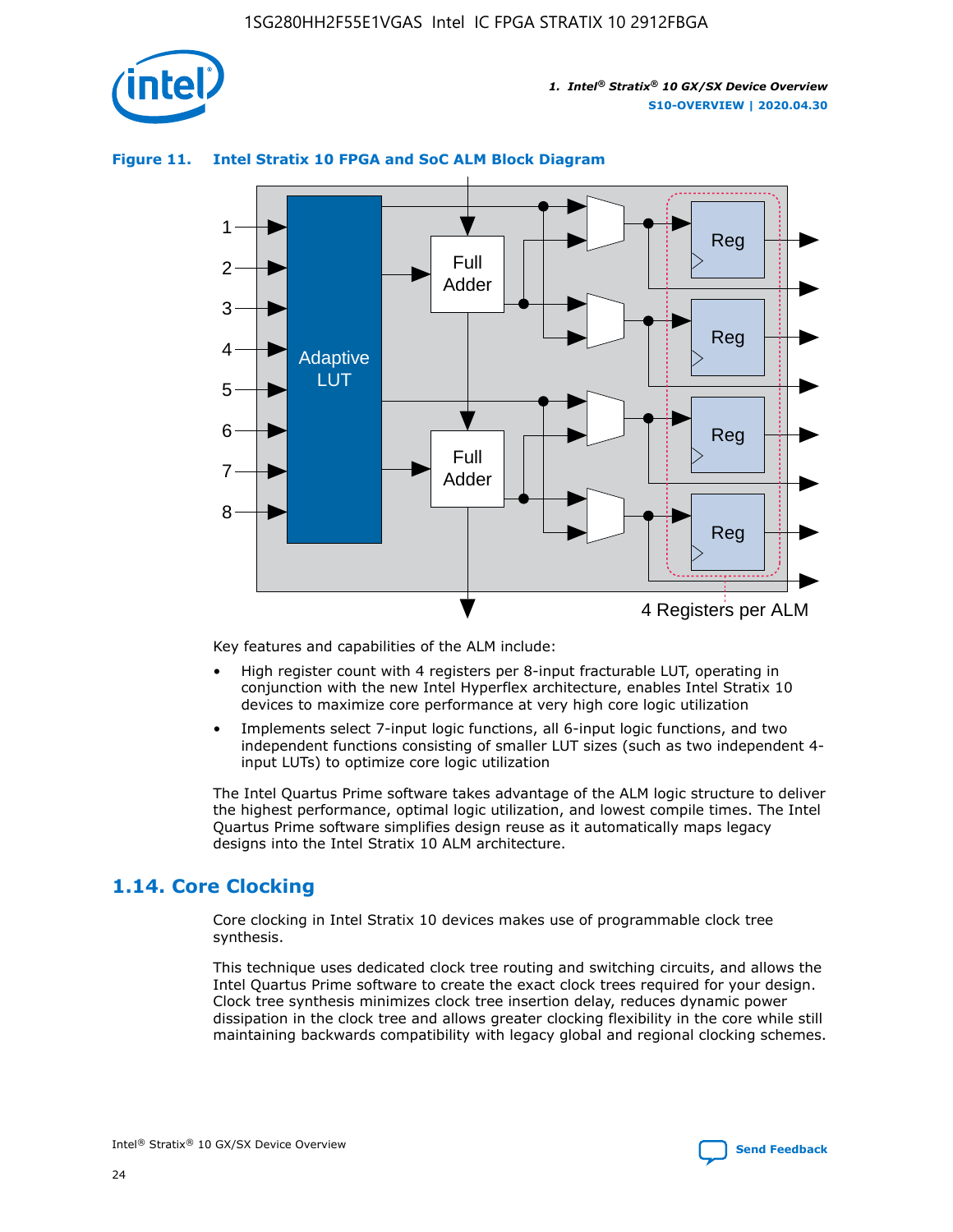

The core clock network in Intel Stratix 10 devices supports the new Intel Hyperflex core architecture at clock rates up to 1 GHz. It also supports the hard memory controllers up to 2666 Mbps with a quarter rate transfer to the core. The core clock network is supported by dedicated clock input pins, fractional clock synthesis PLLs, and integer I/O PLLs.

## **1.15. Fractional Synthesis PLLs and I/O PLLs**

Intel Stratix 10 devices have up to 32 fractional synthesis PLLs (fPLL) available for use with transceivers or in the core fabric.

The fPLLs are located in the 3D SiP transceiver L-tiles and H-tiles, eight per tile, adjacent to the transceiver channels. The fPLLs can be used to reduce both the number of oscillators required on the board and the number of clock pins required, by synthesizing multiple clock frequencies from a single reference clock source. In addition to synthesizing reference clock frequencies for the transceiver transmit PLLs, the fPLLs can also be used directly for transmit clocking. Each fPLL can be independently configured for conventional integer mode, or enhanced fractional synthesis mode with third-order delta-sigma modulation.

In addition to the fPLLs, Intel Stratix 10 devices contain up to 24 integer I/O PLLs (IOPLLs) available for general purpose use in the core fabric and for simplifying the design of external memory interfaces and high-speed LVDS interfaces. The IOPLLs are located in each bank of 48 general purpose I/O, 1 per I/O bank, adjacent to the hard memory controllers and LVDS SerDes in each I/O bank. This makes it easier to close timing because the IOPLLs are tightly coupled with the I/Os that need to use them. The IOPLLs can be used for general purpose applications in the core such as clock network delay compensation and zero-delay clock buffering.

## **1.16. Internal Embedded Memory**

Intel Stratix 10 devices contain two types of embedded memory blocks: M20K (20 Kb) and MLAB (640 bit).

The M20K and MLAB blocks are familiar block sizes carried over from previous Intel device families. The MLAB blocks are ideal for wide and shallow memories, while the M20K blocks are intended to support larger memory configurations and include hard ECC. Both M20K and MLAB embedded memory blocks can be configured as a singleport or dual-port RAM, FIFO, ROM, or shift register. These memory blocks are highly flexible and support a number of memory configurations as shown in Table 10 on page 25.

#### **Table 10. Internal Embedded Memory Block Configurations**

| MLAB (640 bits)                                                | <b>M20K (20 Kb)</b>                                                          |
|----------------------------------------------------------------|------------------------------------------------------------------------------|
| $64 \times 10$ (supported through emulation)<br>$32 \times 20$ | 2K x 10 (or x8)<br>$1K \times 20$ (or $x16$ )<br>$512 \times 40$ (or $x32$ ) |

## **1.17. Variable Precision DSP Block**

The Intel Stratix 10 DSP blocks are based upon the Variable Precision DSP Architecture used in Intel's previous generation devices. They feature hard fixed point and IEEE 754 compliant floating point capability.

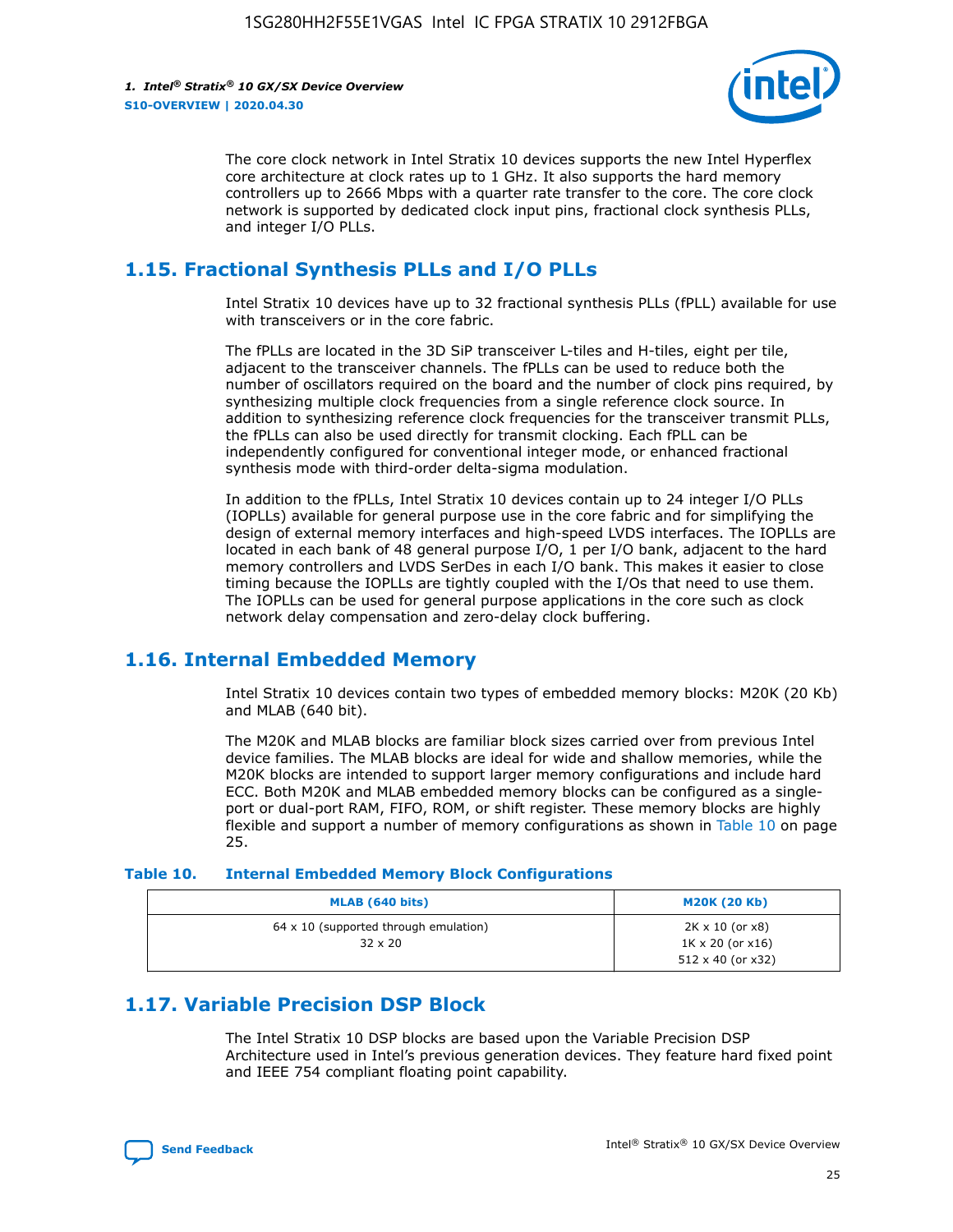

The DSP blocks can be configured to support signal processing with precision ranging from 18x19 up to 54x54. A pipeline register has been added to increase the maximum operating frequency of the DSP block and reduce power consumption.





#### **Figure 13. DSP Block: High Precision Fixed Point Mode**

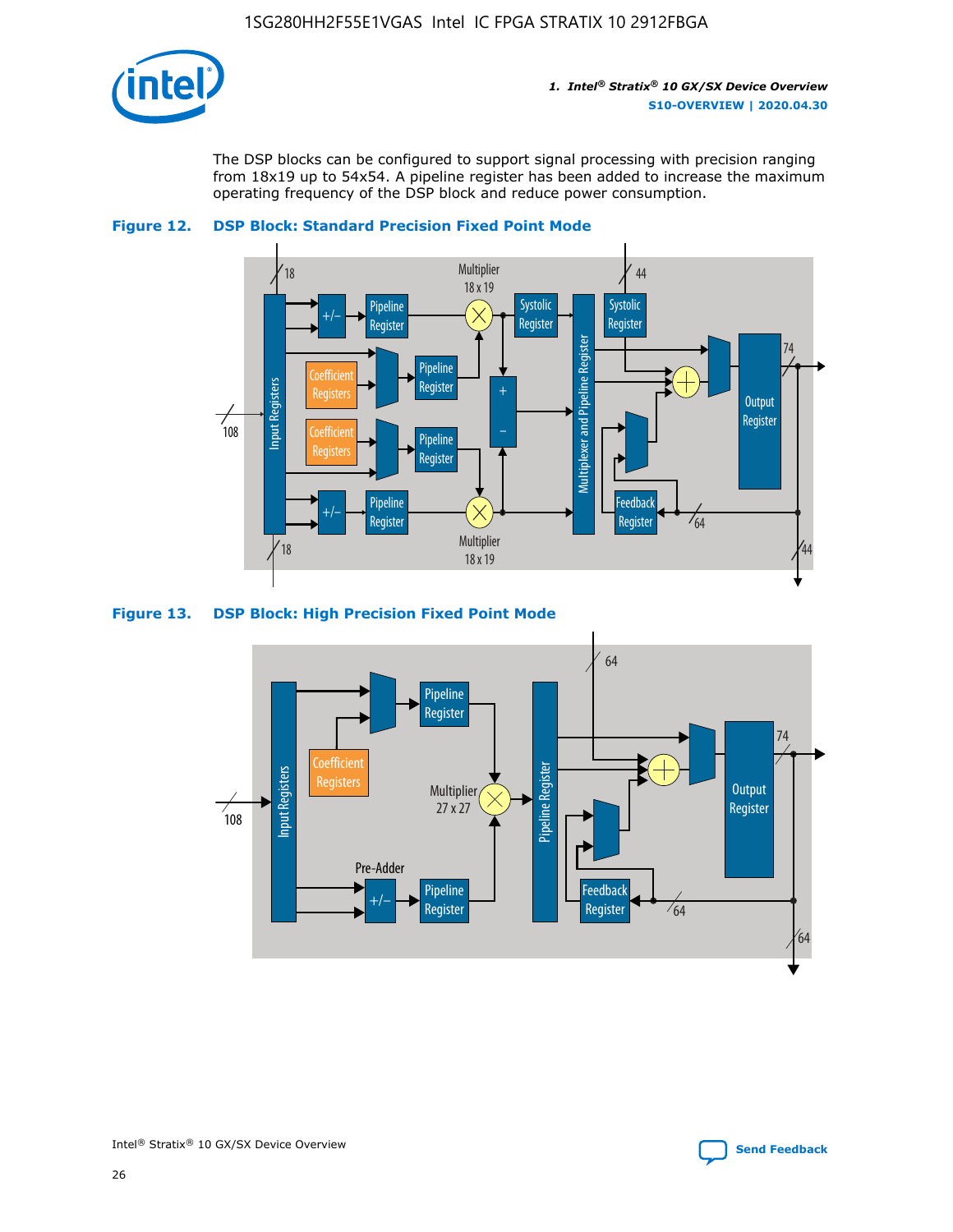



## **Figure 14. DSP Block: Single Precision Floating Point Mode**

Each DSP block can be independently configured at compile time as either dual 18x19 or a single 27x27 multiply accumulate. With a dedicated 64 bit cascade bus, multiple variable precision DSP blocks can be cascaded to implement even higher precision DSP functions efficiently.

In floating point mode, each DSP block provides one single precision floating point multiplier and adder. Floating point additions, multiplications, mult-adds and multaccumulates are supported.

The following table shows how different precisions are accommodated within a DSP block, or by utilizing multiple blocks.

| <b>Multiplier Size</b>             | <b>DSP Block Resources</b>                                                               | <b>Expected Usage</b>           |
|------------------------------------|------------------------------------------------------------------------------------------|---------------------------------|
| $18x19$ bits                       | 1/2 of Variable Precision DSP Block                                                      | Medium precision fixed point    |
| 27x27 bits                         | 1 Variable Precision DSP Block                                                           | High precision fixed point      |
| $19x36$ bits                       | 1 Variable Precision DSP Block with external<br>adder                                    | Fixed point FFTs                |
| 36x36 bits                         | 2 Variable Precision DSP Blocks with external<br>adder                                   | Very high precision fixed point |
| 54x54 bits                         | 4 Variable Precision DSP Blocks with external<br>adder                                   | Double Precision floating point |
| Single Precision<br>floating point | 1 Single Precision floating point adder, 1 Single<br>Precision floating point multiplier | Floating point                  |

#### **Table 11. Variable Precision DSP Block Configurations**

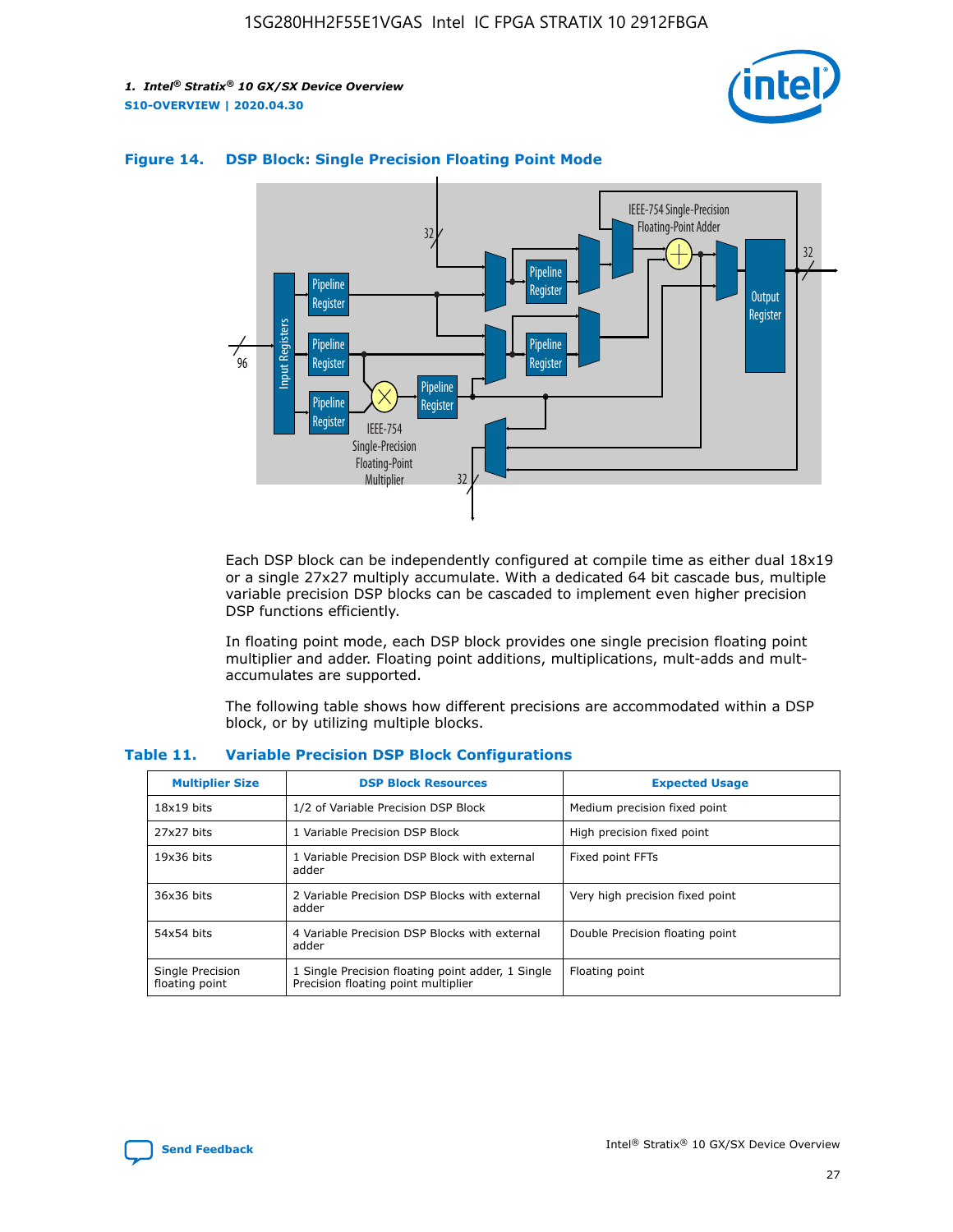

Complex multiplication is very common in DSP algorithms. One of the most popular applications of complex multipliers is the FFT algorithm. This algorithm has the characteristic of increasing precision requirements on only one side of the multiplier. The Variable Precision DSP block supports the FFT algorithm with proportional increase in DSP resources as the precision grows.

## **Table 12. Complex Multiplication With Variable Precision DSP Block**

| <b>Complex Multiplier</b><br><b>Size</b> | <b>DSP Block Resources</b>      | <b>FFT Usage</b>       |
|------------------------------------------|---------------------------------|------------------------|
| $18x19$ bits                             | 2 Variable Precision DSP Blocks | Resource optimized FFT |
| 27x27 bits                               | 4 Variable Precision DSP Blocks | Highest precision FFT  |

For FFT applications with high dynamic range requirements, the Intel FFT IP Core offers an option of single precision floating point implementation with resource usage and performance similar to high precision fixed point implementations.

Other features of the DSP block include:

- Hard 18 bit and 25 bit pre-adders
- Hard floating point multipliers and adders
- 64 bit dual accumulator (for separate I, Q product accumulations)
- Cascaded output adder chains for 18 and 27 bit FIR filters
- Embedded coefficient registers for 18 and 27 bit coefficients
- Fully independent multiplier outputs
- Inferability using HDL templates supplied by the Intel Quartus Prime software for most modes

The Variable Precision DSP block is ideal to support the growing trend towards higher bit precision in high performance DSP applications. At the same time, it can efficiently support the many existing 18 bit DSP applications, such as high definition video processing and remote radio heads. With the Variable Precision DSP block architecture and hard floating point multipliers and adders, Intel Stratix 10 devices can efficiently support many different precision levels up to and including floating point implementations. This flexibility can result in increased system performance, reduced power consumption, and reduce architecture constraints on system algorithm designers.

## **1.18. Hard Processor System (HPS)**

The Intel Stratix 10 SoC Hard Processor System (HPS) is Intel's third generation HPS. Leveraging the performance of Intel 14 nm tri-gate technology, Intel Stratix 10 SoC devices more than double the performance of previous generation SoCs with an integrated quad-core 64-bit Arm Cortex-A53. The HPS also enables system-wide hardware virtualization capabilities by adding a system memory management unit. These architecture improvements ensure that Intel Stratix 10 SoCs meet the requirements of current and future embedded markets, including wireless and wireline communications, datacenter acceleration, and numerous military applications.

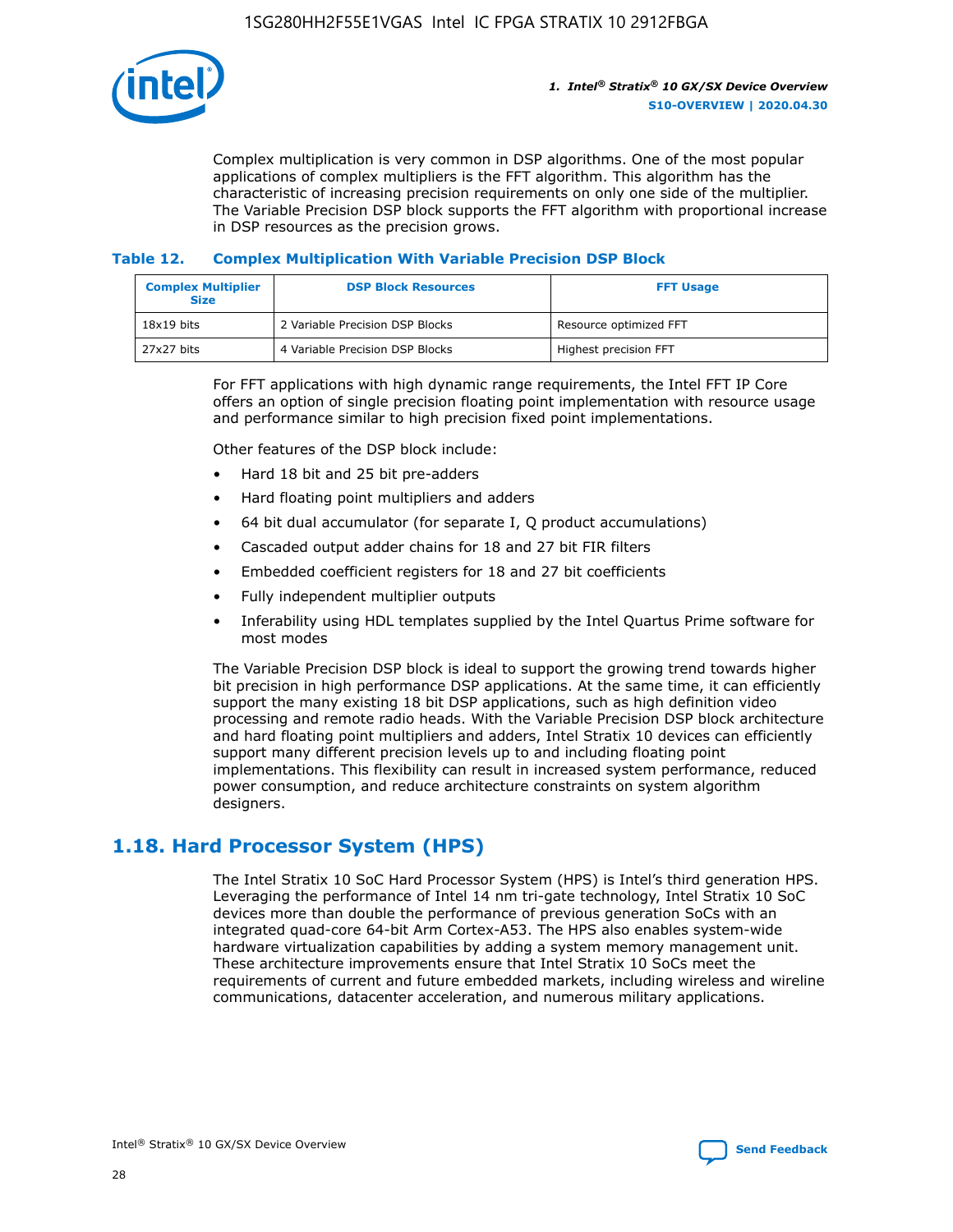

#### **Figure 15. HPS Block Diagram**

| Quad Arm Cortex-A53-Based Hard Processor System |                                             |                                                       |                                           |                          |                                     |                          |                                        |
|-------------------------------------------------|---------------------------------------------|-------------------------------------------------------|-------------------------------------------|--------------------------|-------------------------------------|--------------------------|----------------------------------------|
|                                                 | <b>Arm Cortex - A53</b><br>Arm Cortex - A53 |                                                       |                                           |                          |                                     | SD/SDIO/                 |                                        |
| <b>NEON</b>                                     |                                             | <b>FPU</b>                                            | <b>NEON</b>                               |                          | <b>FPU</b>                          | USB OTG<br>$(x2)^{1,2}$  | $MMC$ <sup>1,2</sup>                   |
| 32 KB I-Cache<br>with Parity                    |                                             | 32 KB D-Cache<br>with ECC                             | 32 KB I-Cache<br>with Parity              |                          | 32 KB D - Cache<br>with ECC         |                          |                                        |
|                                                 |                                             |                                                       |                                           |                          |                                     |                          | <b>DMA</b>                             |
| <b>Arm Cortex - A53</b>                         |                                             |                                                       |                                           |                          | <b>Arm Cortex - A53</b>             | UART (x2)                | $(8$ Channel) $^2$                     |
| <b>NEON</b>                                     |                                             | <b>FPU</b>                                            | <b>NEON</b>                               |                          | <b>FPU</b>                          |                          |                                        |
| 32 KB I-Cache<br>with Parity                    |                                             | 32 KB D-Cache<br>with ECC                             | 32 KB I-Cache<br>with Parity              |                          | 32 KB D-Cache<br>with ECC           | I <sup>2</sup> C(x5)     | <b>HPS 10</b>                          |
| <b>System MMU</b>                               |                                             | 1 MB L2 Cache with ECC<br><b>Cache Coherency Unit</b> |                                           | <b>EMAC</b> $(x3)^{1,2}$ | <b>NAND</b><br>Flash <sup>1,2</sup> |                          |                                        |
| JTAG Debug<br>or Trace                          |                                             | 256 KB                                                | <b>Timers</b><br>RAM <sup>2</sup><br>(x8) |                          |                                     | SPI(x4)                  |                                        |
| Lightweight HPS-to-<br><b>FPGA BRIDGE</b>       |                                             |                                                       | HPS-to-FPGA<br><b>BRIDGE</b>              |                          | FPGA-to-HPS<br><b>BRIDGE</b>        | HPS-to-SDM<br>SDM-to-HPS | <b>SDRAM</b><br>Scheduler <sup>3</sup> |
|                                                 |                                             |                                                       |                                           |                          |                                     |                          |                                        |
| <b>FPGA Fabric</b>                              |                                             |                                                       |                                           |                          |                                     | <b>SDM</b>               | <b>Hard Memory</b><br>Controller       |

Notes:

1. Integrated direct memory access (DMA)

2. Integrated error correction code (ECC)

3. Multiport front-end interface to hard memory controller

## **1.18.1. Key Features of the Intel Stratix 10 HPS**

## **Table 13. Key Features of the Intel Stratix 10 GX/SX HPS**

| <b>Feature</b>                                    | <b>Description</b>                                                                                                                                                                                                                                                                                                                     |
|---------------------------------------------------|----------------------------------------------------------------------------------------------------------------------------------------------------------------------------------------------------------------------------------------------------------------------------------------------------------------------------------------|
| Quad-core Arm Cortex-A53<br>MPCore processor unit | • 2.3 MIPS/MHz instruction efficiency<br>CPU frequency up to 1.5 GHz<br>At 1.5 GHz total performance of 13,800 MIPS<br>Army8-A architecture<br>Runs 64 bit and 32 bit Arm instructions<br>16 bit and 32 bit Thumb instructions for 30% reduction in memory footprint<br>Jazelle* RCT execution architecture with 8 bit Java byte codes |
|                                                   |                                                                                                                                                                                                                                                                                                                                        |

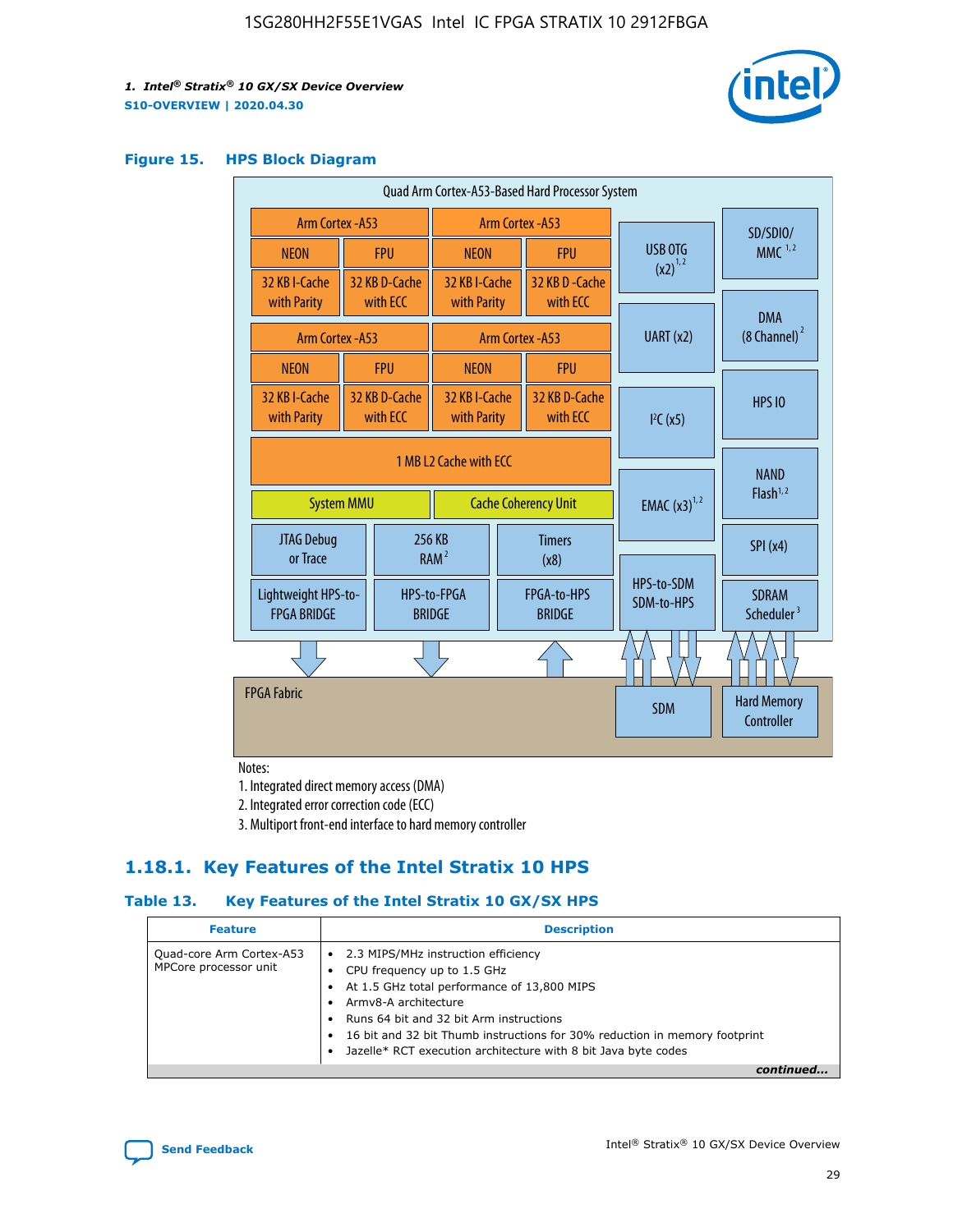

| <b>Feature</b>                                        | <b>Description</b>                                                                                                                                                                                                                                                                                                                                                                                                                                                                                                                                                                                                                                                                                                                                                                                                                                                                                                                                                                                                                                                                                                                                                                                               |  |
|-------------------------------------------------------|------------------------------------------------------------------------------------------------------------------------------------------------------------------------------------------------------------------------------------------------------------------------------------------------------------------------------------------------------------------------------------------------------------------------------------------------------------------------------------------------------------------------------------------------------------------------------------------------------------------------------------------------------------------------------------------------------------------------------------------------------------------------------------------------------------------------------------------------------------------------------------------------------------------------------------------------------------------------------------------------------------------------------------------------------------------------------------------------------------------------------------------------------------------------------------------------------------------|--|
|                                                       | Superscalar, variable length, out-of-order pipeline with dynamic branch prediction<br>Improved Arm Neon* media processing engine<br>Single- and double-precision floating-point unit<br>Arm CoreSight* debug and trace technology<br>$\bullet$                                                                                                                                                                                                                                                                                                                                                                                                                                                                                                                                                                                                                                                                                                                                                                                                                                                                                                                                                                   |  |
| <b>System Memory</b><br>Management Unit               | Enables a unified memory model and extends hardware virtualization into peripherals<br>implemented in the FPGA fabric                                                                                                                                                                                                                                                                                                                                                                                                                                                                                                                                                                                                                                                                                                                                                                                                                                                                                                                                                                                                                                                                                            |  |
| Cache Coherency unit                                  | Changes in shared data stored in cache are propagated throughout the system<br>$\bullet$<br>providing bi-directional coherency for co-processing elements.                                                                                                                                                                                                                                                                                                                                                                                                                                                                                                                                                                                                                                                                                                                                                                                                                                                                                                                                                                                                                                                       |  |
| Cache                                                 | L1 Cache<br>$\bullet$<br>- 32 KB of instruction cache w/ parity check<br>- 32 KB of L1 data cache w /ECC<br>- Parity checking<br>L <sub>2</sub> Cache<br>$-$ 1MB shared<br>$-$ 8-way set associative<br>- SEU Protection with parity on TAG ram and ECC on data RAM<br>- Cache lockdown support                                                                                                                                                                                                                                                                                                                                                                                                                                                                                                                                                                                                                                                                                                                                                                                                                                                                                                                  |  |
| On-Chip Memory                                        | 256 KB of scratch on-chip RAM                                                                                                                                                                                                                                                                                                                                                                                                                                                                                                                                                                                                                                                                                                                                                                                                                                                                                                                                                                                                                                                                                                                                                                                    |  |
| External SDRAM and Flash<br>Memory Interfaces for HPS | Hard memory controller with support for DDR4, DDR3<br>$\bullet$<br>$-$ 40 bit (32 bit + 8 bit ECC) with select packages supporting 72 bit (64 bit + 8 bit<br>ECC)<br>- Support for up to 2666 Mbps DDR4 and 2166 Mbps DDR3 frequencies<br>- Error correction code (ECC) support including calculation, error correction, write-<br>back correction, and error counters<br>- Software Configurable Priority Scheduling on individual SDRAM bursts<br>- Fully programmable timing parameter support for all JEDEC-specified timing<br>parameters<br>- Multiport front-end (MPFE) scheduler interface to the hard memory controller, which<br>supports the $AXI^{\circledR}$ Quality of Service (QoS) for interface to the FPGA fabric<br>NAND flash controller<br>$-$ ONFI 1.0<br>- Integrated descriptor based with DMA<br>- Programmable hardware ECC support<br>- Support for 8 and 16 bit Flash devices<br>Secure Digital SD/SDIO/MMC controller<br>$-$ eMMC 4.5<br>- Integrated descriptor based DMA<br>- CE-ATA digital commands supported<br>- 50 MHz operating frequency<br>Direct memory access (DMA) controller<br>٠<br>$-$ 8-channel<br>- Supports up to 32 peripheral handshake interface<br>continued |  |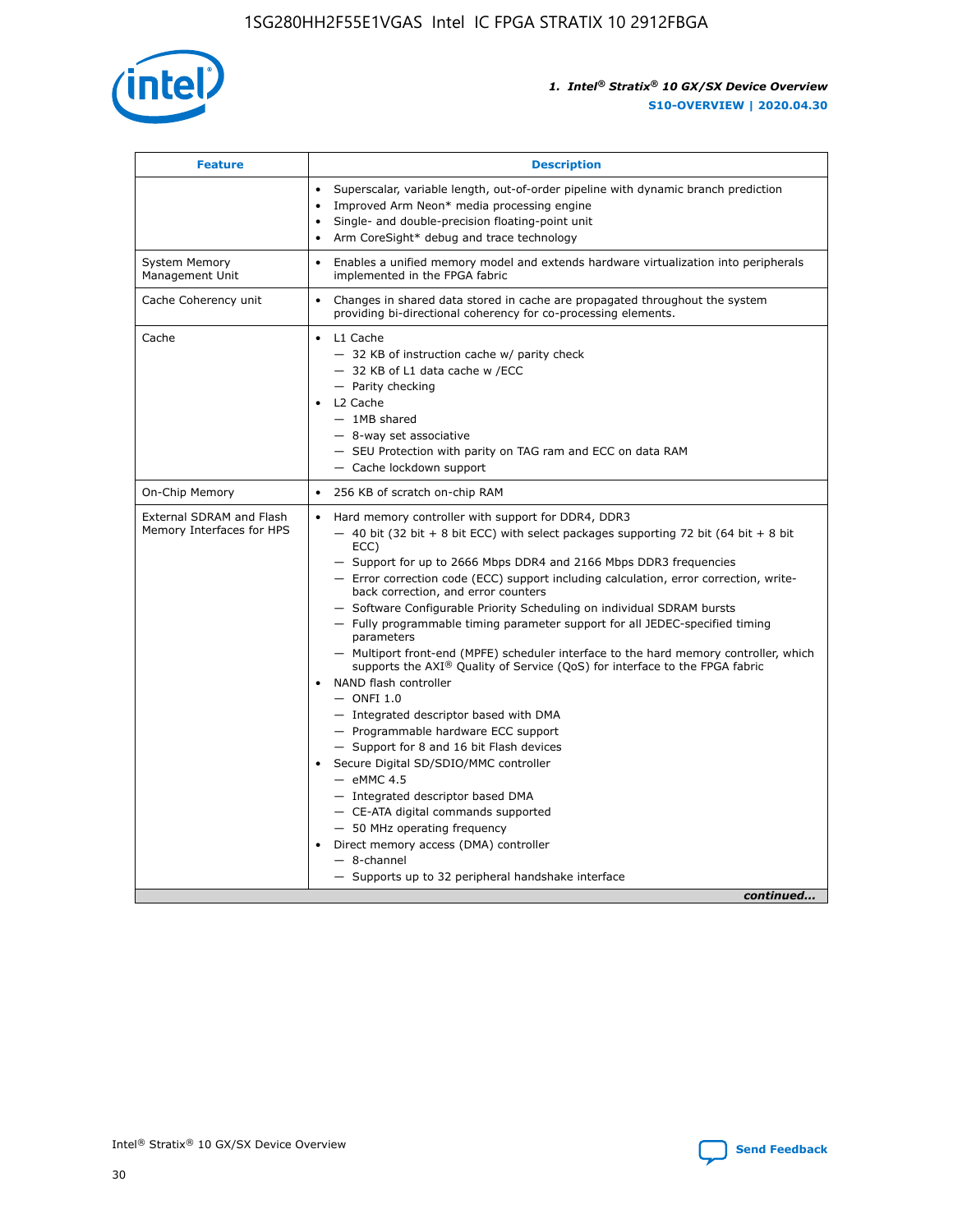

| <b>Feature</b>                         | <b>Description</b>                                                                                                                                                                                                                                                                                                                                                                                                                                                                                                                                                                                                                                                                                                                                                                                                                                                                                                                                                                                                                                                                                                                                                                                                                                                                                                                                                                                                                                                                           |
|----------------------------------------|----------------------------------------------------------------------------------------------------------------------------------------------------------------------------------------------------------------------------------------------------------------------------------------------------------------------------------------------------------------------------------------------------------------------------------------------------------------------------------------------------------------------------------------------------------------------------------------------------------------------------------------------------------------------------------------------------------------------------------------------------------------------------------------------------------------------------------------------------------------------------------------------------------------------------------------------------------------------------------------------------------------------------------------------------------------------------------------------------------------------------------------------------------------------------------------------------------------------------------------------------------------------------------------------------------------------------------------------------------------------------------------------------------------------------------------------------------------------------------------------|
| Communication Interface<br>Controllers | Three 10/100/1000 Ethernet media access controls (MAC) with integrated DMA<br>- Supports RGMII and RMII external PHY Interfaces<br>- Option to support other PHY interfaces through FPGA logic<br>$\bullet$ GMII<br>MII<br>$\bullet$<br>RMII (requires MII to RMII adapter)<br>• RGMII (requires GMII to RGMII adapter)<br>SGMII (requires GMII to SGMII adapter)<br>- Supports IEEE 1588-2002 and IEEE 1588-2008 standards for precision networked<br>clock synchronization<br>- Supports IEEE 802.1Q VLAN tag detection for reception frames<br>- Supports Ethernet AVB standard<br>Two USB On-the-Go (OTG) controllers with DMA<br>- Dual-Role Device (device and host functions)<br>• High-speed (480 Mbps)<br>• Full-speed (12 Mbps)<br>• Low-speed (1.5 Mbps)<br>• Supports USB 1.1 (full-speed and low-speed)<br>- Integrated descriptor-based scatter-gather DMA<br>- Support for external ULPI PHY<br>- Up to 16 bidirectional endpoints, including control endpoint<br>$-$ Up to 16 host channels<br>- Supports generic root hub<br>- Configurable to OTG 1.3 and OTG 2.0 modes<br>Five $I2C$ controllers (three can be used by EMAC for MIO to external PHY)<br>- Support both 100 Kbps and 400 Kbps modes<br>- Support both 7 bit and 10 bit addressing modes<br>- Support Master and Slave operating mode<br>Two UART 16550 compatible<br>- Programmable baud rate up to 115.2 Kbaud<br>Four serial peripheral interfaces (SPI) (2 Masters, 2 Slaves)<br>- Full and Half duplex |
| Timers and I/O                         | Timers<br>- 4 general-purpose timers<br>$-4$ watchdog timers<br>48 HPS direct I/O allow HPS peripherals to connect directly to I/O<br>Up to three IO48 banks may be assigned to HPS for HPS DDR access                                                                                                                                                                                                                                                                                                                                                                                                                                                                                                                                                                                                                                                                                                                                                                                                                                                                                                                                                                                                                                                                                                                                                                                                                                                                                       |
| Interconnect to Logic Core             | • FPGA-to-HPS Bridge<br>- Allows IP bus masters in the FPGA fabric to access to HPS bus slaves<br>- Configurable 32, 64, or 128 bit AMBA AXI interface<br>HPS-to-FPGA Bridge<br>- Allows HPS bus masters to access bus slaves in FPGA fabric<br>- Configurable 32, 64, or 128 bit AMBA AXI interface allows high-bandwidth HPS<br>master transactions to FPGA fabric<br>HPS-to-SDM and SDM-to-HPS Bridges<br>- Allows the HPS to reach the SDM block and the SDM to bootstrap the HPS<br>Light Weight HPS-to-FPGA Bridge<br>- Light weight 32 bit AXI interface suitable for low-latency register accesses from HPS<br>to soft peripherals in FPGA fabric<br>FPGA-to-HPS SDRAM Bridge<br>- Up to three AMBA AXI interfaces supporting 32, 64, or 128 bit data paths                                                                                                                                                                                                                                                                                                                                                                                                                                                                                                                                                                                                                                                                                                                          |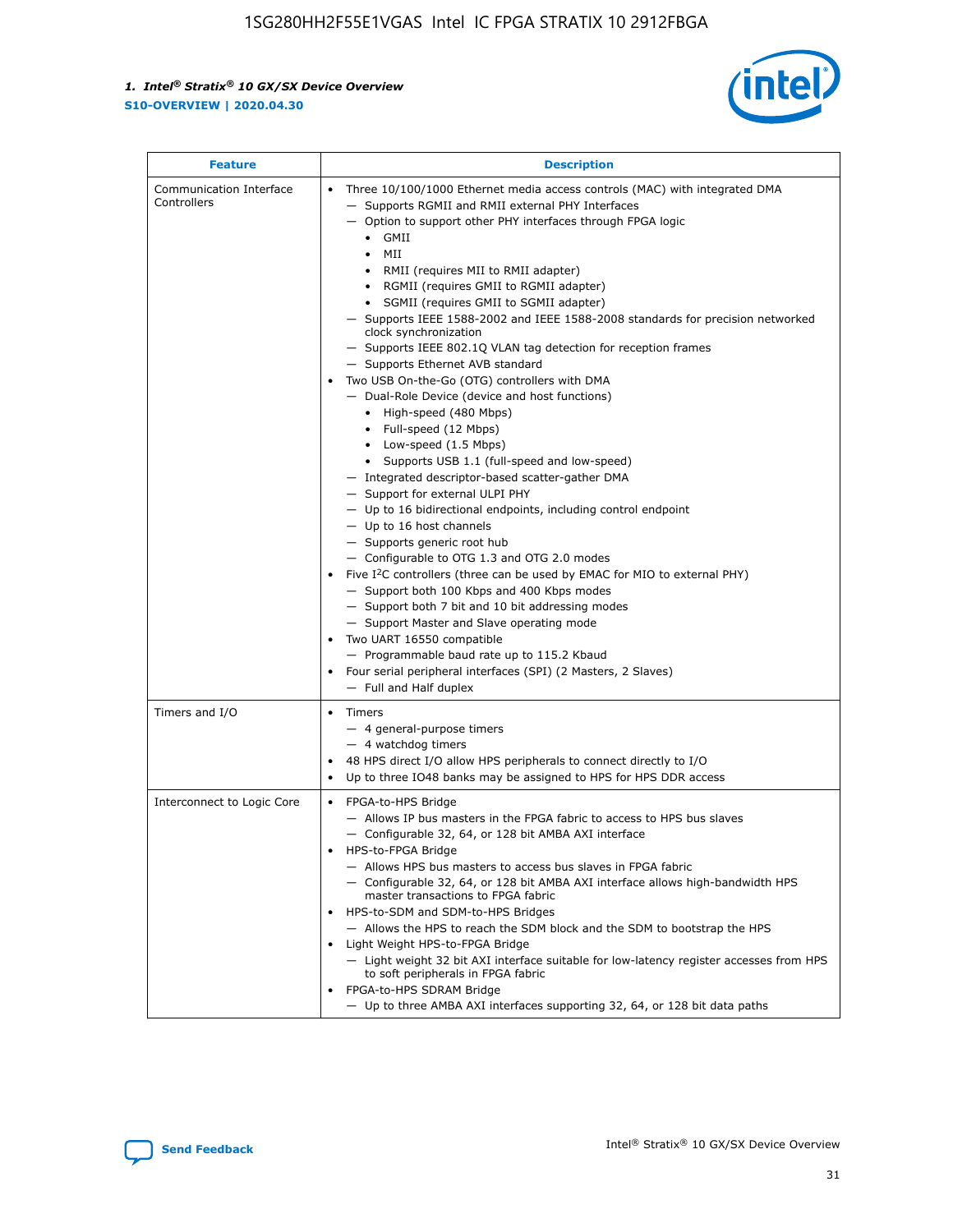

## **1.19. Power Management**

Intel Stratix 10 devices use the advanced Intel 14 nm tri-gate process technology, the all new Intel Hyperflex core architecture to enable Hyper-Folding, power gating, and several optional power reduction techniques to reduce total power consumption by as much as 70% compared to previous generation high-performance Stratix V devices.

Intel Stratix 10 standard power devices (-V) are SmartVID devices. The core voltage supplies (VCC and VCCP) for each SmartVID device must be driven by a PMBus voltage regulator dedicated to that Intel Stratix 10 device. Use of a PMBus voltage regulator for each SmartVID (-V) device is mandatory; it is not an option. A code is programmed into each SmartVID device during manufacturing that allows the PMBus voltage regulator to operate at the optimum core voltage to meet the device performance specifications.

With the new Intel Hyperflex core architecture, designs can run 2X faster than previous generation FPGAs. With 2X performance and same required throughput, architects can cut the data path width in half to save power. This optimization is called Hyper-Folding. Additionally, power gating reduces static power of unused resources in the FPGA by powering them down. The Intel Quartus Prime software automatically powers down specific unused resource blocks such as DSP and M20K blocks, at configuration time.

The optional power reduction techniques in Intel Stratix 10 devices include:

• **Available Low Static Power Devices**—Intel Stratix 10 devices are available with a fixed core voltage that provides lower static power than the SmartVID standard power devices, while maintaining device performance

Furthermore, Intel Stratix 10 devices feature Intel's low power transceivers and include a number of hard IP blocks that not only reduce logic resources but also deliver substantial power savings compared to soft implementations. In general, hard IP blocks consume up to 50% less power than the equivalent soft logic implementations.

## **1.20. Device Configuration and Secure Device Manager (SDM)**

All Intel Stratix 10 devices contain a Secure Device Manager (SDM), which is a dedicated triple-redundant processor that serves as the point of entry into the device for all JTAG and configuration commands. The SDM also bootstraps the HPS in SoC devices ensuring that the HPS can boot using the same security features that the FPGA devices have.

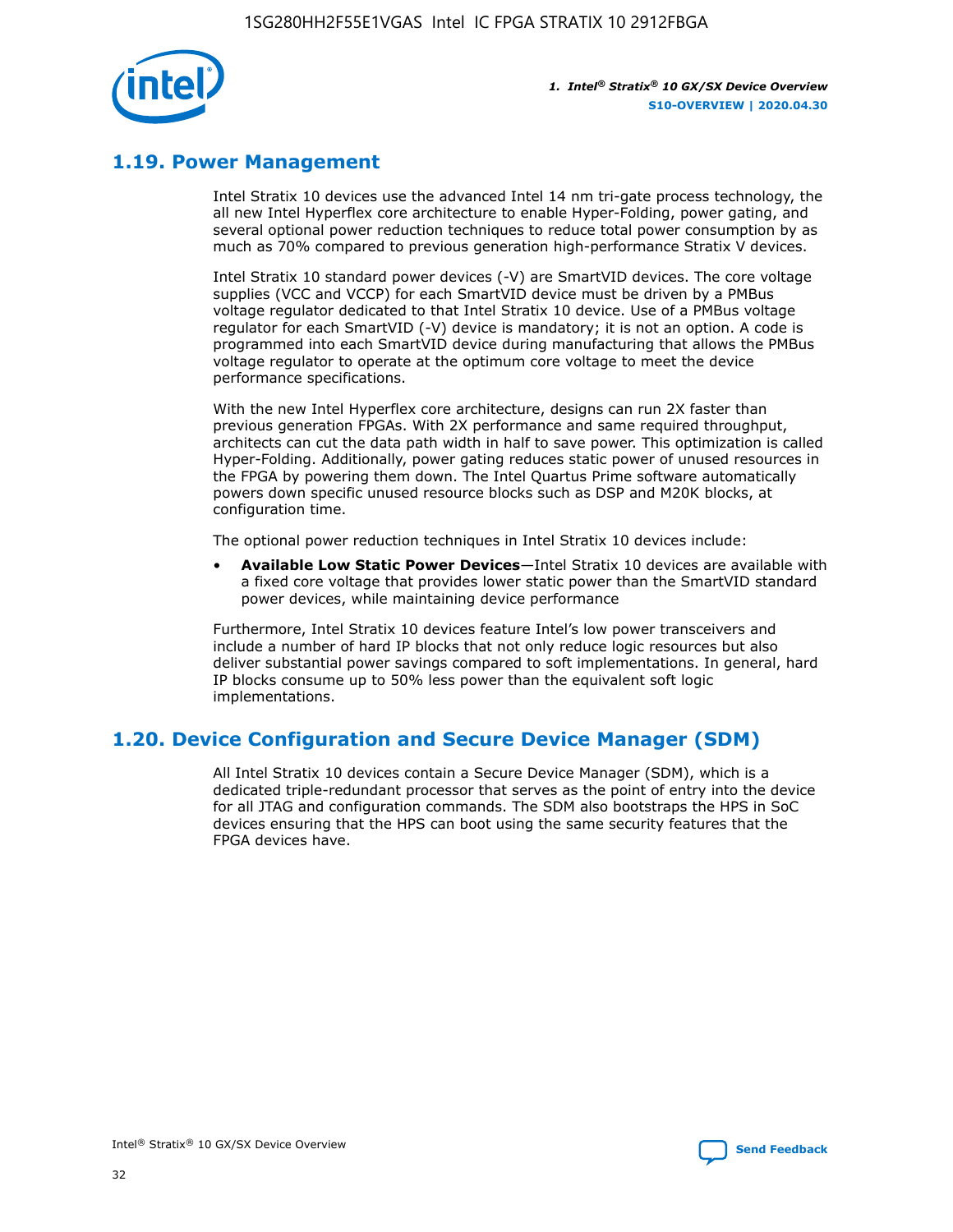





During configuration, Intel Stratix 10 devices are divided into logical sectors, each of which is managed by a local sector manager (LSM). The SDM passes configuration data to each of the LSMs across the on-chip configuration network. This allows the sectors to be configured independently, one at a time, or in parallel. This approach achieves simplified sector configuration and reconfiguration, as well as reduced overall configuration time due to the inherent parallelism. The same sector-based approach is used to respond to single-event upsets and security attacks.

While the sectors provide a logical separation for device configuration and reconfiguration, they overlay the normal rows and columns of FPGA logic and routing. This means there is no impact to the Intel Quartus Prime software place and route, and no impact to the timing of logic signals that cross the sector boundaries.

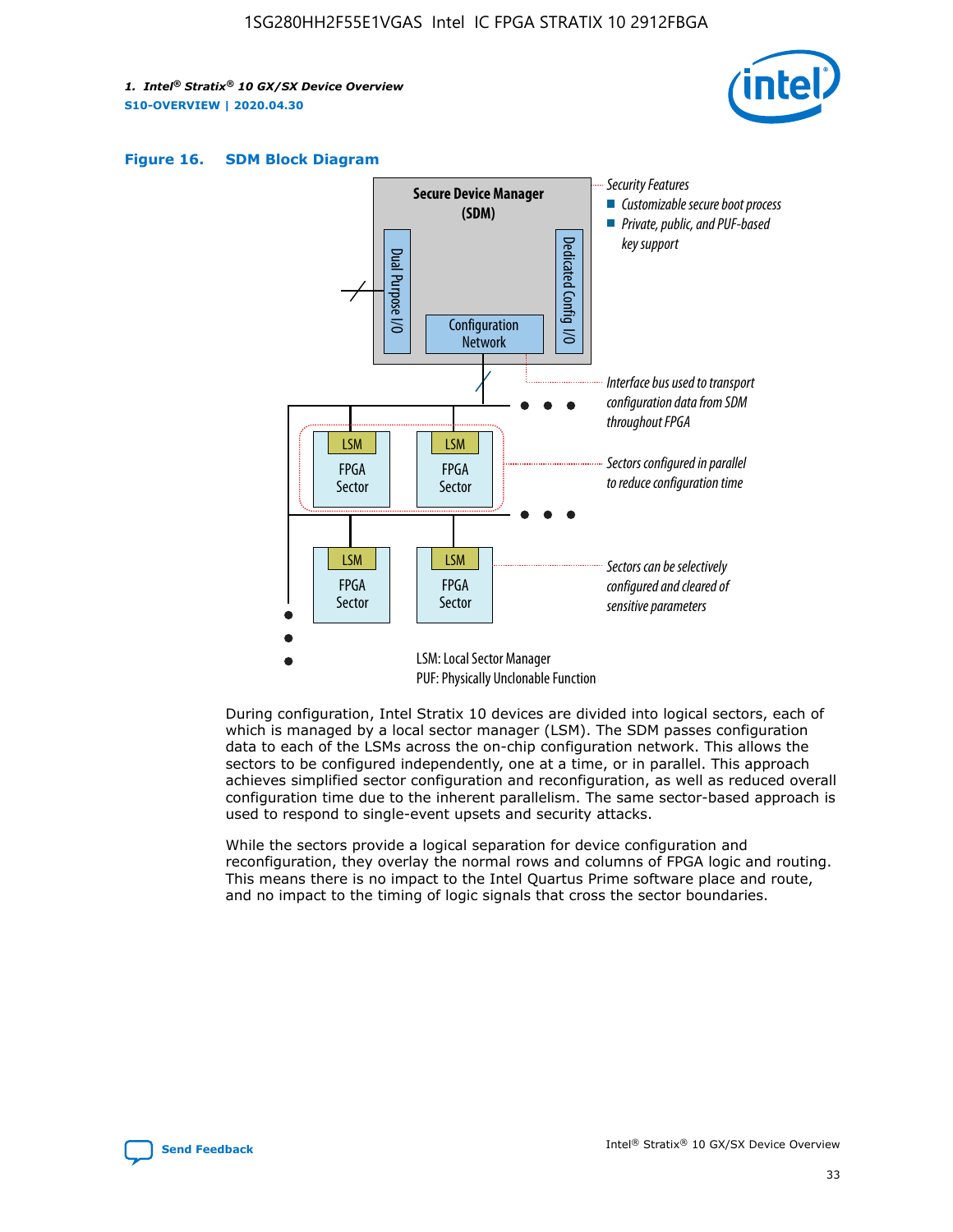

The SDM enables robust, secure, fully-authenticated device configuration. It also allows for customization of the configuration scheme, which can enhance device security. For configuration and reconfiguration, this approach offers a variety of advantages:

- Dedicated secure configuration manager
- Reduced device configuration time, because sectors are configured in parallel
- Updateable configuration process
- Reconfiguration of one or more sectors independent of all other sectors
- Zeroization of individual sectors or the complete device

The SDM also provides additional capabilities such as register state readback and writeback to support ASIC prototyping and other applications.

## **1.21. Device Security**

Building on top of the robust security features present in the previous generation devices, Intel Stratix 10 FPGAs and SoCs include a number of new and innovative security enhancements. These features are also managed by the SDM, tightly coupling device configuration and reconfiguration with encryption, authentication, key storage and anti-tamper services.

Security services provided by the SDM include:

- Bitstream encryption
- Multi-factor authentication
- Hard encryption and authentication acceleration; AES-256, SHA-256/384, ECDSA-256/384
- Volatile and non-volatile encryption key storage and management
- Boot code authentication for the HPS
- Physically Unclonable Function (PUF) service
- Updateable configuration process
- Secure device maintenance and upgrade functions
- Side channel attack protection
- Scripted response to sensor inputs and security attacks, including selective sector zeroization
- Readback, JTAG and test mode disable
- Enhanced response to single-event upsets (SEU)
- Black key provisioning
- Physical anti-tamper

See the *Intel Stratix 10 Device Security User Guide* for a complete list of all security features.

The SDM and associated security services provide a robust, multi-layered security solution for your Intel Stratix 10 design.

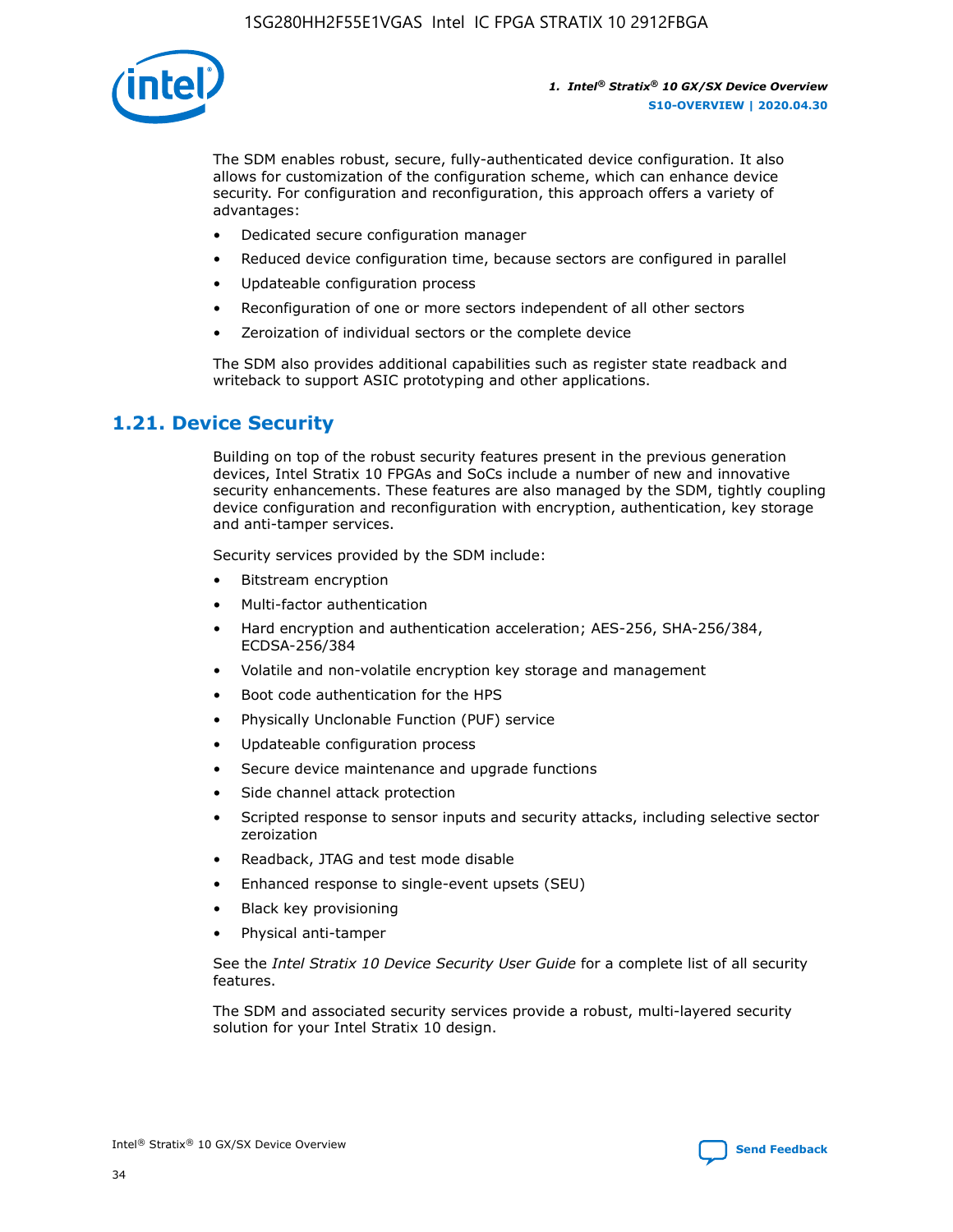

#### **Table 14. Device Security**

| <b>Intel Stratix 10 Family Variant</b> | <b>Bitstream Authentication</b> | <b>Advanced Security Features</b> <sup>(12)</sup> |
|----------------------------------------|---------------------------------|---------------------------------------------------|
| GX/SX                                  | All devices                     | -AS suffix part number required                   |

#### **Related Information**

- [My Intel Support](https://www.intel.com/content/www/us/en/programmable/my-intel/mal-home.html)
- [Intel Stratix 10 Device Security User Guide](https://www.intel.com/content/www/us/en/programmable/documentation/ndq1483601370898.html#wcd1483611014402)

## **1.22. Configuration via Protocol Using PCI Express**

Configuration via protocol using PCI Express allows the FPGA to be configured across the PCI Express bus, simplifying the board layout and increasing system integration. Making use of the embedded PCI Express hard IP operating in autonomous mode before the FPGA is configured, this technique allows the PCI Express bus to be powered up and active within the 100 ms time allowed by the PCI Express specification. Intel Stratix 10 devices also support partial reconfiguration across the PCI Express bus which reduces system down time by keeping the PCI Express link active while the device is being reconfigured.

## **1.23. Partial and Dynamic Reconfiguration**

Partial reconfiguration allows you to reconfigure part of the FPGA while other sections continue running. This capability is required in systems where uptime is critical, because it allows you to make updates or adjust functionality without disrupting services.

In addition to lowering power and cost, partial reconfiguration also increases the effective logic density by removing the necessity to place in the FPGA those functions that do not operate simultaneously. Instead, these functions can be stored in external memory and loaded as needed. This reduces the size of the required FPGA by allowing multiple applications on a single FPGA, saving board space and reducing power. The partial reconfiguration process is built on top of the proven incremental compile design flow in the Intel Quartus Prime design software

Dynamic reconfiguration in Intel Stratix 10 devices allows transceiver data rates, protocols and analog settings to be changed dynamically on a channel-by-channel basis while maintaining data transfer on adjacent transceiver channels. Dynamic reconfiguration is ideal for applications that require on-the-fly multiprotocol or multirate support. Both the PMA and PCS blocks within the transceiver can be reconfigured using this technique. Dynamic reconfiguration of the transceivers can be used in conjunction with partial reconfiguration of the FPGA to enable partial reconfiguration of both core and transceivers simultaneously.

## **1.24. Fast Forward Compile**

The innovative Fast Forward Compile feature in the Intel Quartus Prime software identifies performance bottlenecks in your design and provides detailed, step-by-step performance improvement recommendations that you can then implement. The Compiler reports estimates of the maximum operating frequency that can be achieved

<sup>(12)</sup> Contact My Intel Support for additional information.

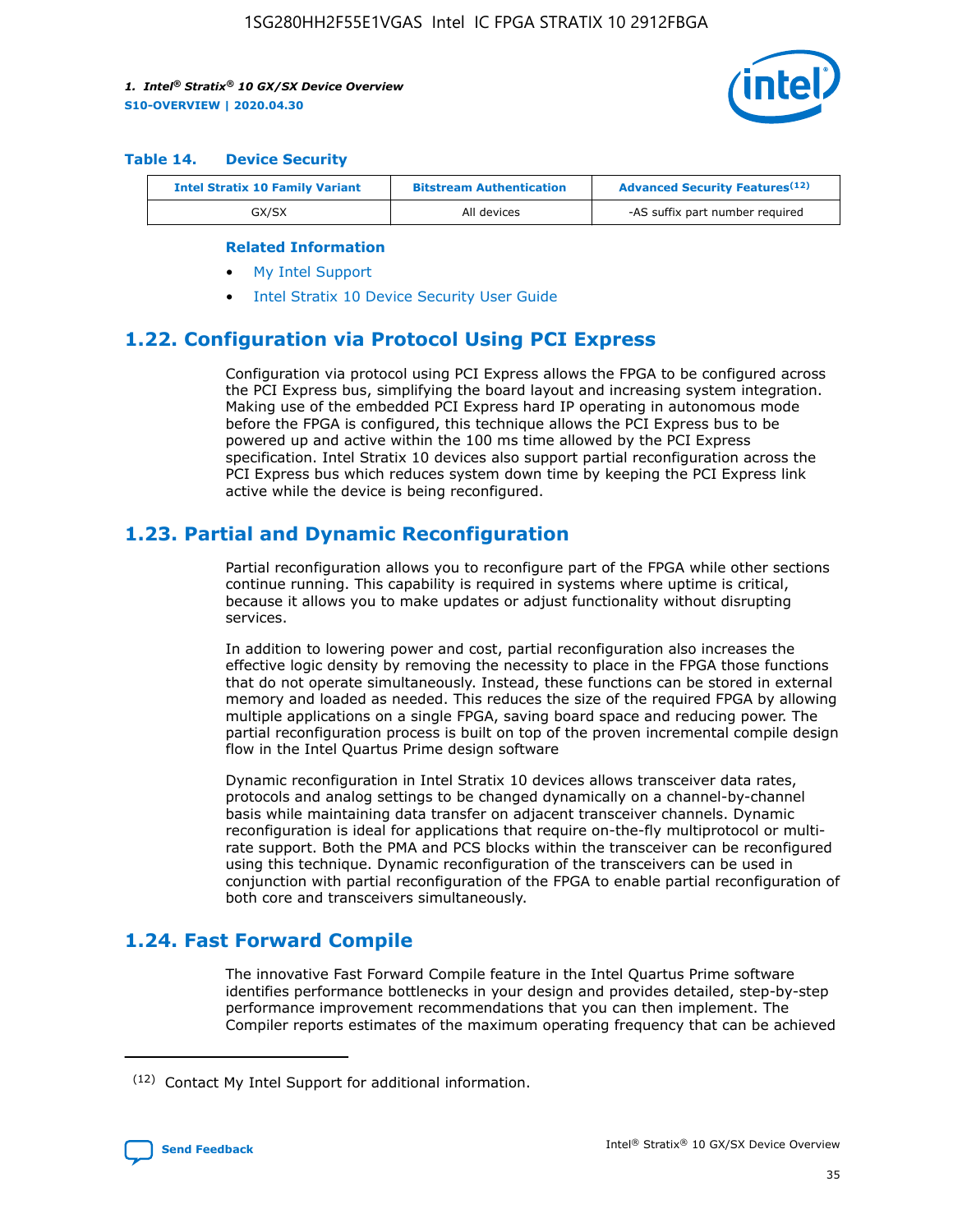

by applying the recommendations. As part of the new Hyper-Aware design flow, Fast Forward Compile maximizes the performance of your Intel Stratix 10 design and achieves rapid timing closure.

Previously, this type of optimization required multiple time-consuming design iterations, including full design re-compilation to determine the effectiveness of the changes. Fast Forward Compile enables you to make better decisions about where to focus your optimization efforts, and how to increase your design performance and throughput. This technique removes much of the guesswork of performance exploration, resulting in fewer design iterations and as much as 2X core performance gains for Intel Stratix 10 designs.

## **1.25. Single Event Upset (SEU) Error Detection and Correction**

Intel Stratix 10 FPGAs and SoCs offer robust SEU error detection and correction circuitry. The detection and correction circuitry includes protection for Configuration RAM (CRAM) programming bits and user memories. The CRAM is protected by a continuously running parity checker circuit with integrated ECC that automatically corrects one or two bit errors and detects higher order multibit errors.

The physical layout of the CRAM array is optimized to make the majority of multi-bit upsets appear as independent single-bit or double-bit errors which are automatically corrected by the integrated CRAM ECC circuitry. In addition to the CRAM protection, user memories also include integrated ECC circuitry and are layout optimized for error detection and correction.

The SEU error detection and correction hardware is supported by both soft IP and the Intel Quartus Prime software to provide a complete SEU mitigation solution. The components of the complete solution include:

- Hard error detection and correction for CRAM and user M20K memory blocks
- Optimized physical layout of memory cells to minimize probability of SEU
- Sensitivity processing soft IP that reports if CRAM upset affects a used or unused bit
- Fault injection soft IP with the Intel Quartus Prime software support that changes state of CRAM bits for testing purposes
- Hierarchy tagging in the Intel Quartus Prime software
- Triple Mode Redundancy (TMR) used for the Secure Device Manager and critical on-chip state machines

In addition to the SEU mitigation features listed above, the Intel 14 nm tri-gate process technology used for Intel Stratix 10 devices is based on FinFET transistors which have reduced SEU susceptibility versus conventional planar transistors.

## **1.26. Document Revision History for the Intel Stratix 10 GX/SX Device Overview**

| <b>Document</b><br><b>Version</b> | <b>Changes</b>             |
|-----------------------------------|----------------------------|
| 2020.04.30                        | Made the following change: |
|                                   | continued                  |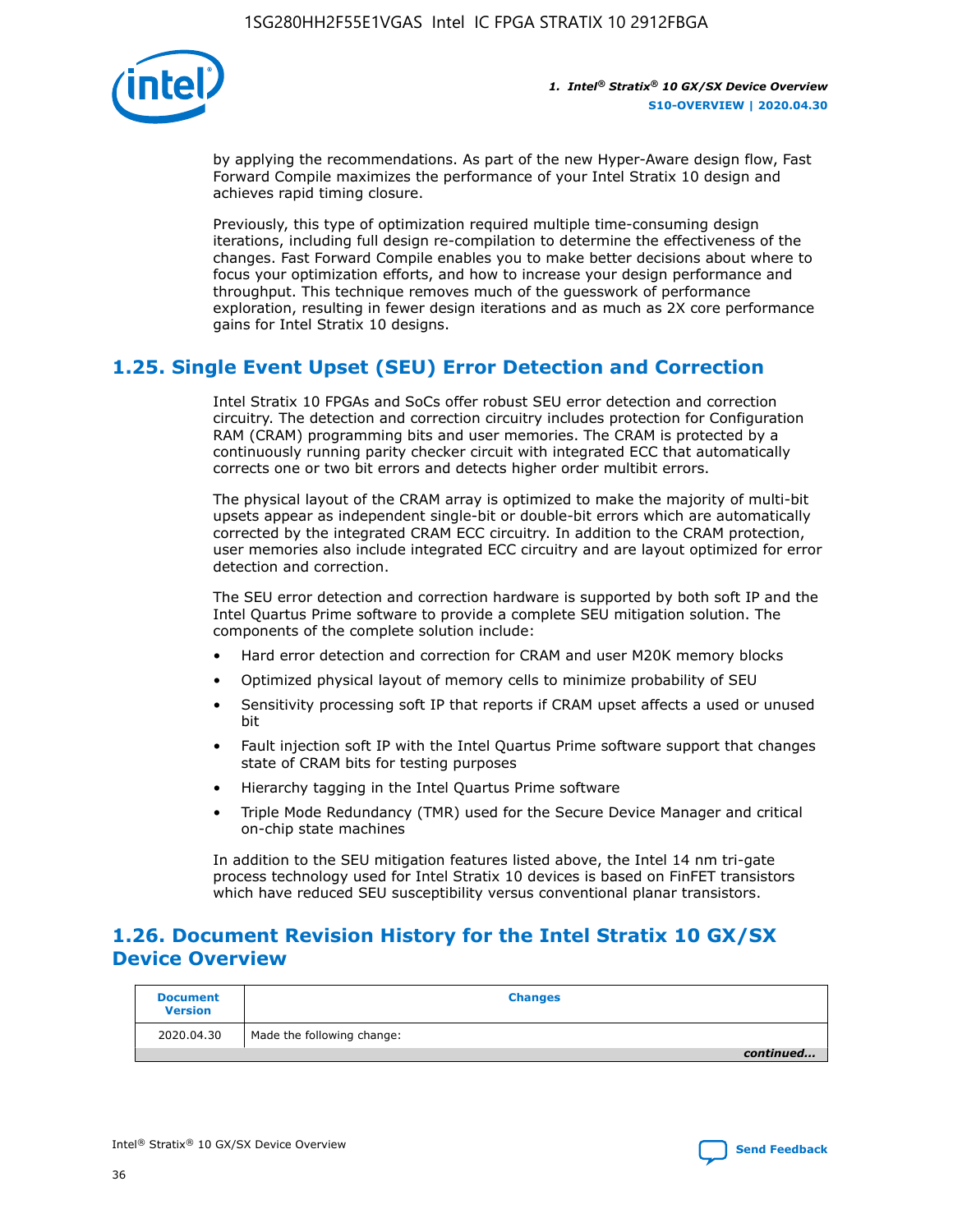

| <b>Document</b><br><b>Version</b> | <b>Changes</b>                                                                                                                                                                                                                                                                                                                                                                                                                                                                                                                                                                                                                                                                                                                                                                                                                                                                                                                                                            |
|-----------------------------------|---------------------------------------------------------------------------------------------------------------------------------------------------------------------------------------------------------------------------------------------------------------------------------------------------------------------------------------------------------------------------------------------------------------------------------------------------------------------------------------------------------------------------------------------------------------------------------------------------------------------------------------------------------------------------------------------------------------------------------------------------------------------------------------------------------------------------------------------------------------------------------------------------------------------------------------------------------------------------|
|                                   | Added the GX 10M variant.<br>$\bullet$                                                                                                                                                                                                                                                                                                                                                                                                                                                                                                                                                                                                                                                                                                                                                                                                                                                                                                                                    |
| 2020.03.24                        | Made the following changes:<br>Added advanced security (-AS) devices.<br>$\bullet$<br>Added level shifter details for the Intel Stratix 10 SX/GX 400 device.                                                                                                                                                                                                                                                                                                                                                                                                                                                                                                                                                                                                                                                                                                                                                                                                              |
| 2019.08.19                        | Made the following changes:<br>Added composition details for the leaded and lead-free contact device options.<br>Updated the I/O PLL counts.                                                                                                                                                                                                                                                                                                                                                                                                                                                                                                                                                                                                                                                                                                                                                                                                                              |
| 2019.02.15                        | Made the following changes:<br>Changed the number of included logic elements globally.<br>٠<br>Removed logic density 450, logic density 550, and package code 48 from the "Sample Ordering<br>$\bullet$<br>Code and Available Options for Intel Stratix 10 Devices" figure.<br>Updated description of the higher density in the "Innovations in Intel Stratix 10 FPGAs and SoCs"<br>section.<br>Updated description of the general purpose I/Os in the "Intel Stratix 10 FPGA and SoC Common<br>$\bullet$<br>Device Features" table.<br>Removed support for LPDDR3 globally.<br>Updated the "Intel Stratix 10 FPGA and SoC Architecture Block Diagram" figure.<br>Updated the "Intel Stratix 10 GX/SX FPGA and SoC Family Plan-FPGA Core (part 1)" table.<br>Updated the "Intel Stratix 10 GX/SX FPGA and SoC Family Plan-Interconnects, PLLs and Hard IP<br>(part 2)" table.<br>Updated and merged the "Intel Stratix 10 GX/SX FPGA and SoC Family Package Plan" tables. |
| 2018.08.08                        | Made the following changes:<br>Changed the specs for QDRII+ and QDRII+ Xtreme and added specs for QDRIV in the "External<br>$\bullet$<br>Memory Interface Performance" table.<br>Updated description of the power options in the "Sample Ordering Code and Available Options for<br>Intel Stratix 10 Devices" figure.<br>Changed the description of the technology and power management features in the "Intel Stratix 10<br>FPGA and SoC Common Device Features" table.<br>Changed the description of SmartVID in the "Power Management" section.<br>Changed the direction arrow from the coefficient registers block in the "DSP Block: High Precision<br>$\bullet$<br>Fixed Point Mode" figure.                                                                                                                                                                                                                                                                        |
| 2017.10.30                        | Made the following changes:<br>Removed the embedded eSRAM feature globally.<br>$\bullet$<br>Removed the Low Power (VID) and Military operating temperature options, and package code 53<br>٠<br>from the "Sample Ordering Code and Available Options for Stratix 10 Devices" figure.<br>Changed the Maximum transceiver data rate (chip-to-chip) specification for L-Tile devices in the<br>"Key Features of Intel Stratix 10 Devices Compared to Stratix V Devices" table.                                                                                                                                                                                                                                                                                                                                                                                                                                                                                               |
| 2016.10.31                        | Made the following changes:<br>Changed the number of available transceivers to 96, globally.<br>Changed the single-precision floating point performance to 10 TFLOP, globally.<br>Changed the maximum datarate to 28.3 Gbps, globally.<br>Changed some of the features listed in the "Stratix 10 GX/SX Device Overview" section.<br>٠<br>Changed descriptions for the GX and SX devices in the "Stratix 10 Family Variants" section.<br>Changed the "Sample Ordering Code and Available Options for Stratix 10 Devices" figure.<br>٠<br>Changed the features listed in the "Key Features of Stratix 10 Devices Compared to Stratix V<br>Devices" table.<br>Changed the descriptions of the following areas of the "Stratix 10 FPGA and SoC Common Device<br>Features" table:<br>- Transceiver hard IP<br>- Internal memory blocks<br>- Core clock networks<br>- Packaging<br>Reorganized and updated all tables in the "Stratix 10 FPGA and SoC Family Plan" section.     |
|                                   | continued                                                                                                                                                                                                                                                                                                                                                                                                                                                                                                                                                                                                                                                                                                                                                                                                                                                                                                                                                                 |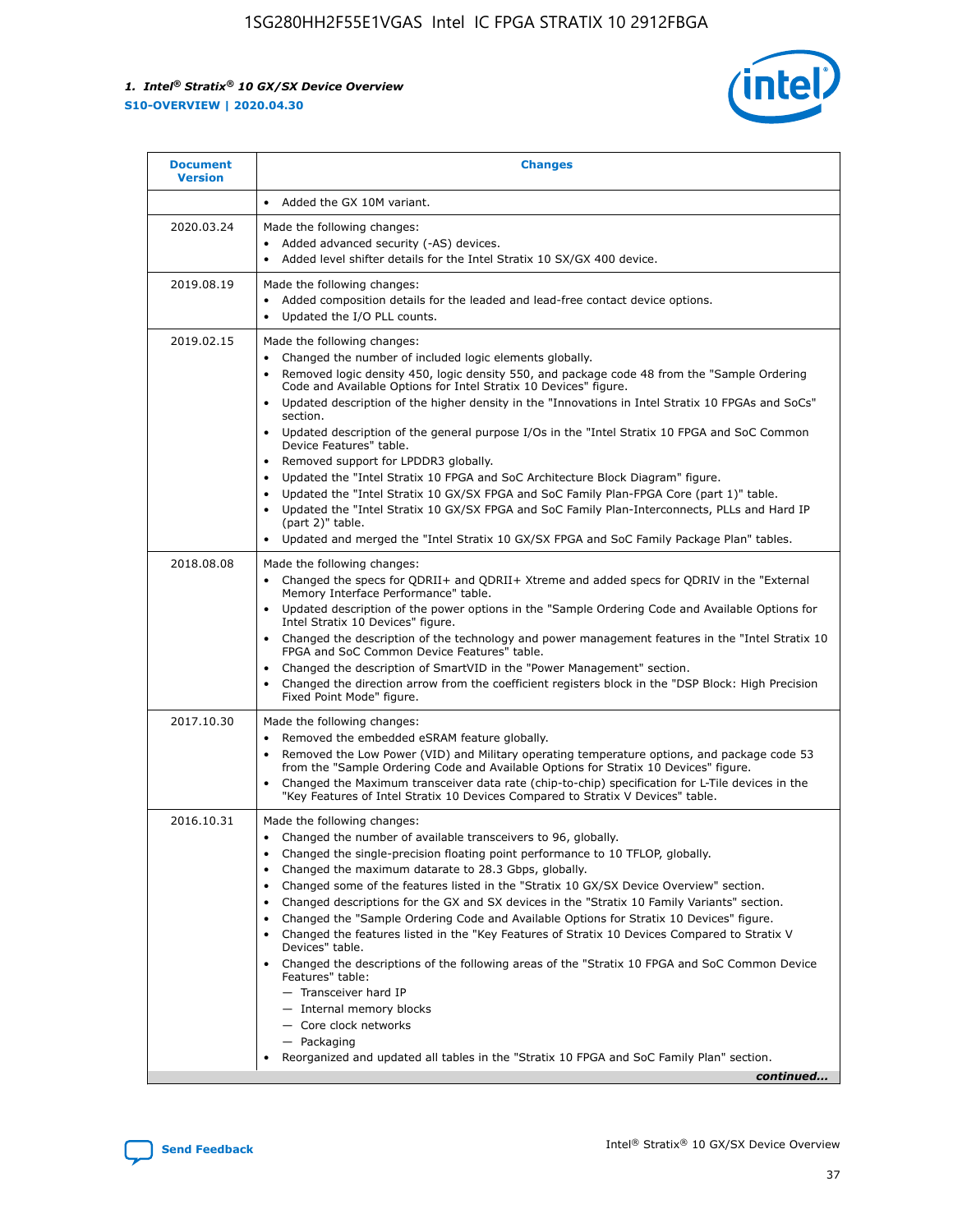

| <b>Document</b><br><b>Version</b> | <b>Changes</b>                                                                                                                                                                                                                                                                                                                                                                                                                                                                                                                                                                                                                                                                                                                                                                                                                                                                                                                                                                                     |  |
|-----------------------------------|----------------------------------------------------------------------------------------------------------------------------------------------------------------------------------------------------------------------------------------------------------------------------------------------------------------------------------------------------------------------------------------------------------------------------------------------------------------------------------------------------------------------------------------------------------------------------------------------------------------------------------------------------------------------------------------------------------------------------------------------------------------------------------------------------------------------------------------------------------------------------------------------------------------------------------------------------------------------------------------------------|--|
|                                   | Removed the "Migration Between Arria 10 FPGAs and Stratix 10 FPGAs" section.<br>Removed footnotes from the "Transceiver PCS Features" table.<br>Changed the HMC description in the "External Memory and General Purpose I/O" section.<br>Changed the number of fPLLs in the "Fractional Synthesis PLLs and I/O PLLs" section.<br>Clarified HMC data width support in the "Key Features of the Stratix 10 HPS" table.<br>Changed the description in the "Internal Embedded Memory" section.<br>Changed the datarate for the Standard PCS and SDI PCS features in the "Transceiver PCS Features"<br>table.<br>Added a note to the "PCI Express Gen1/Gen2/Gen3 Hard IP" section.<br>Updated the "Key Features of the Stratix 10 HPS" table.<br>Changed the description for the Cache coherency unit in the "Key Features of the Stratix 10 HPS"<br>table.<br>Changed the description for the external SDRAM and Flash memory interfaces for HPS in the "Key<br>Features of the Stratix 10 HPS" table. |  |
| 2015.12.04                        | Initial release.                                                                                                                                                                                                                                                                                                                                                                                                                                                                                                                                                                                                                                                                                                                                                                                                                                                                                                                                                                                   |  |